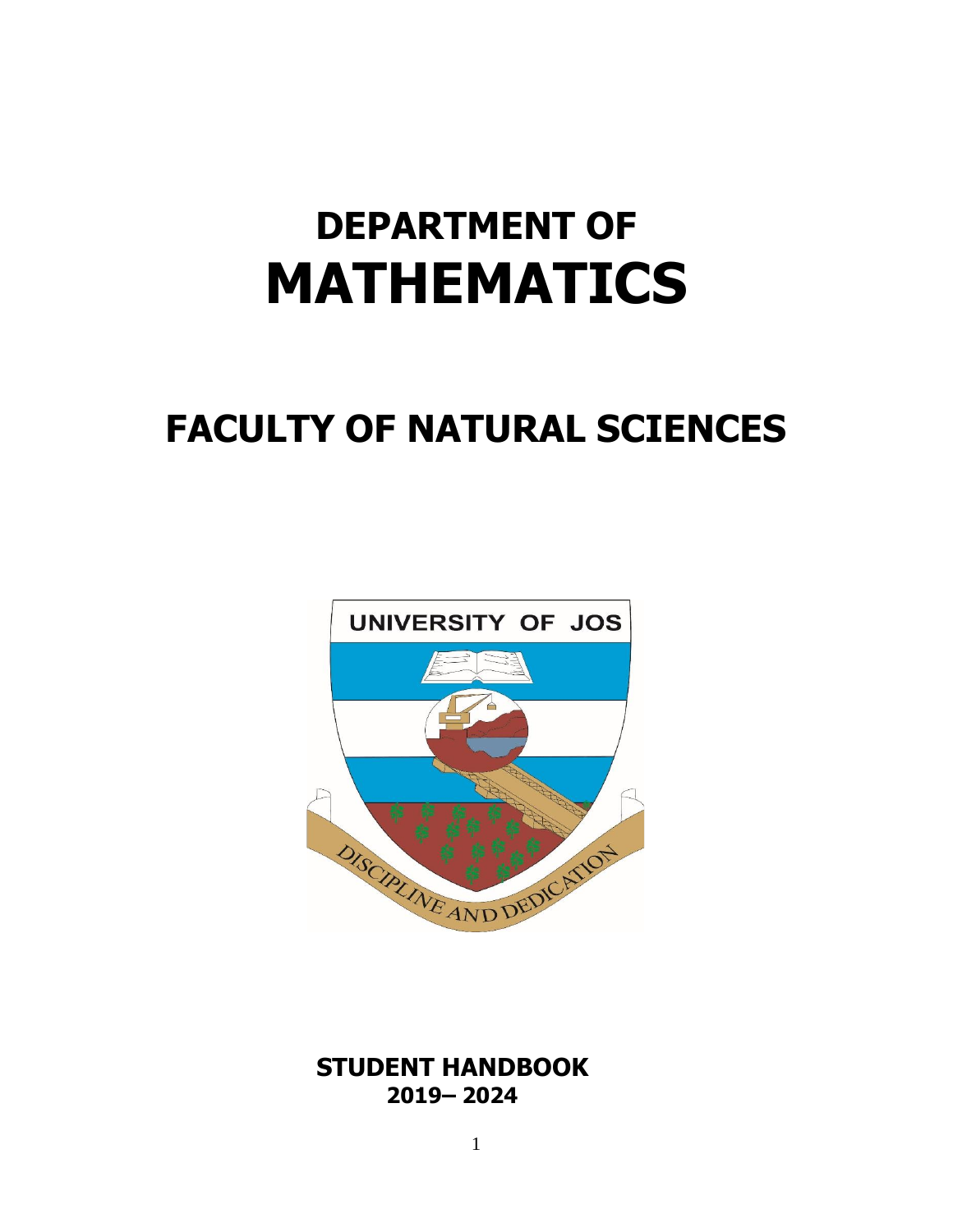# **CONTENTS**

| <b>Title Page</b>                                                                                         |                                       |                 |                                   |                |                 |              |              |                |                | . 1       |
|-----------------------------------------------------------------------------------------------------------|---------------------------------------|-----------------|-----------------------------------|----------------|-----------------|--------------|--------------|----------------|----------------|-----------|
| Contents                                                                                                  |                                       |                 |                                   |                | ×.              |              |              |                |                | $\cdot$ 2 |
| <b>SECTION A: GENERAL INFORMATION</b>                                                                     |                                       |                 |                                   |                |                 |              |              |                |                |           |
| Brief History of the University                                                                           |                                       |                 |                                   |                |                 |              |              |                |                | .3        |
| Brief History of the Department                                                                           |                                       |                 | $\sim$                            | $\blacksquare$ | $\blacksquare$  | ×,           |              | $\blacksquare$ | $\blacksquare$ | . 3       |
| <b>Educational Philosophy</b>                                                                             |                                       | $\sim$ 10 $\pm$ | $\mathbf{r}$                      | $\mathbf{r}$   | $\blacksquare$  |              |              | $\blacksquare$ |                | .4        |
| Aim, Goals and Objectives.                                                                                |                                       |                 | $\sim$                            | $\blacksquare$ | $\epsilon$      |              |              |                |                | .4        |
| <b>Entry Requirements.</b>                                                                                |                                       | $\mathbf{r}$    | à.                                | $\blacksquare$ | $\blacksquare$  |              |              | $\blacksquare$ |                | . 5       |
| Registration.                                                                                             | $\mathbf{r}$<br>$\sim 100$ km $^{-1}$ |                 | $\blacksquare$                    |                | ×,              |              |              |                |                | 5         |
| <b>Grading System</b>                                                                                     | $\mathbf{r}$                          | $\mathbf{r}$    | à.                                | $\blacksquare$ | ä,              |              |              | $\blacksquare$ |                | . 5       |
| Examinations.                                                                                             | $\mathbf{r}$                          | $\mathbf{r}$    | à.                                | ä,             | ä,              |              |              | $\blacksquare$ |                | .6        |
| <b>Continuous Assessment</b>                                                                              |                                       | $\sim$ $\sim$   | $\mathbf{r}$                      | $\mathbf{r}$   | $\mathbf{r}$    |              |              |                |                | . 6       |
| Probation and Withdrawal .                                                                                |                                       |                 | ä.                                |                | $\blacksquare$  |              |              | $\blacksquare$ |                | . 6       |
| Duration of Programme                                                                                     |                                       | $\mathbf{r}$    |                                   | $\mathbf{r}$   | $\sim 10$<br>¥. |              |              |                |                | .6        |
| <b>SECTION B: COURSE REQUIREMENTS BY LEVEL</b>                                                            |                                       |                 |                                   |                |                 |              |              |                |                | $\cdot$ 7 |
| 100 Level                                                                                                 |                                       |                 |                                   |                |                 |              |              | $\blacksquare$ |                | .7        |
| 200 Level                                                                                                 |                                       |                 | $\blacksquare$                    | $\blacksquare$ | $\blacksquare$  |              |              |                |                | 8         |
| 300 Level                                                                                                 |                                       | ×.              |                                   | $\epsilon$     | $\mathbf{r}$    |              |              |                |                | . 9       |
| 400 Level                                                                                                 |                                       |                 | <b>Contractor</b><br>$\mathbf{r}$ |                | $\mathbf{r}$    | ä,           |              | $\blacksquare$ |                | .10       |
| <b>SECTION C: COURSE DESCRIPTION</b>                                                                      |                                       |                 |                                   |                | $\blacksquare$  |              |              |                |                | . 11      |
|                                                                                                           |                                       |                 |                                   |                |                 |              |              |                |                | . 11      |
| 200 Level                                                                                                 |                                       |                 |                                   |                |                 |              |              |                |                | . 12      |
| 300 Level                                                                                                 | $\mathbf{r}$                          | $\mathbf{r}$    | $\mathbf{r}$                      | $\mathbf{r}$   | $\mathbf{r}$    | $\mathbf{r}$ | $\mathbf{r}$ | $\mathbf{r}$   | $\mathbf{r}$   | , 15      |
| 400 Level                                                                                                 |                                       |                 |                                   | $\blacksquare$ | $\blacksquare$  |              |              |                |                | . 17      |
| <b>SECTION D: STAFF OF THE DEPARTMENT</b>                                                                 |                                       |                 |                                   |                |                 |              |              |                |                | . 20      |
| <b>SECTION E:</b><br>APPENDIX: REVISED UNIVERSITY OF JOS EXAMINATION REGULATIONS AND<br><b>GUIDELINES</b> |                                       |                 |                                   |                |                 |              |              |                |                | . 21      |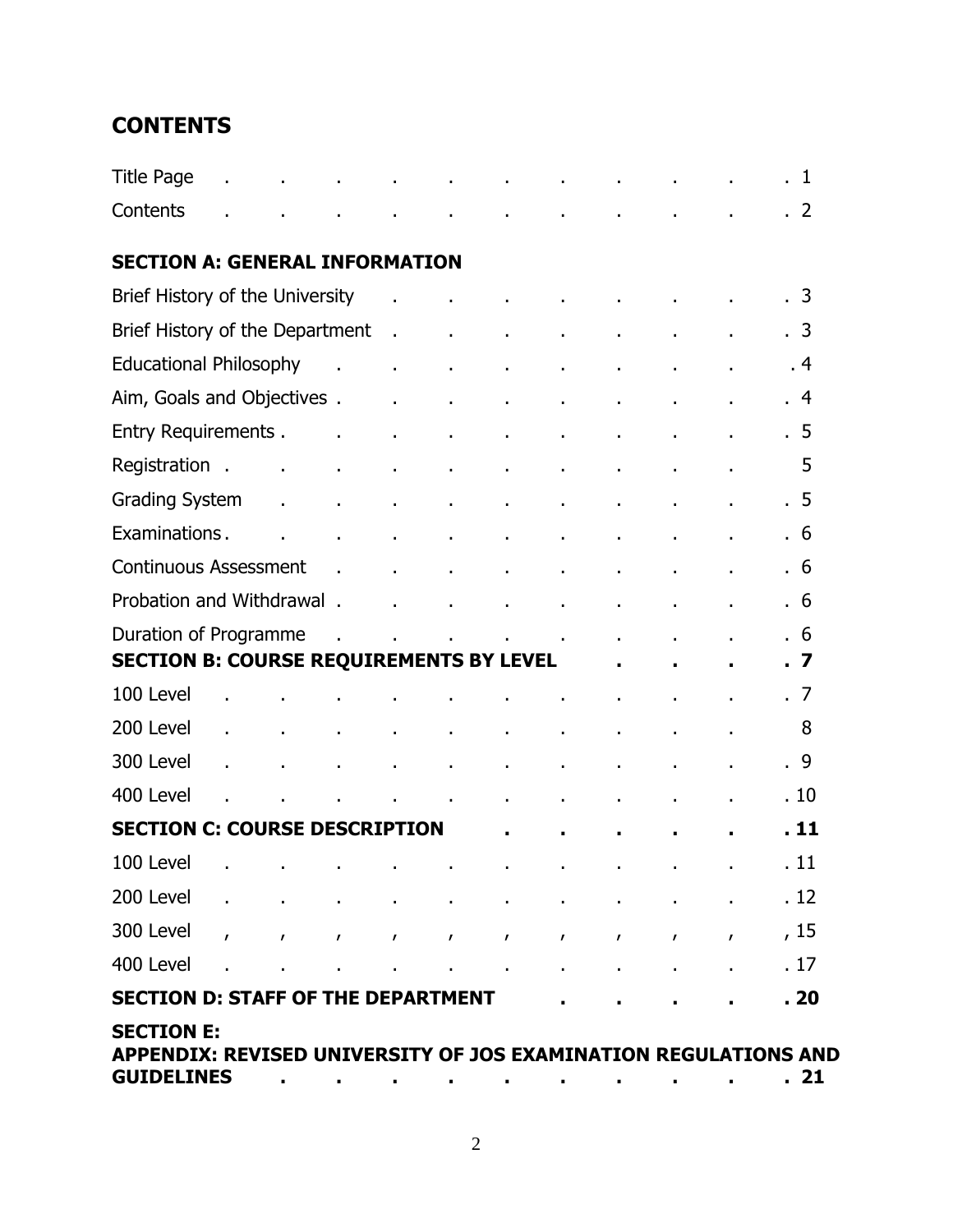#### **PRICIPAL OFFICERS OF THE UNIVERSITY**

**Vice Chancellor** Prof. Seddi Sabastian Maimako

**Deputy Vice Chancellor (Academic)** Prof. Ishaya Tanko

**Deputy Vice Chancellor (Administration)** Prof. Gray G. Ejikeme

**Registrar** Mr Monday Danjem

**Bursar** Mr Alhassan Ibrahim

**Librarian** Dr Stephen A. Akintunde

# **OFFICERS OF THE FACULTY**

**Dean** Prof. Georgina S. Mwansat

**Deputy Dean** Dr Geoffrey M. Kumleng

**Faculty Officer** Mrs Suzan P. Iliya

**Faculty Finance Officer** Mr Philip Z. Dorkur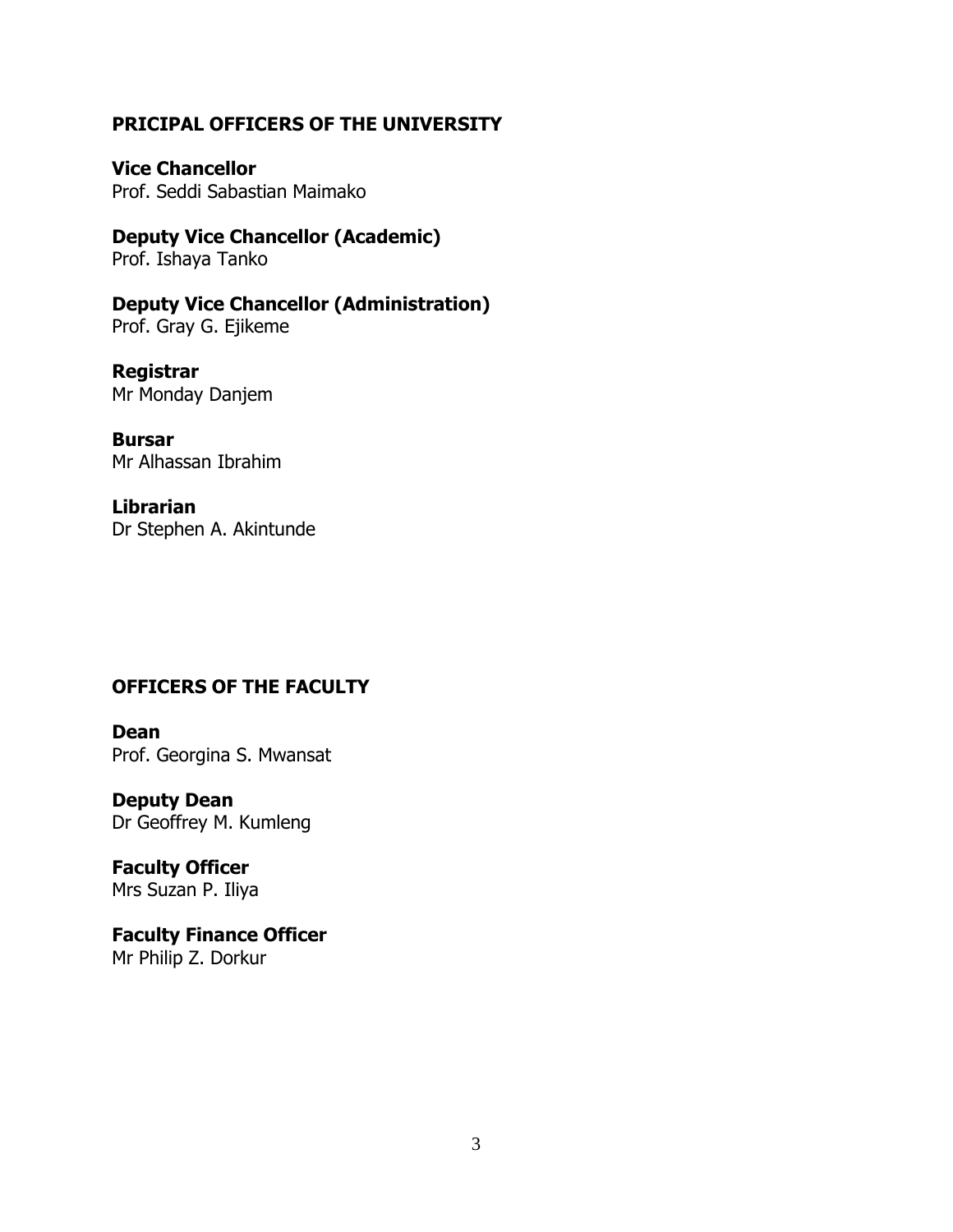# **BRIEF HISTORY OF THE UNIVERSITY**

The University of Jos started as a campus of the University of Ibadan in November 1971. Professor E.A. Ayandele was appointed the first Acting Principal of the Jos Campus of the University of Ibadan. Located at the present Township Campus along Murtala Mohammed Way within the city of Jos, its first set of students were admitted in January 1972 as predegree students. The University was still a campus of the University of Ibadan up to 1974, but became a full-fledged University in 1975, as one of the seven new universities established by the Federal Military Government at that time. Since then, the University of Jos has witnessed steady growth, both in infrastructure and academic development, covering three campuses and several academic faculties, including Agriculture, Arts, Education, Engineering, Environmental Sciences, Law, Management Sciences, Natural Sciences, Pharmaceutical Sciences, Social Sciences, Veterinary Medicine and the College of Health Sciences which is made up of the faculties of Basic Medical Sciences, Clinical Sciences, Health Sciences and Technology and Dental Sciences. The University currently runs Courses at pre-degree, undergraduate and postgraduate levels.

The Vice-Chancellors of the University from its inception are as follows: Prof. Gilbert O. Onuaguluchi, Prof. Emmanuel U. Emovon, Prof. Ochapa C. Onazi, Prof. M. Para Mallum, Prof. G. O. M. Tasie (Acting), Prof. Nenfort E. Gomwalk, Prof. Monday Y. Mangvwat, Prof. Sonni G. Tyoden, Prof. Hayward B. Mafuyai, and the current Vice-Chancellor, Professor Seddi Sebastian Maimako, whose tenure began in June 2016.

#### **HISTORY OF THE DEPARTMENT OF MATHEMATICS**

The Department of Mathematics at the University of Jos started as an offshoot of the parent Department of Mathematics at the University of Ibadan in 1974. At that time, there was a Jos Campus of the University of Ibadan. This campus eventually became the University of Jos. At commencement, Lecturers in the Department at Jos came on secondment, for short periods, from the University of Ibadan, in visiting capacities; but by October 1974, a few Mathematicians including Dr. G.M. Habibullah, were sent to Jos as permanent staff of the Jos campus of the University of Ibadan.

During the 1975/76 session, Prof. S.A. Messiha was appointed as a Coordinator of the young Department. By 1980/81 session, the Department had a respectable component of staff including the following lecturers:- Prof. E.N. Chukwu, Dr. I. Baranowicz, Mr. E.Y. Ametewee, Dr. G.M. Habibullah, Dr. K.K. Kumar, Dr. L.S.O. Liverpool, Dr. T. Stys, Dr. (Mrs.) K. Stys, Dr. S.K. Gupta, Dr. J. Wilkowski, Dr. P. Smoczinsky, Mr. J.A. Uvah, Mrs.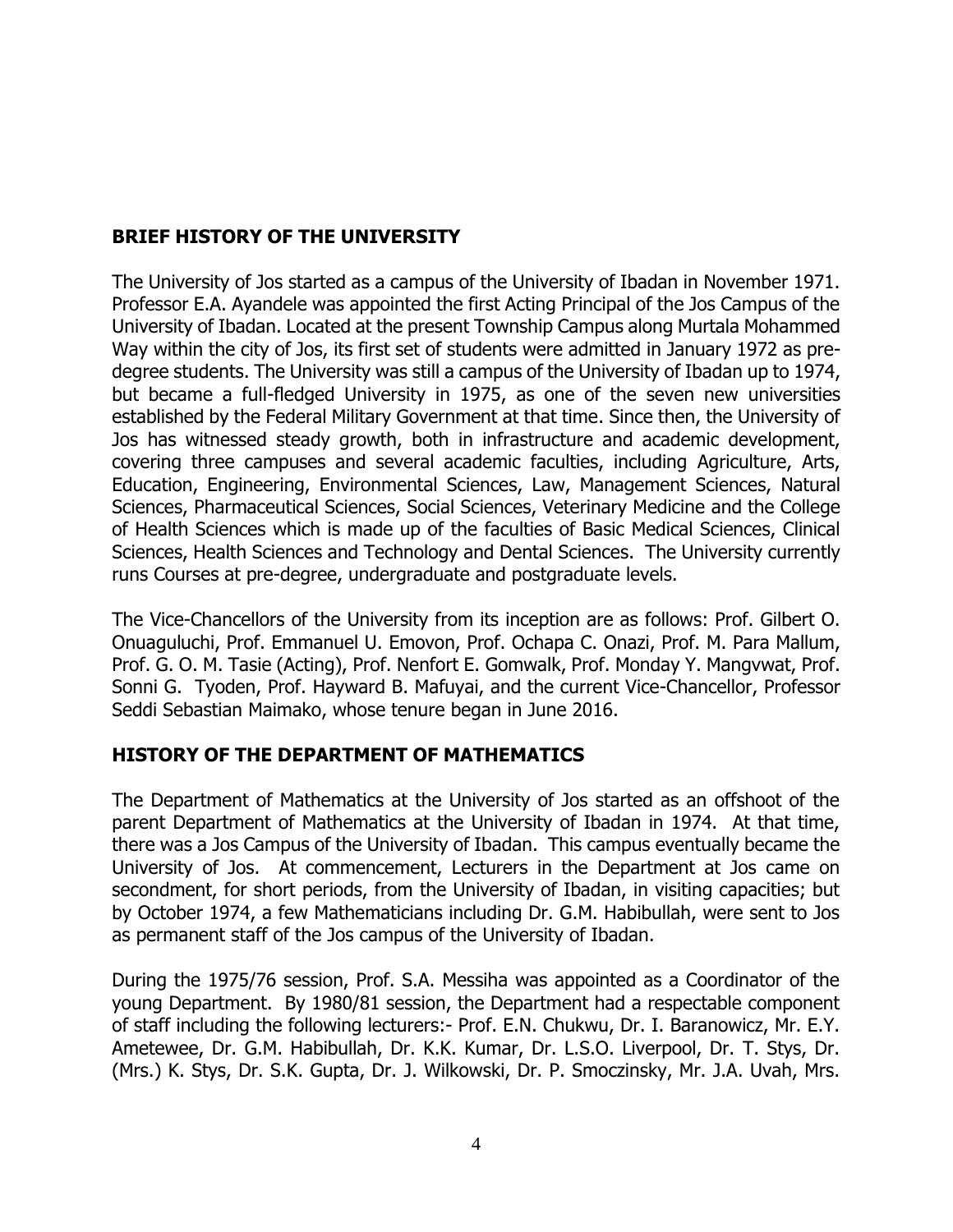M.I. Sen, Dr. S. N. Enurah, Mr. C. Ukwu and Mr. R.H. Tachia. Professor Chukwu was the first Nigerian Head of Department and Mr. Frank was the Departmental Secretary.

The Mathematics undergraduate programme started in the 1976/77 session and the postgraduate programme two years later, in the 1978/79 session. Prof E.N. Chukwu left the Department at the end of 1980/81 session and was succeeded by Dr. G.M. Habibullah and later by Dr. T. Stys. Thereafter, Professor L.S.O. Liverpool, Dr. K. Kumar, Professor M.S. Audu, Professor P. Onumanyi, Professor S.U. Momoh, Professor U.W. Sirisena, Dr S.E. Adewumi and Professor J.P. Chollom served as the Heads of Department. The current Head of Department is Dr J.N. Ndam.

The Department currently has twenty-eight (28) academic staff including seven at professorial level. Only six academic staff members are females which include one-time Head of the Department – Professor U.W. Sirisena. The Department has a vibrant research agenda. Research activities are mainly in the areas of Algebra, Complex Analysis, Numerical Analysis, Biomathematics/Mathematical modelling, Control Theory and Statistics.

Currently, the Department offers undergraduate degrees in Mathematics and Statistics. Postgraduate degrees are offered at the masters and doctoral levels in Mathematics only. The Department in addition, offers Mathematical Sciences courses to students reading for the Mathematics education degree in the Faculty of Education. Ancillary courses in Mathematics are available for students in eight of the twelve Faculties of the University, namely: Agriculture, Education, Engineering, Environmental Sciences, Medical Sciences, Natural Sciences, Pharmaceutical Sciences and Veterinary Medicine.

In 2001/2002 session, two new undergraduate programmes were introduced in the Department in Computer Science and Statistics, in addition to the existing Mathematics programme. At the moment, postgraduate programmes are offered at the Master's and doctoral levels in Mathematics only. The Department in addition, has an approved Postgraduate Diploma programme in Statistics.

Staff members of the department have played key roles in the University of Jos and in the Nigerian University System. Professor E. N. Chukwu, the first Nigerian Head of Department was appointed the First Vice Chancellor of the University of Technology, Yola in 1980. Professor E.N. Chukwu was also the foundation Dean of the School of Postgraduate Studies of the University. He now lives in the United States of America.

Dr G.M. Habibullah who took over from Professor Chukwu as the Head of Department was appointed the Vice Chancellor at the University of Education, Lahore, Pakistan in 2007.

Professor L.S.O. Liverpool served as Director of Academic Planning, University ICT Coordinator and played a key role in the development of the first strategic plan of the University. He rendered services to the Jos Carnegie Partnership, the National Universities Commission, the National Teachers Institute and the ICT forum of Partnership Institutions. Professor P. Onumanyi was Dean, Faculty of Natural Sciences, Deputy Vice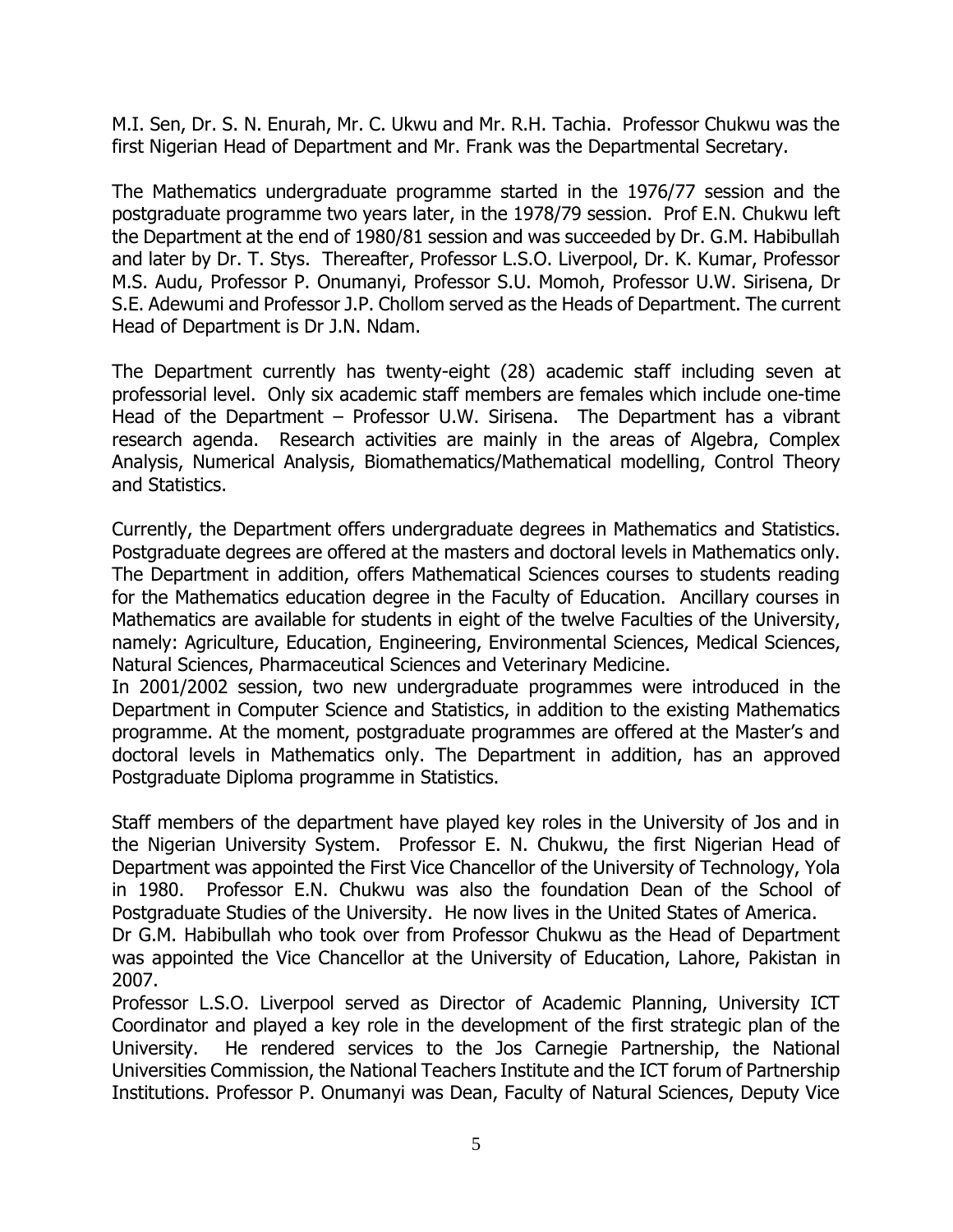Chancellor (Academic), University of Jos and President Mathematical Association of Nigeria before he left the services of the University to the position of Deputy Director at the National Mathematical Centre, Abuja. Professor M.S. Audu served as the Director of Academic Planning and was the Dean of the Faculty of Natural Sciences before he was appointed Vice Chancellor of the Federal University of Technology, Minna in 2007.

| <b>NAME</b>            | <b>PERIOD</b> |
|------------------------|---------------|
| Prof. S.A. Messiha     | $1975 - 1980$ |
| Prof. E.N. Chukwu      | $1980 - 1981$ |
| Dr G.M. Habibullah     | 1981 - 1982   |
| Prof. L.S.O. Liverpool | $1982 - 1985$ |
| Dr T. Stys             | $1985 - 1986$ |
| Prof. L.S.O. Liverpool | 1986 - 1988   |
| Dr K. Kumar            | $1988 - 1989$ |
| Prof. M.S. Audu        | $1989 - 1993$ |
| Prof. P. Onumanyi      | $1993 - 1995$ |
| Prof. M.S. Audu        | $1995 - 1998$ |
| Prof. S.U. Momoh       | $1998 - 2005$ |
| Prof. U.W.W. Sirisena  | $2005 - 2011$ |
| Dr S.E. Adewumi        | $2011 - 2012$ |
| Prof. J.P. Chollom     | $2012 - 2016$ |
| Dr J.N. Ndam           | 2016 - Date   |

#### **LIST OF HEADS OF THE DEPARTMENT TO DATE**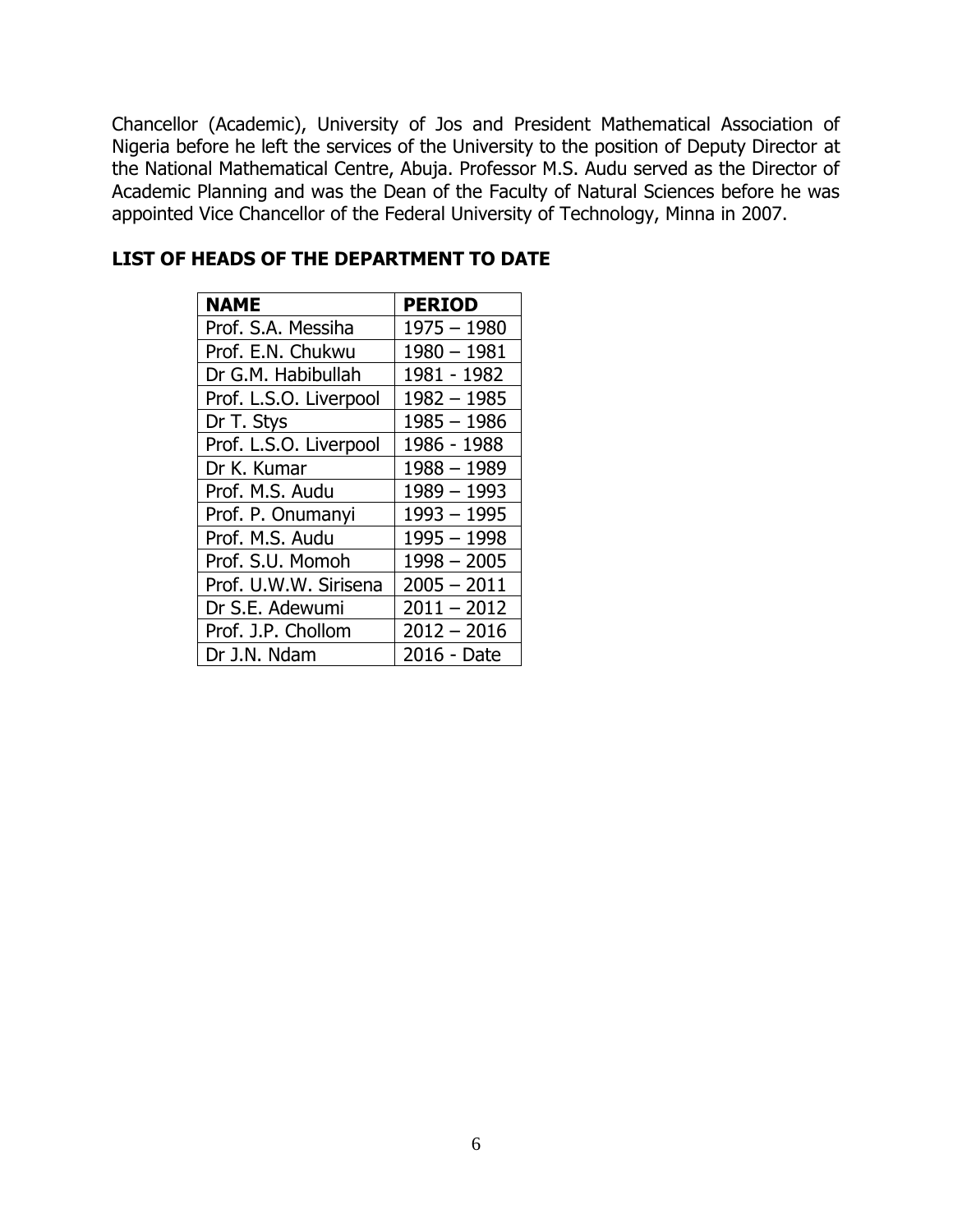#### **ADMINISTRATIVE STRUCTURE OF THE DEPARTMENT**



The organogram outlines the stages in handling both staff and students' grievances and suggestions. Students with academic grievances report to their level coordinator who will in turn try to solve such problems. In the event that the level coordinator is unable to handle the problem, it is brought before the Head of Department. Concerns from the entire body of students in the Department are usually reported to the Head of Department through the student staff adviser who normally makes efforts to solve the problem. If the student staff adviser is unable to resolve the matter, it is referred to the Head of Department.

#### **Philosophy/Objectives of Programmes**

The philosophy of the programmes is to give students opportunity to obtain broad knowledge in the theory and applications of Mathematics/Statistics that prepares them for careers as practising Mathematicians/Statisticians. The objectives include the following:

- 1. To provide students with a broad and balanced foundation in the knowledge and practical skills in Mathematics/Statistics.
- 2. To develop in students the ability to apply their knowledge and skills to the solutions of theoretical and practical problems in Mathematics/Statistics.
- 3. To develop in students a range of transferable skills of value in Mathematical or Statistical related and other employment.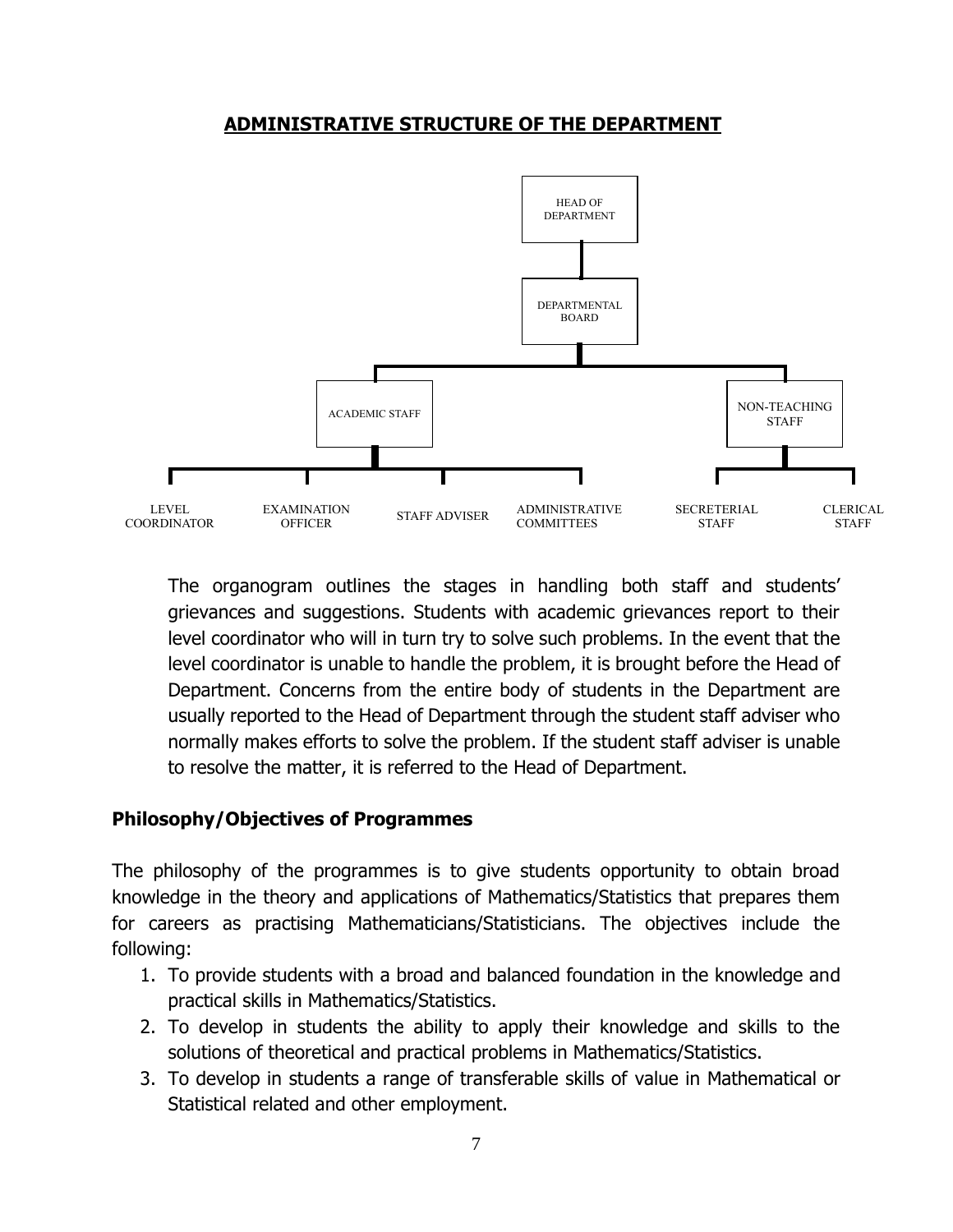- 4. To provide students with knowledge and skills-base from which they proceed to further studies in specialised areas of Mathematics or Statistics or multidisciplinary areas involving Mathematics/Statistics.
- 5. To generate in students an appreciation of the importance of Mathematics/Statistics in an industrial, economic, environmental and social context.
- 6. To produce graduates who will be job creators through consultancy services in related areas of Mathematics or Statistical data analysis.

### **Entry Requirements**

#### **Mathematics**

UME: Five SSCE Credit passes to include English Language, Mathematics and Physics or Chemistry.

DE: In addition to UME requirements, two A-Level passes in Mathematics and any other Science subject, or NCE with at least Merit in Mathematics and one of Physics, Chemistry or Economics.

# **Statistics**

UME: Five SSCE credit passes to include English Language, Mathematics and at least three subjects from Physics, Chemistry, Statistics, Further Mathematics and Economics.

DE: In addition to UME requirements, two A-Level passes in Mathematics or Statistics and any other science subject or NCE credit in relevant subjects. Accepts Diploma in Statistics (Upper Credit) from a recognized institution. Diploma in Computer Science is not accepted.

### **LIST OF ACADEMIC STAFF WITH QUALIFICATIONS AND AREAS OF SPECIALISATION**

| S/N | <b>NAME</b>      | <b>QUALIFI   RANK</b><br><b>CATION</b> |           | <b>AREA OF</b><br><b>SPECIALISATION</b> |
|-----|------------------|----------------------------------------|-----------|-----------------------------------------|
|     | Prof. M. S. Audu | Ph.D                                   | Professor | <b>Group Theory</b>                     |
| ∍   | Prof. S.U. Momoh | Ph.D                                   | Professor | <b>Group Theory</b>                     |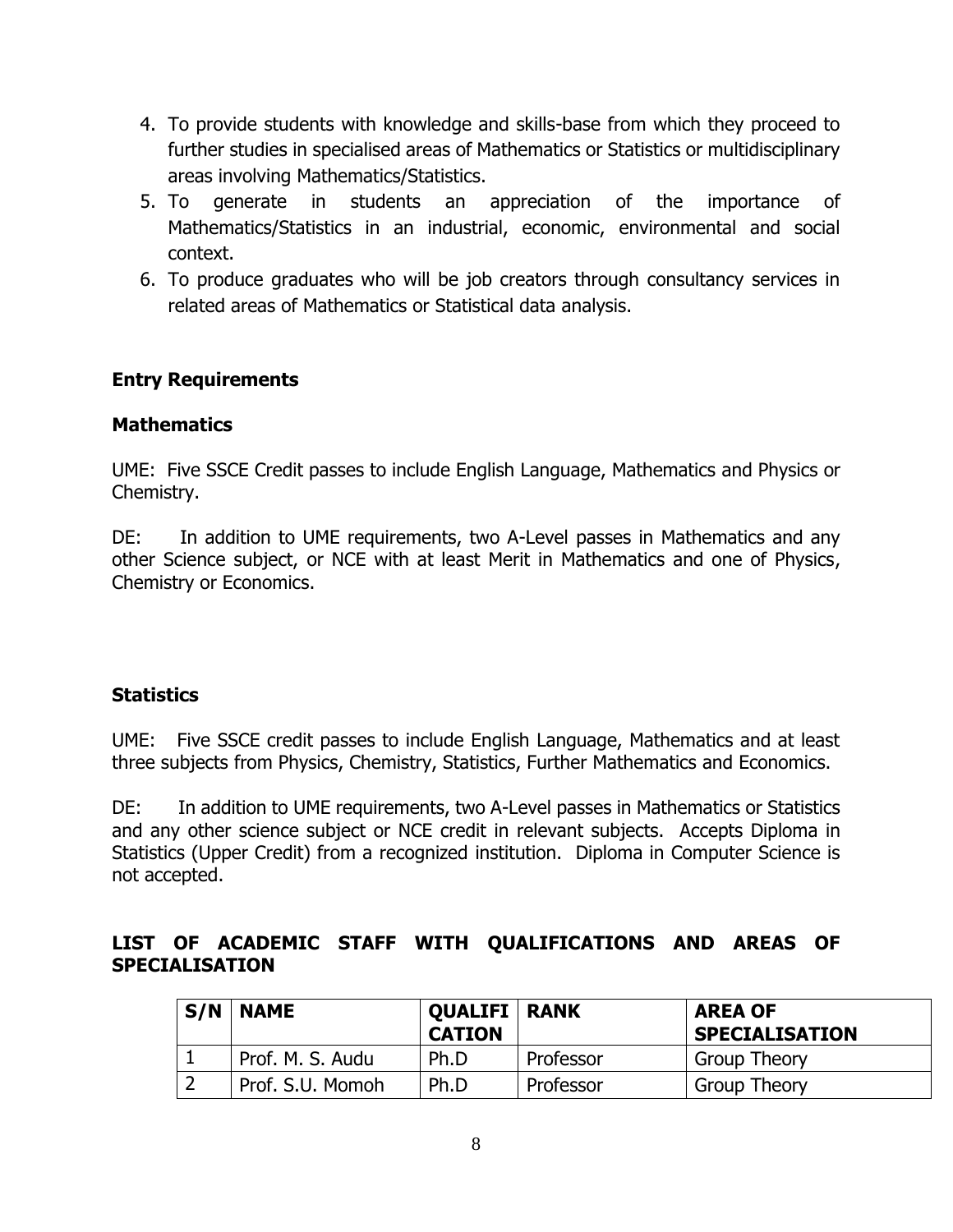| 3              | Prof. E.J.D. Garba   | Ph.D  | Professor                 | <b>Mathematical Physics</b>                    |
|----------------|----------------------|-------|---------------------------|------------------------------------------------|
| $\overline{4}$ | Prof.U.W.W. Sirisena | Ph.D  | Professor                 | <b>Numerical Analysis</b>                      |
| 5              | Prof. J.P. Chollom   | Ph.D  | Professor                 | <b>Numerical Analysis</b>                      |
| 6              | Dr. J.N. Ndam        | Ph.D  | Reader                    | <b>Biomathematics</b>                          |
| $\overline{7}$ | Dr. C. Ukwu          | Ph.D  | Senior Lecturer           | <b>Control Theory</b>                          |
| 8              | Dr. G.M. Kumleng     | Ph.D  | Reader                    | <b>Numerical Analysis</b>                      |
| 9              | Dr. A. D. Pwasong    | Ph.D  | Senior Lecturer           | <b>Regression Analysis</b>                     |
| 10             | Dr. R.O. Akinola     | Ph.D  | Senior Lecturer           | Numerical Linear Algebra                       |
| 11             | Dr J. Sunday         | Ph.D  | Senior Lecturer           | <b>Computational Mathematics</b>               |
| 12             | Dr N.M. Kamoh        | Ph.D  | Senior Lecturer           | <b>Numerical Analysis</b>                      |
| 13             | Mr. M.J. Marut       | M.Sc. | Lecturer I                | <b>Complex Analysis</b>                        |
| 14             | Mr. G.G. Zaku        | M.Sc. | Lecturer I                | Abstract Algebra                               |
| 15             | Mr. S.Y. Kutchin     | M.Sc. | Lecturer I                | <b>Numerical Analysis</b>                      |
| 16             | Mr. I.A. Nyam        | M.Sc. | Lecturer I                | <b>Differential Equations</b>                  |
| 17             | Mr. S. Longwap       | Ph.D  | Lecturer I                | <b>Complex Analysis</b>                        |
| 18             | Dr. L. A. Ademola    | Ph.D  | Lecturer I                | <b>Group Theory</b>                            |
| 19             | Mr. M.G. Datong      | M.Sc. | Lecturer I                | Time series Analysis and<br>spatial Statistics |
| 20             | Dr. N.B. Jelten      | Ph.D  | Lecturer I                | <b>Group Theory</b>                            |
| 21             | Mr. H.E. Nahum       | M.Sc. | Lecturer II               | <b>Complex Analysis</b>                        |
| 22             | Mrs K.V. Joshua      | M.Sc. | Lecturer II               | <b>Numerical Analysis</b>                      |
| 23             | Miss. E. Manga       | M.Sc. | <b>Assistant Lecturer</b> | <b>Statistics</b>                              |
| 24             | Mr. C.B. Dang        | M.Sc. | <b>Assistant Lecturer</b> | <b>Mathematics</b>                             |
| 25             | Mrs J.C. Umudu       | M.Sc. | <b>Assistant Lecturer</b> | <b>Functional Analysis</b>                     |
| 26             | Mr A.H. Ujah         | M.Sc. | <b>Assistant Lecturer</b> | <b>Inferential Statistics</b>                  |
| 27             | Mr C.N. Akanihu      | M.Sc. | <b>Assistant Lecturer</b> | <b>Statistics</b>                              |
| 28             | Miss K.I. Apanpa     | B.Sc. | Graduate<br>Assistant     | <b>Mathematics</b>                             |

# **LIST OF NON-TEACHING STAFF**

| S/N | <b>NAME</b>            | <b>QUALIFICATION   RANK</b> |                          |
|-----|------------------------|-----------------------------|--------------------------|
|     | Mr Akor Alacha Francis | B.A. Ed                     | Asst. Chief. Conf. Sec.  |
|     | Mrs Lucy Peter Yayu    | Diploma                     | Asst. Chief Conf. Off.   |
|     | Mr Kangpe Biret Simon  | Diploma                     | <b>Computer Operator</b> |
| 4   | Mr Ishaya Ibrahim      | Diploma                     | <b>Clerical Officer</b>  |
| 5   | Elizabeth Musa         | <b>SSCE</b>                 | <b>Office Assistant</b>  |
| 6   | Juliana Benjamin Adat  | <b>SSCE</b>                 | <b>Office Assistant</b>  |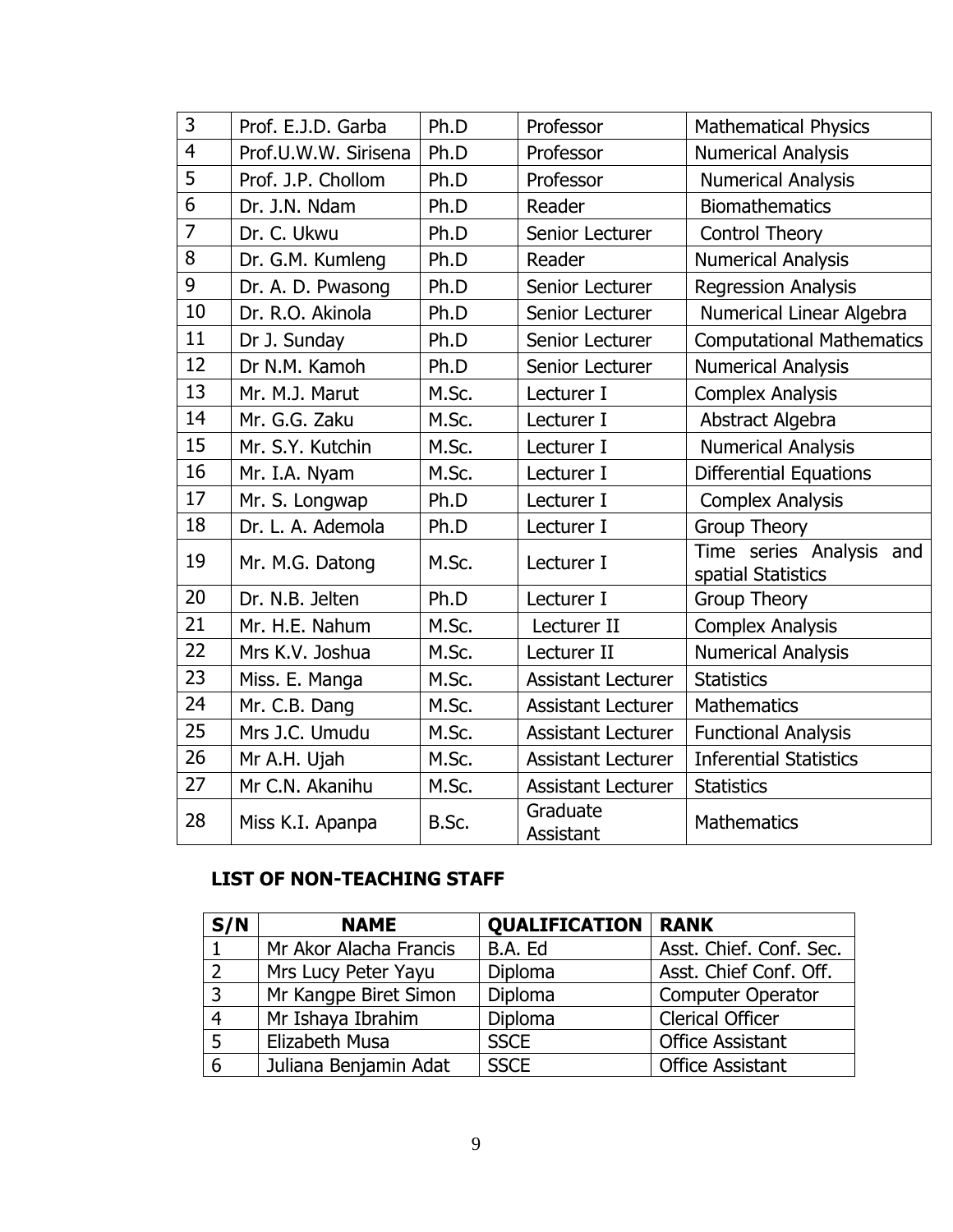#### **Student Work Load**

Every student who has been offered admission into the Department of Mathematics is expected to go through a curriculum which has been divided into units called courses. Each course is assigned a weight called credit(s). The credit units refer to the number of student -Lecturer contact hours in a particular course per week per semester. There are two semesters in an academic year or session. Every student is expected to register at least 30 credit units and a maximum of 48 credit units per session spread over the two semesters.

#### **Student Assessment**

There are two forms of assessment of students' performance in any course, Continuous Assessment (CA), which consists of assignments, practicals, tests, etc, and semester examination administered at the end of each semester. Currently, the weightings are 40% for CA and 60% for Exam, making a total of 100%. The scoring system consists of the percentage score, a letter grade and a grade point (GP) as depicted in the table below.

| <b>PERCENTAGE SCORE</b> | <b>LETTER GRADE</b> | <b>GRADE POINT</b> | <b>REMARK</b> |
|-------------------------|---------------------|--------------------|---------------|
| $70 - 100$              |                     |                    | <b>PASS</b>   |
| $60 - 69$               |                     |                    | <b>PASS</b>   |
| $50 - 59$               |                     |                    | <b>PASS</b>   |
| $45 - 49$               |                     |                    | <b>PASS</b>   |
| 44                      |                     |                    | FATI          |

At the end of every academic session, the weighted average score of each student in terms of the grade points, called Grade Point Average (GPA) is computed. The computation is done cumulatively at higher levels, hence the term Cumulative Grade POINT Average (CGPA). The class of the final degree is determined by the following approved scoring and grading system.

| <b>CUMULATIVE GRADE POINT AVERAGE (CGPA)</b> | <b>CLASS OF DEGREE</b>      |
|----------------------------------------------|-----------------------------|
| $4.50 - 5.00$                                | <b>First Class Honours</b>  |
| $3.50 - 4.49$                                | Second Class Upper Division |
| $2.40 - 3.49$                                | Second Class Lower Division |
| $1.50 - 2.39$                                | <b>Third Class</b>          |
| $0.00 - 1.49$                                | Fail                        |

#### **Probation and Withdrawal**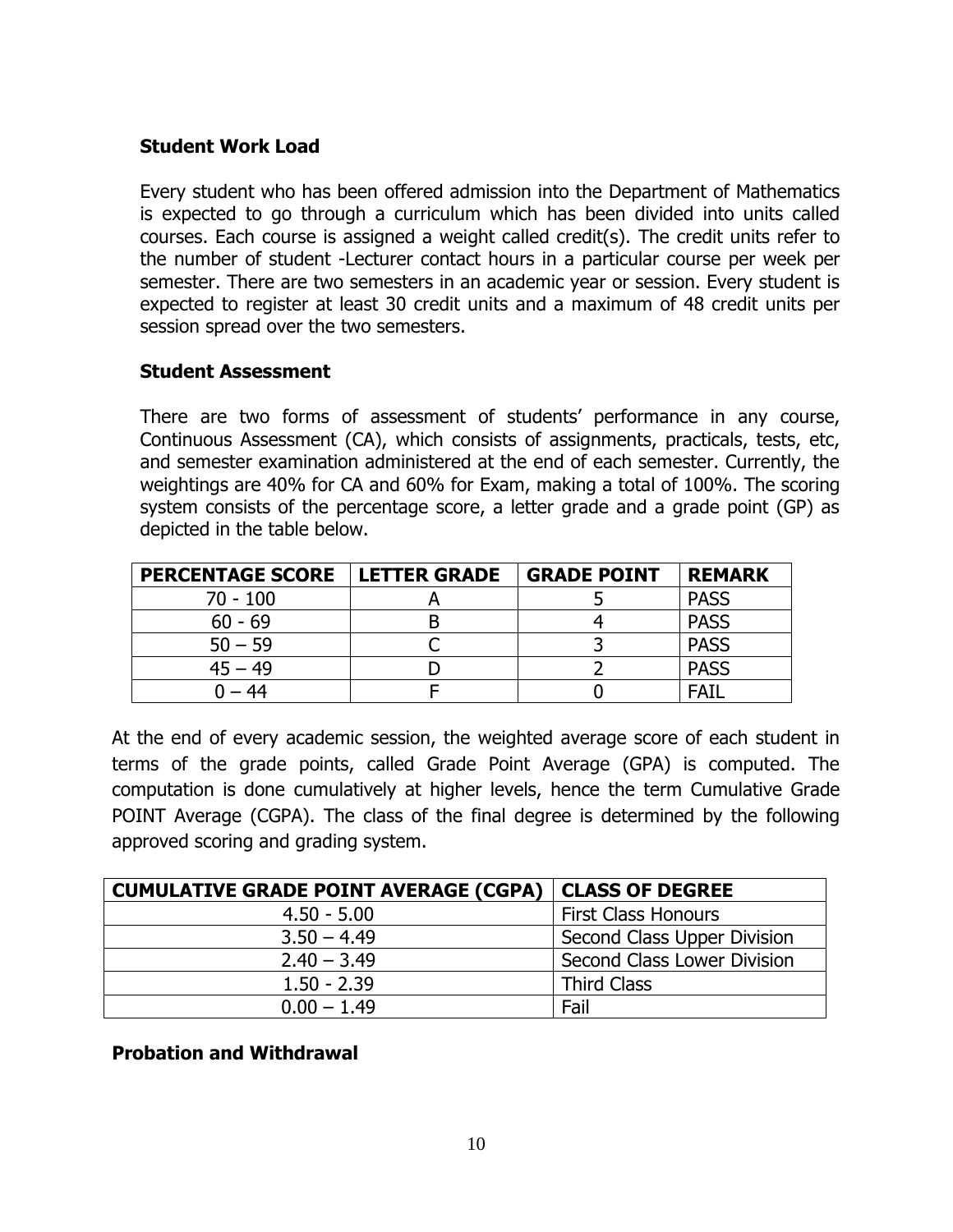The Cumulative Grade Point Average is used as a guide for determining the academic performance of each student at the end of every academic session and on graduation from the department. Any student whose performance falls below 1.5 at the end of an academic year earns a period of probation for one academic session. A student who earns two consecutive periods of probation is required to withdraw from the programme. However, the student could be considered for a possible transfer to a any other programme in the University for which they are qualified.

# **Requirements for graduation**

The Department Mathematics runs two undergraduate degree programmes; B.Sc. Mathematics and B.Sc. Statistics.

- a. **Duration of programme:** The minimum number of years to be spent on each first degree programme in the Department is 4 years for a student who gained admission through UTME and 3 years through Direct Entry. However, a shall not spend more than 6 years on the 4-year programme and not more than 5 years for the 3-year programme.
- b. **Graduation:** At the end of 3 or 4 years of study, a student can graduate if they have passed a cumulative total credit of at least 90 for the 3-year programme and at least 120 for the 4-year programme, including all compulsory courses. Any student who fails to graduate at the end of the maximum period allowed for the programme shall be withdrawn from the University.

# **Examination Regulations for Students**

- a. Students are expected to leave all documents outside the examination halls, except those required for accreditation for the examination such as Course Registration forms, school fees receipts and ID cards or biodata form.
- b. No student will be allowed
	- (i) Into the examination after the first 30 minutes of the examination
	- (ii) To leave the examination hall within the first 30 minutes of the examination
	- (iii) To leave the examination hall during the last 15 minutes of the examination.
- c. Students shall
	- (i) Use or consult during an examination, only tables, papers, notes, instruments or other materials or aids permitted or provided by the Department whose examination is being written
	- (ii) Not introduce nor attempt to introduce any other items other than those mentioned in (i) above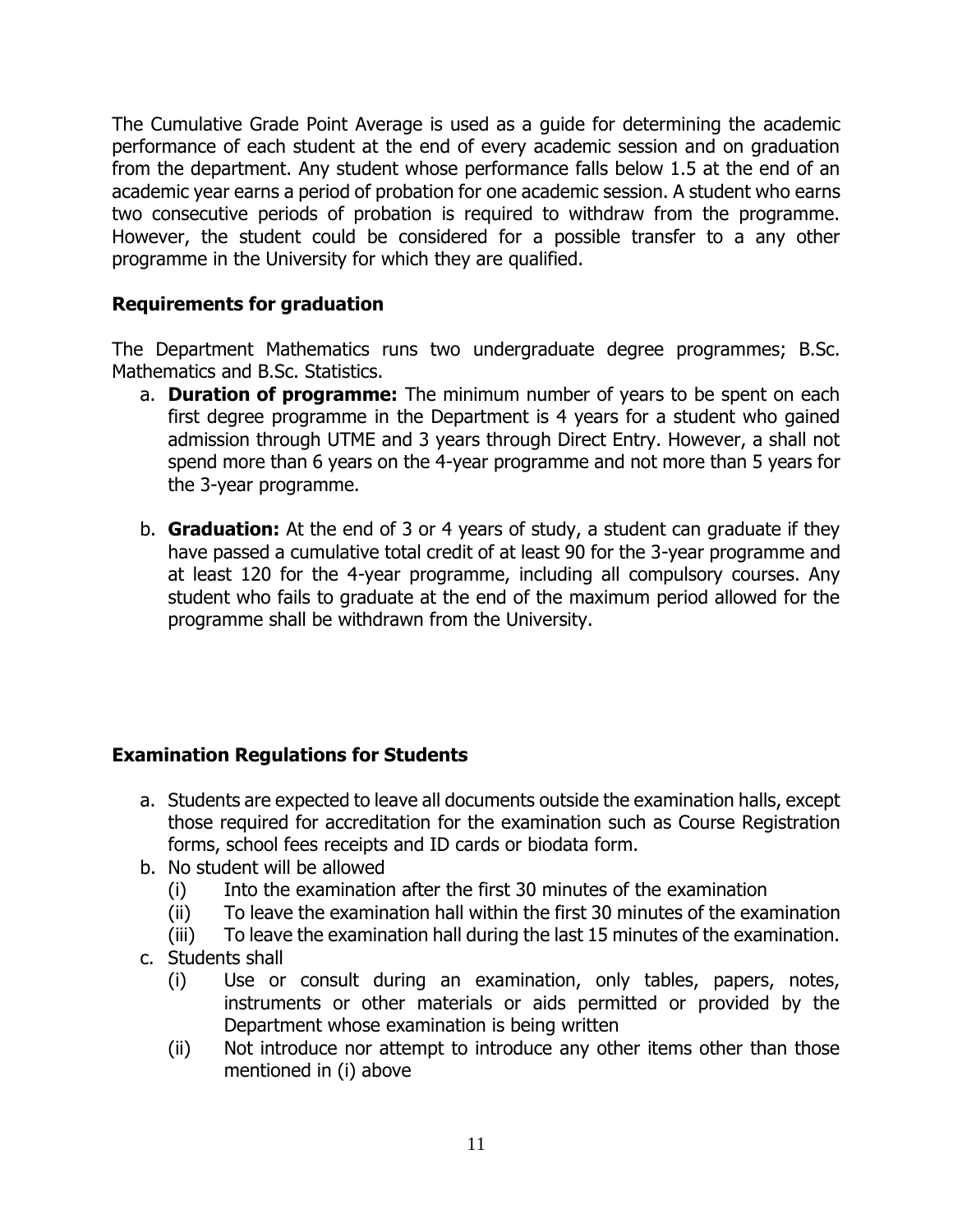- (iii) Not pass or attempt to pass any information to one another during an examination
- d. Each student should ensure that their answer booklet has been handed over to the Chief Invigilator at the end of the examination before leaving the examination hall. The student should also ensure that the attendance sheet is signed before leaving the hall

Details of the different types of examination misconducts and associated punishments are also included in another section in this document.

### **Learning Facilities in the Department**

The Department of Mathematics runs two undergraduate programmes: B.Sc. Mathematics and B.Sc. Statistics with a combined student population varying between 700 and 800 students. In addition to the undergraduate programmes, postgraduate programmes at the Master's and Ph.D levels in Mathematics only. The following facilities are available for students' use:

- a. Four undergraduate classrooms and a Postgraduate Lecture room
- b. Two Computer Laboratories
- c. A departmental Library
- d. WIFI hotspots are also available for students around the classrooms area for internet access.

The Department renders services to all science-based faculties of the University; hence the lecture rooms are not usually adequate. However, other lecture rooms are available for use in the University.

#### **MATHEMATICS AND STATISTICS PROGRAMMES SCHEDULES OF COURSES**

The list of all the courses in the curricula of the B.Sc. Mathematics and B.Sc. Statistics programmes and their pre-requisites are as follows:

#### **MATHEMATICS PROGRAMME 100 LEVEL COURSES Core Courses**

| <b>Course</b><br><b>Code</b> | <b>Course Title</b>               | <b>Semester</b> | Credit<br><b>Units</b> |
|------------------------------|-----------------------------------|-----------------|------------------------|
| <b>MTH 101</b>               | <b>Elementary Mathematics I</b>   |                 |                        |
| <b>MTH 102</b>               | <b>Elementary Mathematics II</b>  |                 |                        |
| <b>MTH 103</b>               | <b>Elementary Mathematics III</b> |                 |                        |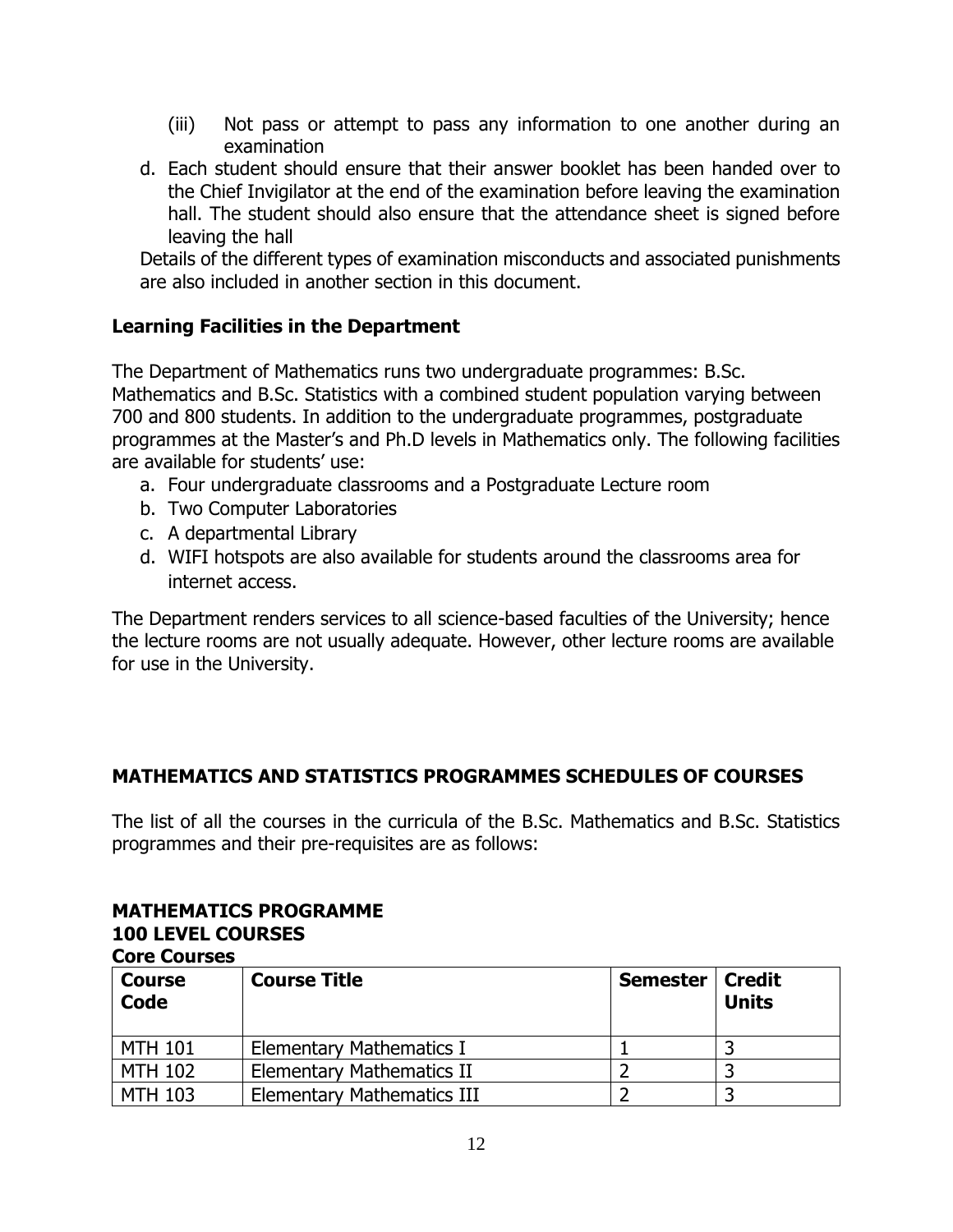| <b>CS 101</b>  | <b>Introduction to Computer Science</b> | 3  |
|----------------|-----------------------------------------|----|
| <b>STA 203</b> | 8 2<br>Statistics for Physical Sciences | 4  |
|                | Engineering                             |    |
| <b>GST 101</b> | Use of English                          |    |
| <b>GST 102</b> | Philosophy and Logic                    |    |
| <b>GST 103</b> | Nigerian People & Culture               |    |
| <b>GST 104</b> | History and Philosophy of Science       |    |
|                | <b>TOTAL CREDIT UNITS</b>               | 26 |

#### **Optional Courses**

| CS 102         | Introduction to Computer Applications |  |
|----------------|---------------------------------------|--|
| <b>PHY 101</b> | <b>General Physics I</b>              |  |
| <b>PHY 102</b> | <b>General Physics II</b>             |  |
| <b>STA 111</b> | Probability I                         |  |
| <b>STA 131</b> | Inference I                           |  |

#### **Instructions**

- 1. A minimum of 30 credit units must be registered at 100 level. To satisfy this requirement, students should register and pass at least 5 credit units of course(s) that are suitable from 100 level Physics, Chemistry, Geology/Mining and/or Biology.
- 2. The pre-requisite for any 100 level courses in Mathematics is a credit in Mathematics at Senior School Certificate Examination or its equivalent.
- 3. All courses registered will count towards graduation.

#### **200 LEVEL COURSES Core Courses**

| LUI C LUUI SCS        |                                                           |                 |                               |                      |
|-----------------------|-----------------------------------------------------------|-----------------|-------------------------------|----------------------|
| <b>Course</b><br>Code | <b>Course Title</b>                                       | <b>Semester</b> | <b>Credit</b><br><b>Units</b> | <b>Pre-requisite</b> |
|                       |                                                           |                 |                               |                      |
| <b>MTH 201</b>        | <b>Mathematical Methods I</b>                             | $\overline{2}$  | 3                             | <b>MTH 103</b>       |
| <b>MTH 202</b>        | Elementary<br><b>Differential</b>                         | $\mathbf{1}$    | $\overline{3}$                | <b>MTH 103</b>       |
|                       | Equations 1                                               |                 |                               |                      |
| <b>MTH 203</b>        | Sets, Logic and Algebra                                   |                 | 3                             | <b>MTH 101</b>       |
| <b>MTH 204</b>        | Linear Algebra I                                          | 1               | $\overline{2}$                | <b>MTH 101</b>       |
| <b>MTH 205</b>        | Linear Algebra II                                         | $\overline{2}$  | $\overline{2}$                | <b>MTH 101</b>       |
| <b>MTH 207</b>        | Real Analysis I                                           |                 | 3                             | MTH 101 & MTH 103    |
| <b>MTH 209</b>        | Introduction<br><b>Numerical</b><br>to<br><b>Analysis</b> |                 | 3                             | MTH 101 & MTH 103    |
| <b>CS 201</b>         | Computer Programming I                                    |                 | $\overline{4}$                | <b>CS 101</b>        |
| <b>STA 211</b>        | Probability II                                            |                 | $\overline{4}$                | <b>STA 203</b>       |
| <b>GST 222</b>        | Peace and Conflict Resolution                             | $\overline{2}$  | $\overline{2}$                |                      |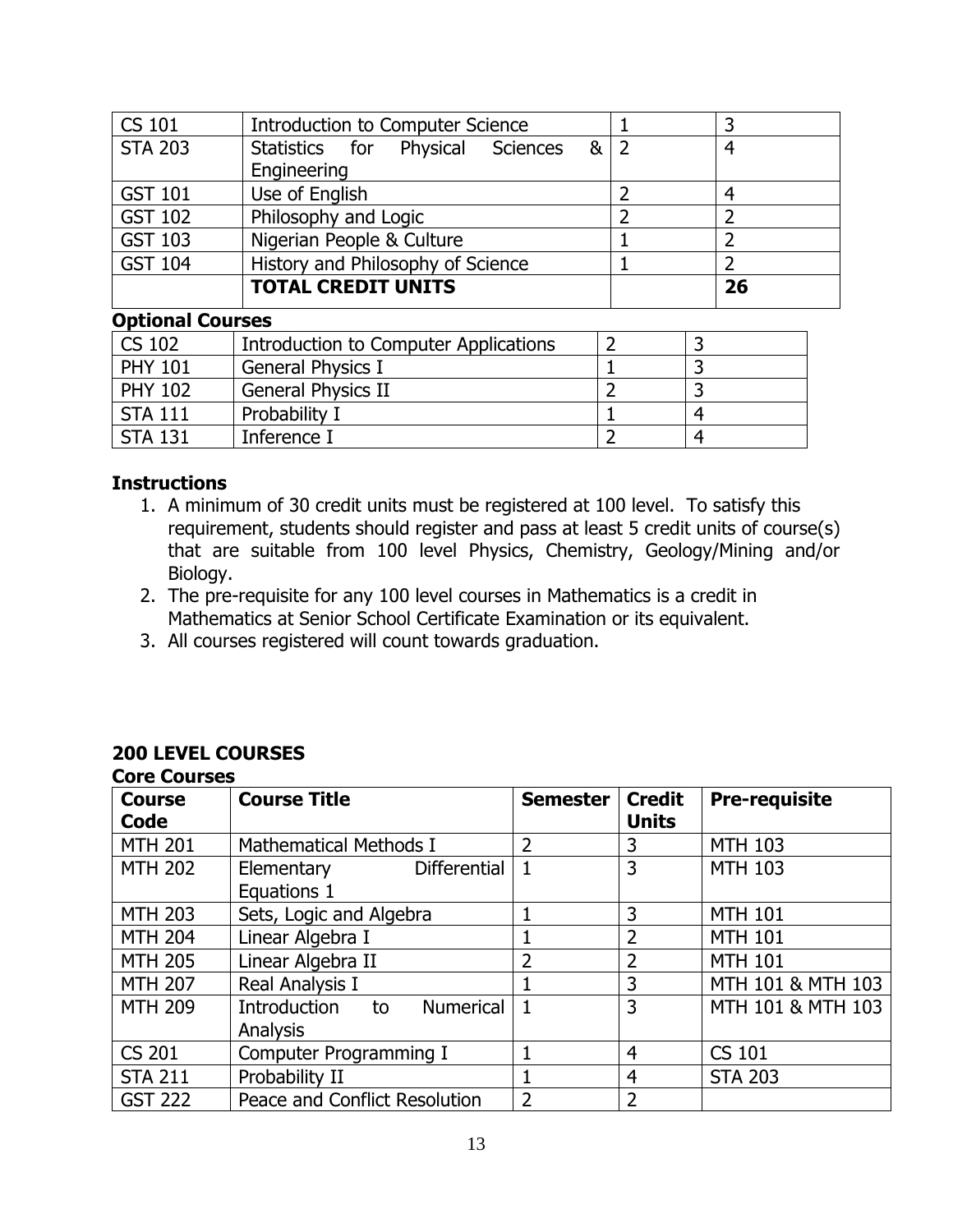| <b>GST 223</b>          | <b>Entrepreneurship Studies</b>         |   |    |                   |
|-------------------------|-----------------------------------------|---|----|-------------------|
|                         | <b>Total Credit Units</b>               |   | 31 |                   |
| <b>Optional Courses</b> |                                         |   |    |                   |
|                         | MTH 210   Real Analysis II              |   | 3  | MTH 101 & MTH 103 |
| <b>CS 202</b>           | Computer Programming II                 |   | 3  | <b>CS 102</b>     |
| <b>CS 203</b>           | <b>Introduction to Computer Systems</b> | 2 | 2  | <b>CS 101</b>     |
| <b>CS 204</b>           | <b>Introduction to File Processing</b>  |   | 2  | <b>CS 101</b>     |
| <b>STA 231</b>          | Inference II                            |   | 4  | <b>STA 111</b>    |
| <b>STA 232</b>          | Laboratory for Inference II             |   | 4  | <b>STA 111</b>    |

# **300 LEVEL COURSES**

# **Core Courses**

| <b>Course</b><br>Code | <b>Course Title</b>                  | <b>Semester</b> | <b>Credit</b><br><b>Units</b> | <b>Pre-requisite</b> |
|-----------------------|--------------------------------------|-----------------|-------------------------------|----------------------|
| <b>MTH 300</b>        | Abstract Algebra I                   |                 | 3                             | <b>MTH 203</b>       |
| <b>MTH 301</b>        | Metric spaces                        |                 | 3                             | MTH 207 or 210       |
| <b>MTH 302</b>        | Elementary Differential Equations II |                 | 3                             | <b>MTH 202</b>       |
| <b>MTH 303</b>        | <b>Vector &amp; Tensor Analysis</b>  |                 | 3                             | MTH 201 & 207        |
| <b>MTH 304</b>        | Complex Analysis I                   |                 | 3                             | MTH 203 & 207        |
| <b>MTH 305</b>        | Complex Analysis II                  | 2               | 3                             | MTH 203 & 207        |
| <b>MTH 306</b>        | Abstract Algebra II                  | $\overline{2}$  | 3                             | <b>MTH 203</b>       |
| <b>MTH 307</b>        | Real Analysis II                     | $\overline{2}$  | 3                             | MTH 207 or 210       |
| <b>MTH 308</b>        | Introduction<br>Mathematical<br>to   | $\overline{2}$  | 3                             | MTH 201, 202 &       |
|                       | Modelling                            |                 |                               | 204                  |
|                       | <b>Total Credit Units</b>            |                 | 27                            |                      |

# **Optional Courses**

| <b>MTH 309</b> | <b>Discrete Mathematics</b>                |                | 4              | MTH 203 or 204 |
|----------------|--------------------------------------------|----------------|----------------|----------------|
| <b>MTH 312</b> | <b>Optimization Theory</b>                 | $\overline{2}$ | 4              | MTH 201 & 202  |
| <b>MTH 313</b> | Geometry                                   |                | 3              | <b>MTH 102</b> |
| <b>MTH 314</b> | <b>Analytical Dynamics</b>                 |                | 3              | <b>MTH 102</b> |
| <b>MTH 315</b> | Dynamics of a Rigid Body                   | $\overline{2}$ | 3              | <b>MTH 102</b> |
| <b>MTH 316</b> | <b>Introduction to Operations Research</b> |                | 3              | MTH 201 & 205  |
| <b>MTH 317</b> | <b>Advanced Calculus II</b>                | $\overline{2}$ | 3              | <b>MTH 313</b> |
| <b>MTH 318</b> | <b>Numerical Analysis II</b>               |                | 3              | <b>MTH 209</b> |
| <b>STA 311</b> | Probability III                            |                | 3              | <b>STA 211</b> |
| <b>STA 321</b> | <b>Distribution Theory</b>                 |                | $\overline{2}$ | <b>STA 231</b> |
| <b>STA 324</b> | Regression Analysis I                      | 2              | $\overline{2}$ | <b>STA 231</b> |
| <b>STA 325</b> | Analysis of Variance I                     | 2              | $\overline{2}$ | <b>STA 231</b> |
| <b>STA 341</b> | Sampling Theory & Survey Methods           |                | 4              | STA 231, 321   |
| <b>STA 343</b> | <b>Statistical Quality Control</b>         | $\overline{2}$ | 4              | <b>STA 231</b> |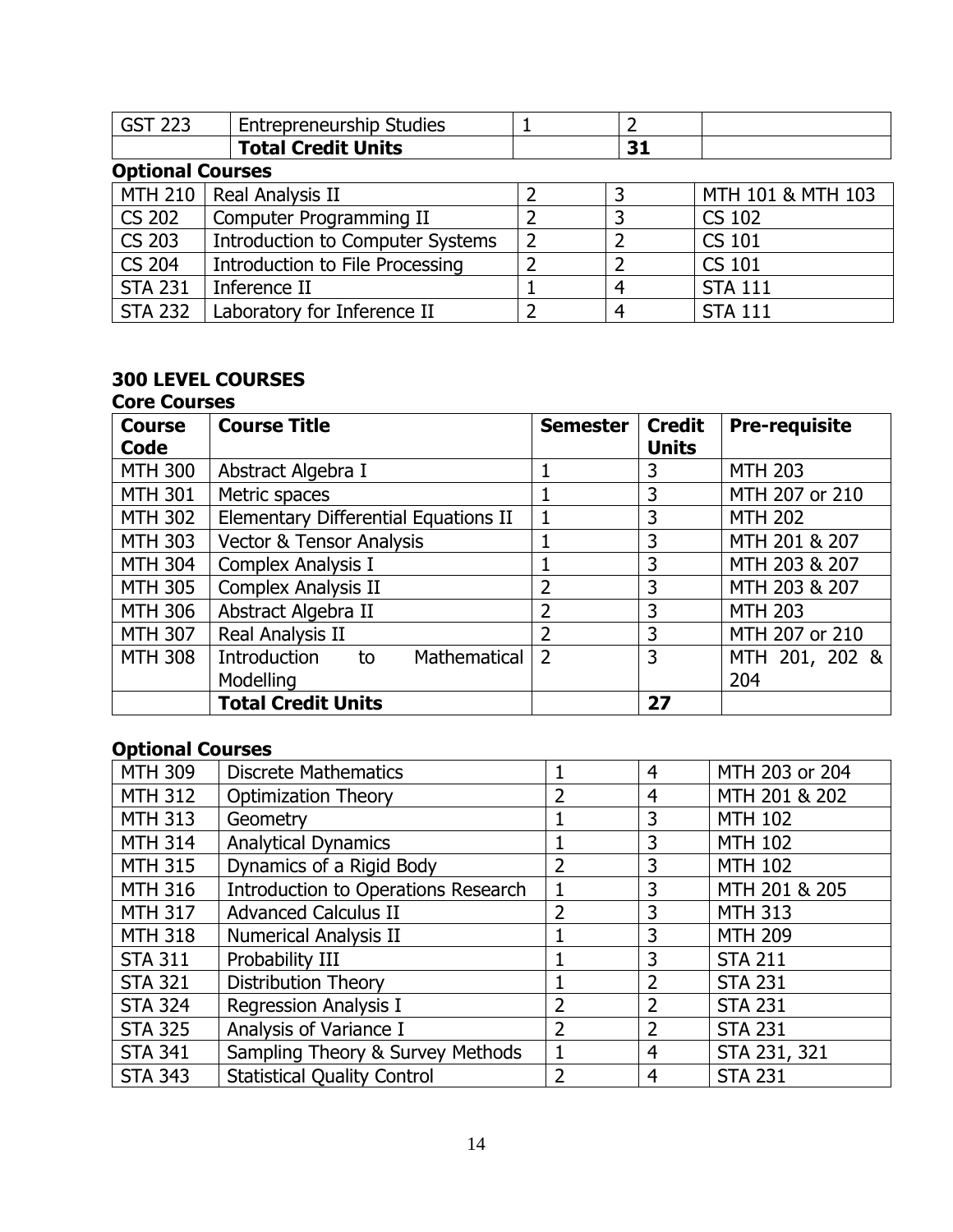### **Instructions**

1. A minimum of 3 credit units must be passed from the list of elective courses.

 Students may also select course that are suitable for them from 300 levels Computer Science, Physics or Chemistry and for which they have the pre-requisites.

- 2. (a) Not all elective courses listed will necessarily be available in any session.
	- (b) Information on the elective course that may be available in any one semester will be given at the beginning of each session.
	- 1. All courses registered will normally count towards graduation.

| <b>400 LEVEL COURSES</b> |  |
|--------------------------|--|
| Core Courses             |  |

| <b>Course</b><br><b>Code</b> | <b>Course Title</b>                                   | Semester       | <b>Credit</b><br><b>Units</b> | <b>Pre-requisite</b> |
|------------------------------|-------------------------------------------------------|----------------|-------------------------------|----------------------|
| <b>MTH 401</b>               | <b>Ordinary Differential Equations</b><br>$_{\rm II}$ | $\mathbf{1}$   | $\overline{2}$                | <b>MTH 302</b>       |
| <b>MTH 402</b>               | Partial differential Equations                        | $\overline{2}$ | 3                             | <b>MTH 302</b>       |
| <b>MTH 403</b>               | <b>Functional Analysis</b>                            | $\mathbf{1}$   | $\overline{3}$                | <b>MTH 301</b>       |
| <b>MTH 404</b>               | Project                                               | 1 & 2          | 6                             |                      |
| <b>MTH 405</b>               | General Topology                                      | $\overline{2}$ | 3                             | <b>MTH 301</b>       |
| <b>MTH 406</b>               | Lebesque<br>&<br>measure<br>Integration               | $\mathbf{1}$   | $\overline{3}$                | <b>MTH 207</b>       |
|                              | <b>Total Credit Unit</b>                              |                | 20                            |                      |
| <b>Optional Courses</b>      |                                                       |                |                               |                      |
| <b>MTH 407</b>               | <b>Mathematical Methods II</b>                        | $\overline{2}$ | 3                             | MTH 203 or 204       |
| <b>MTH 408</b>               | <b>Quantum Mechanics I</b>                            | $\mathbf{1}$   | $\overline{3}$                |                      |
| <b>MTH 409</b>               | <b>General Relativity</b>                             | $\mathbf{1}$   | $\overline{3}$                |                      |
| <b>MTH 410</b>               | Electromagnetism                                      | $\overline{2}$ | $\overline{3}$                |                      |
| <b>MTH 411</b>               | Analytical Dynamics II                                | $\overline{2}$ | $\overline{3}$                | <b>MTH 314</b>       |
| <b>MTH 412</b>               | <b>Field Theory</b>                                   | $\overline{2}$ | $\overline{3}$                | <b>MTH 300</b>       |
| <b>MTH 413</b>               | <b>Fluid Dynamics</b>                                 | $\mathbf{1}$   | $\overline{3}$                | <b>MTH 314</b>       |
| <b>MTH 415</b>               | <b>Control Theory</b>                                 | $\mathbf{1}$   | $\overline{3}$                |                      |
| <b>MTH 416</b>               | <b>Measure Theory</b>                                 | $\overline{2}$ | $\overline{4}$                | MTH 207 & 307        |
| <b>MTH 417</b>               | Abstract Algebra III                                  | $\overline{2}$ | $\overline{3}$                | <b>MTH 306</b>       |
| <b>MTH 418</b>               | <b>Theory of Numbers</b>                              | $\overline{1}$ | 3                             | <b>MTH 306</b>       |
| <b>MTH 419</b>               | Topics in Finite Groups                               | $\mathbf{1}$   | $\overline{4}$                | <b>MTH 306</b>       |
| <b>MTH 420</b>               | <b>Representation of Finite Groups</b>                | $\overline{2}$ | $\overline{3}$                | <b>MTH 306</b>       |
| <b>MTH 421</b>               | Homological Algebra                                   | $\overline{2}$ | $\overline{3}$                | <b>MTH 403</b>       |
| <b>MTH 422</b>               | <b>Hilbert Spaces</b>                                 | $\overline{1}$ | 3                             | <b>MTH 403</b>       |
| <b>MTH 423</b>               | <b>History of Mathematics</b>                         | $\overline{2}$ | $\overline{3}$                |                      |
| <b>MTH 424</b>               | <b>Modules</b>                                        | $\overline{2}$ | 3                             | MTH 300 or 306       |
| <b>MTH 425</b>               | Topics in Complex Analysis I                          | $\overline{2}$ | $\overline{3}$                | MTH 304 & 305        |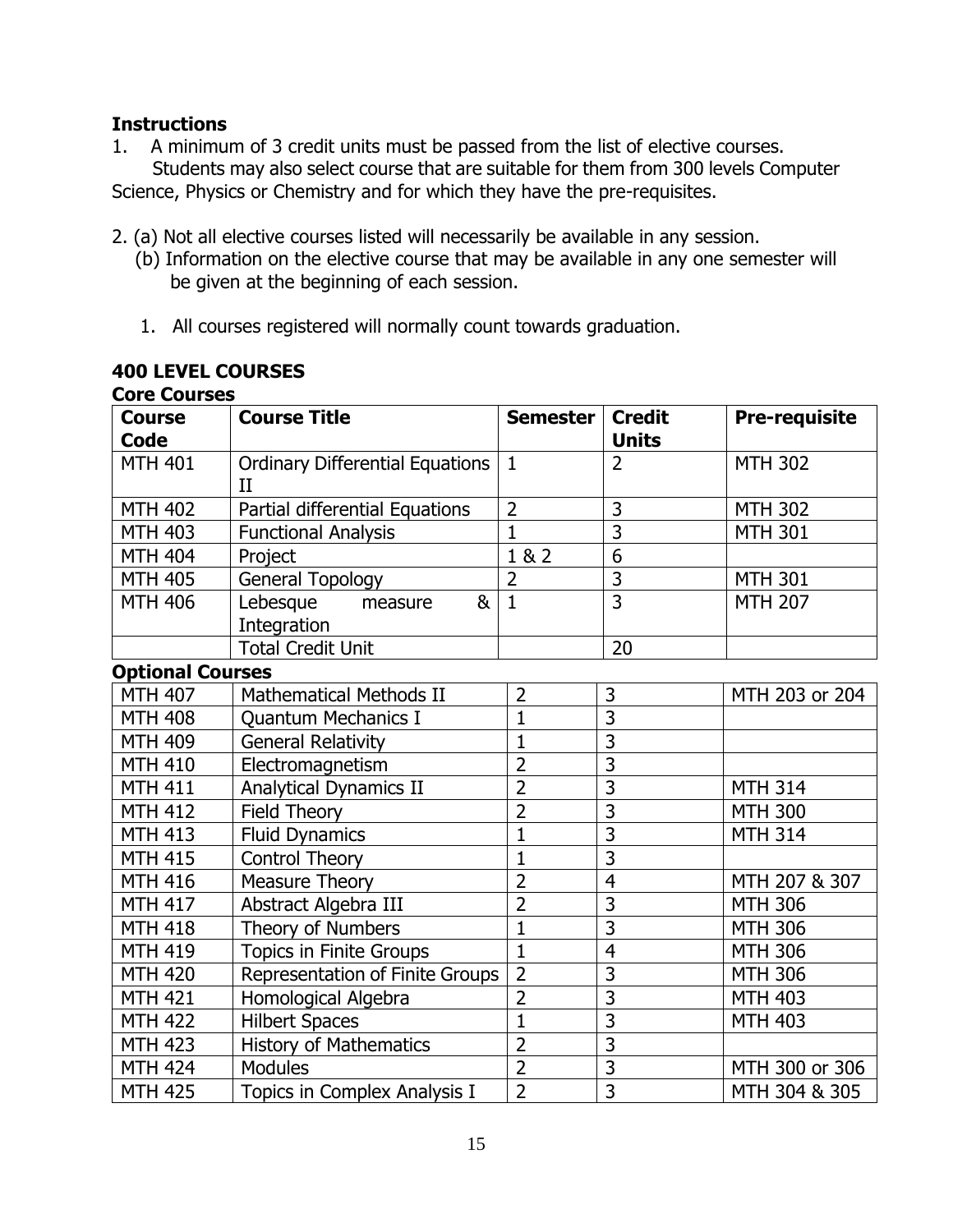| <b>MTH 426</b> | Topics in Complex Analysis II |  | MTH 304 & 305  |
|----------------|-------------------------------|--|----------------|
| <b>MTH 427</b> | Numerical Analysis II         |  | MTH 318        |
| <b>MTH 428</b> | Perturbation Theory           |  | <b>MTH 302</b> |
| <b>MTH 429</b> | <b>Dynamical Systems</b>      |  | <b>MTH 308</b> |

#### **Instructions**

- 1. A minimum of 10 credit units must be passed from the list of elective courses above. No elective course may be selected from Outside Mathematics, Computer Science and Statistics.
- 2. (a) Not all elective courses listed will necessarily be available in any one academic year.
	- (b) Information on the elective courses that may be available in any one semester will be given at the beginning of each session.
- 3. All students registering MTH 404 must be in his/her final year.
- 4. All courses registered will normally count towards graduation.

#### **COURSE DESCRIPTION MATHEMATICS COURSES**

#### **100 Level Courses**

#### **MTH 101: Elementary Mathematics I: (3 Units) L 30: P O: T 15, (Algebra and Trigonometry)**

Elementary set theory, subsets, union, intersection, complements, Venn diagrams, Real numbers: Integers, rational and irrational numbers, mathematical induction, real sequences and series, theory of quadratic equations, binomial theorem. Complex numbers: algebra of complex numbers: The Argand Diagram, De Moivre's theorem, nth roots of unity. Circular measure, trigonometric ratio of angles and magnitude, addition and factor formulae. Indices and logarithms, matrices and determinants, partial fractions.

#### **MTH 102: Elementary Mathematics II: (3 units) L 30 P O: T 15 (Vectors, Geometry and Dynamics)**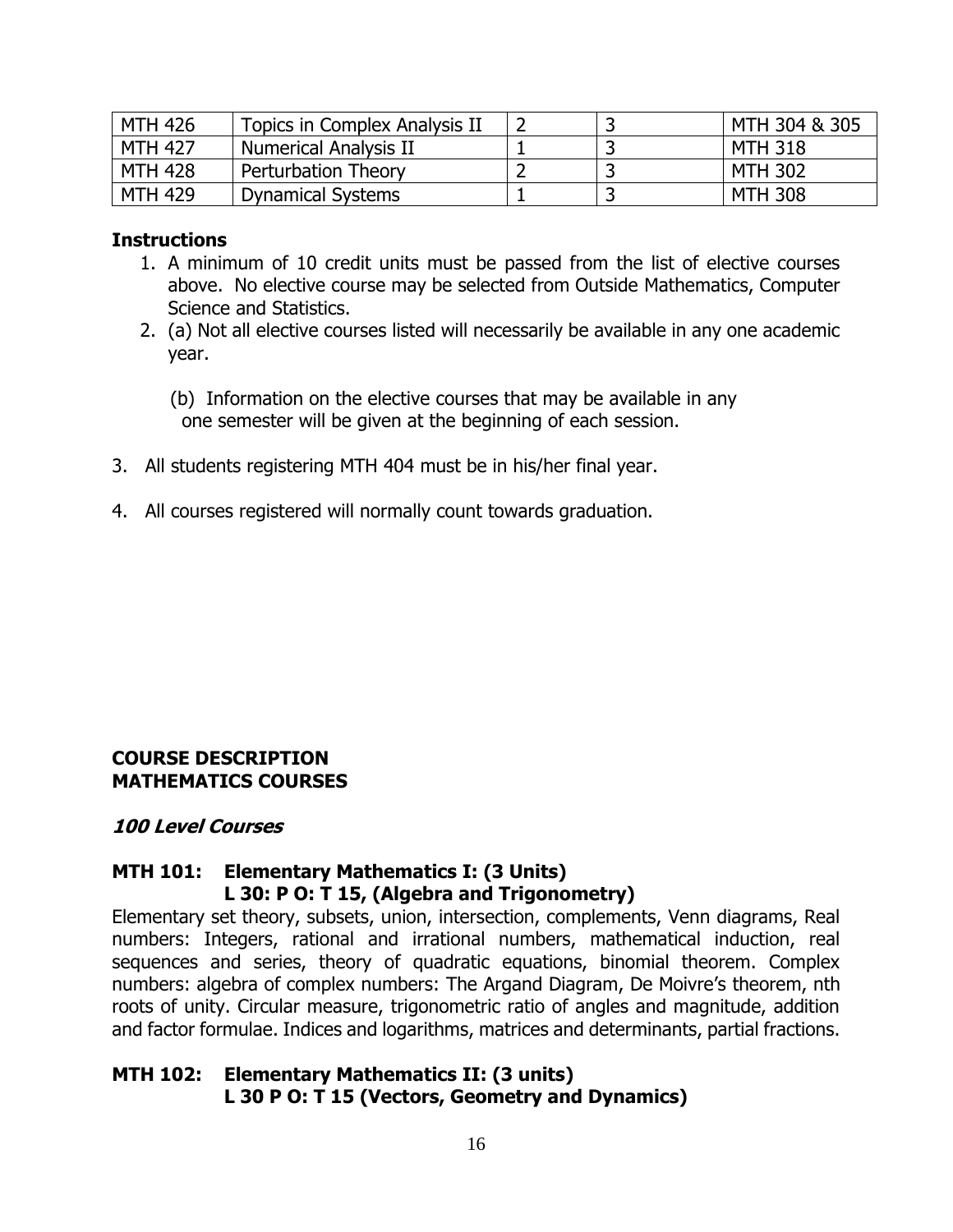Geometric representation of vectors in 1-3 dimensions, components direction cosines. Addition and Scalar, multiplication of vectors, linear independence, scalar and vector products of two vectors. Differentiation and integration of vectors with respect to a scalar variable. Two-dimensional co-ordinate geometry. Straight lines, circles, parabola, ellipse, hyperbola, tangents, normal, kinematics of a particle. Components of velocity and acceleration of a particle moving in plane. Force, laws of motion under gravity, projectiles, resisted vertical motion elastic string, simple pendulum impulse. Impact of two smoothspheres and of a sphere on a smooth surface. Vector equations of lines and planes.

#### **MTH 103: Elementary Mathematics III: (3 units) L 30: P O T 15 (Calculus)**

Function of a real variable, graphs, limits and idea of continuity. The derivation of derivative as limit or rate of change. Techniques of differentiation. Extreme curve sketching. Integration as an inverse of differentiation, methods of integration. Define integrals. Application of integration to areas and volumes. Applications to moments of inertia and lengths of arcs.

# **CS 101: Introduction to Computer Science (2 Units) L 20: P 0: T 10**

History of Computers. Functional Components of Computer. Characteristics of a Computer. Problem Solving Methods (Algorithms and Flow charts). Computer Structure (Organization and Functions of the Control Unit, Arithmetic-Logic Unit, Memory Unit of the CPU, and the Relationship among the CPU, Memory, and Peripheral Devices). Software - Types, Levels, Programming and Application Packages. Relationship between Hardware and Software.

# **STA 203: Statistics for Physical Science and Engineering (4 Units)**

# **L 45: P 0: T 15**

Measure of Location and Dispersion in Simple and Grouped Data. Elements of Probability and Probability Distributions; Normal, Binomial, Poisson. Geometric, Negative Binomial Distributions, Estimation and Tests of Hypotheses Concerning the Parameters of Distributions. Regression, Correlation and Analysis of Variance. Contingency Table. Non-Parametric Inference.

# **200 Level Courses**

### **MTH 201: Mathematical Methods I: (3 Units) L 30 P O: T 15 Pre-requisite MTH 103**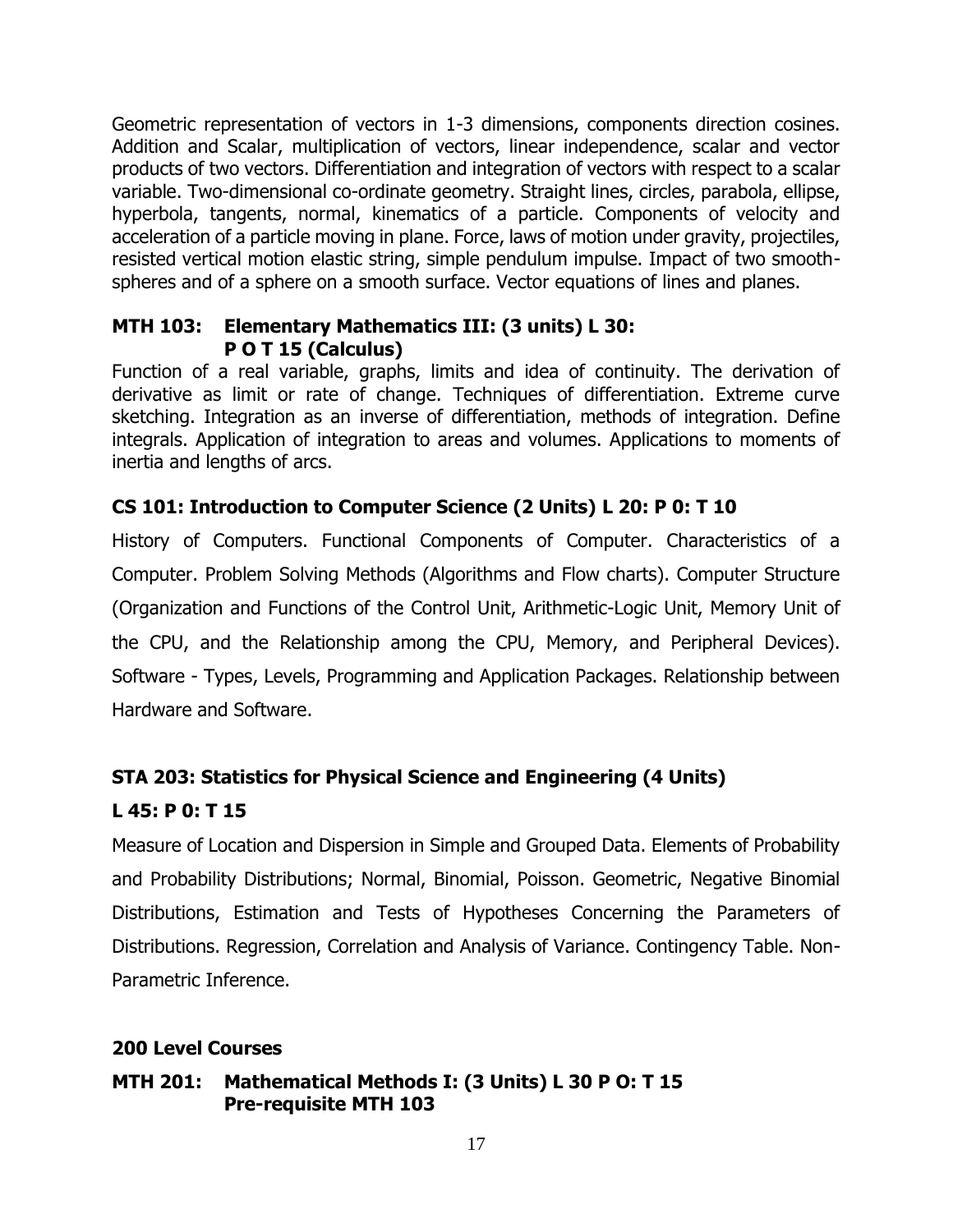Real-valued functions of a real variable. Review of differentiation and integration and their applications. Mean value theorem. Taylor series. Real-valued functions of two or three variables. Partial derivatives, chain rule, extreme, Lagrange multipliers. Increments, differentials and linear approximations. Evaluation of line integrals, multiple integrals.

### **MTH 202: Elementary Differential Equations I: (3 Units) L 30 P O: T 15 Pre-requisite MTH 103.**

First order ordinary differential equations. Existence and uniqueness. Second order ordinary differential equations with constant co-efficient. General theory of nth order linear equation. Laplace transform, solution of initial-value problems by Laplace transform method. Simple treatment of partial differential equations in two independent variables. Application of O.D.E. and P.D.E. to physical, life and Social Sciences.

# **MTH 203: Sets, Logic and Algebra: (3 Units) L 30 P O: T 15 Pre-requisite MTH 101**

Introduction to the language and concepts of modern mathematics. Topics include: Basic set theory, mappings, relations, equivalence and other relations. Cartesian products. Binary logic, methods of proof. Cartesian products. Binary operations. Algebraic structures, semigroups, rings integral domains, field, Number systems: properties of integers, rationales, real and complex numbers.

# **MTH 204: Linear Algebra I: (2 Units) L 15 P O: T 15 Pre-requisite MTH 101, Co-requisite – MTH 203**

Vector space over the real field. Subspaces, linear dependence and independence, basis, and dimension. Linear transformations including linear operators, linear transformations, singular transformations and matrices. Algebra of matrices.

# **MTH 205: Linear Algebra II: (2 Units) L 15 P O: T 15 Pre-requisite MTH 101 Co-requisites MTH 203, 204**

Systems of linear equations change of basis, equivalence and similarity, Eigenvalues and eigenvectors. Minimum and characteristics polynomial of a linear transformation (matrix). Cayley – Hamilton theorem. Bilinear and quadratic forms, orthogonal diagonalisation. Canonical forms.

# **MTH 207: Real Analysis I: (3 Units) L 30: P O: T 15 Pre-requisite MTH 101 & 103**

Bounds of real numbers, convergence of sequence of numbers. Monotone sequences, the theorem of nested intervals, Cauchy sequences, tests, for convergence of series. Absolute and conditional convergence of series and re-arrangements.

Completeness of reals and incompleteness of rationals. Continuity and differentiability of functions in IR. Rolle's and mean value theorems for differentiable functions. Taylor series.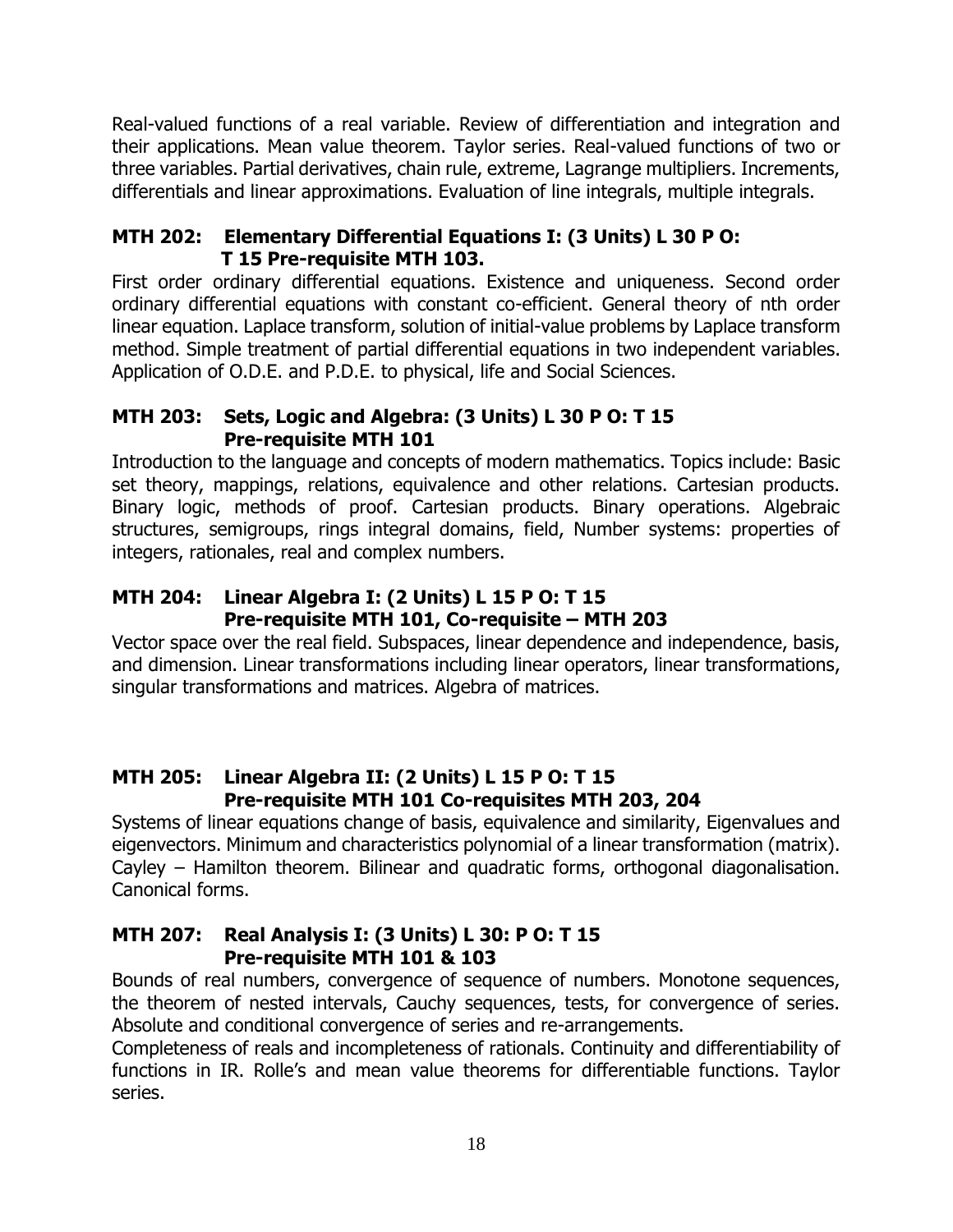### **MTH 209: Introduction to Numerical Analysis: (3 Units) L 30: P O: T 15 Pre-requisite MTH 101 & 103**

Solutions to algebraic and transcendental equations. Curve fitting. Error analysis. Interpolation and approximation. Zeros or non-linear equation to one-valued systems of linear equations. Numerical differentiation and integral equations. Initial value problems for ordinary differential equations.

#### **MTH 210: Further Real Analysis: (3 Units) L 30: P O: T 15 Pre-requisite MTH 101 & MTH 103**

Integration- The Riemann Integral. Exponential and Logarithmic functions. The trigonometric functions. The Gamma function. Vectors in Real Analysis. Vector functions-Convergence and Continuity, Vector derivatives. Directional Derivatives. Partial Derivatives. Local Maxima and Minima. Stationary Points and Classification. Mean value theorems and Differentials.

# **CS 201: Computer Programming I (4 Units)**

# **L 30: P 15: T 15 Pre-requisite: CS 101**

Introduction to Problem Solving Methods and Algorithm Development: Designing, Coding, Debugging and Documenting Programs Using Techniques of a Good Programming Language Style; Computer Organization; Programming Language and Programming Algorithm Development. A widely used programming language should be used in teaching the above.

# **CS 202: Computer Programming II (3 Units)**

# **L 15: P 15: T 15 Pre-requisite: CS 101**

Introduction to Object-oriented Programming. Programs Decomposition into Classes and Objects. Inheritance, Exceptions, Interface, Design by Contract, Basic Design Patterns, and Reuse. Design, Implement, and Debug Object-oriented Programs Composed of Multiple Classes and over a Variety of Data Structures. An Overview of the Issues Involved in the Design and Implementation of Graphical User Interfaces, Database Access and Windows Applications. An Object-Oriented Programming Language such as C++, Java should be used in teaching this course.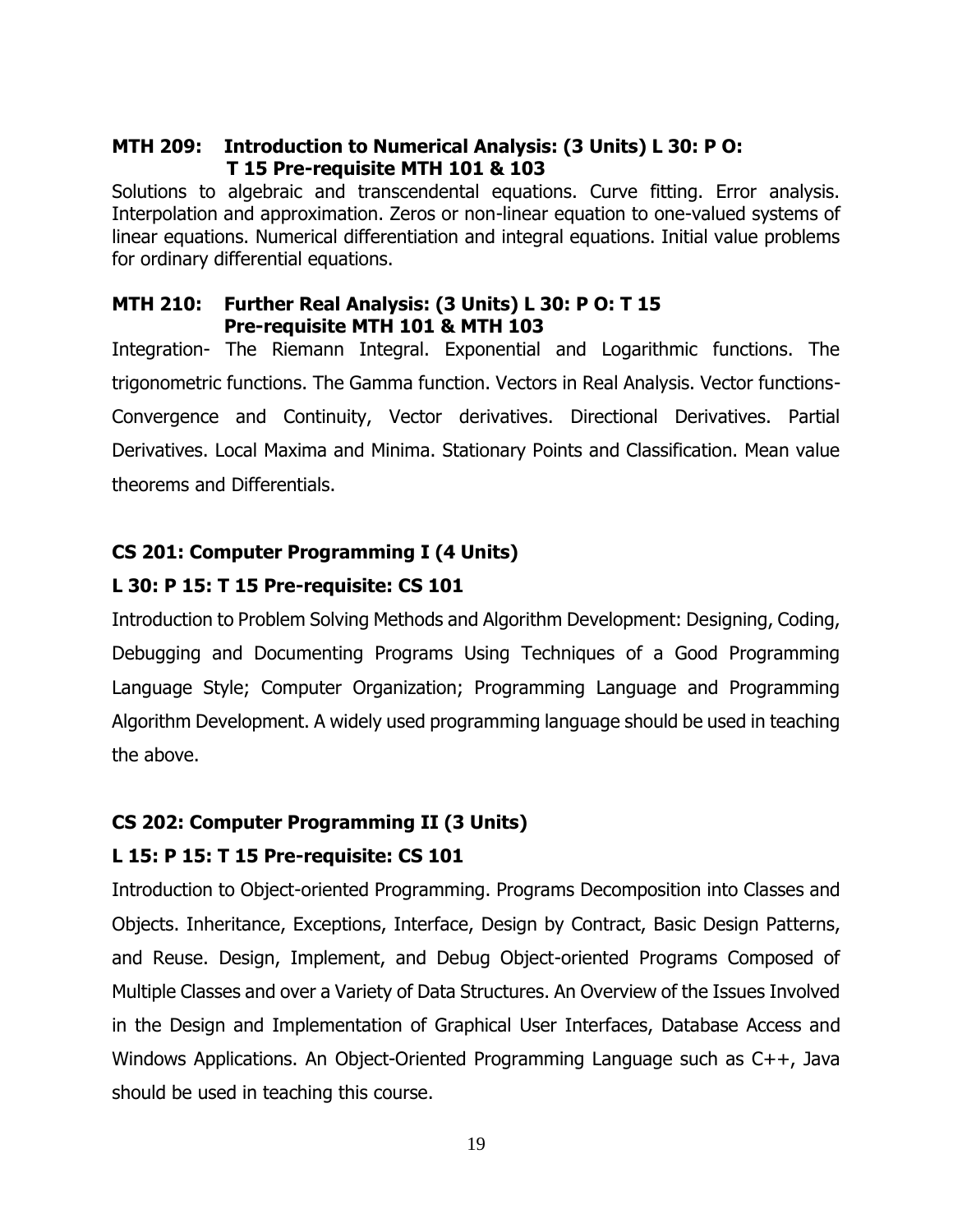# **CS 203: Computer Architecture I (3 Units)**

# **L 30: P 0: T 15 Pre-requisite: CS 101**

Basic Structure of Computer Hardware and Software; Logic Circuits and Designs (Gates, Combinational, Sequential) Computer architecture and Organization; Computer Memory and Storage Unit; Overview of Registers; Basic Directives and Instructions; Data Types and Addressing Modes; The FLAG register; Jumping and Looping Instructions; The Stack Segment and Subroutines. Assembly Language (MIPS can be used).

# **300 Level Courses**

#### **MTH 300: Abstract Algebra I (3 Units) L 30: P O: T 15 Pre-requisite MTH 203**

Group's definition, examples include permutation groups, subgroups, Cosets. Lagrange's theorem and applications. Cyclic groups, Rings: definition, examples including  $Z$ ,  $Z_n$ , rings of polynomials and matrices. Integral domains, fields, polynomial rings, factorization. Euclidean algorithm for polynomials H.C.F. and L.C.M. of polynomials.

#### **MTH 301: Metric Space Topology (3 Units) L 30: P O: T 15 Pre-requisite MTH 207 & MTH 210**

Sets, Metrics and examples. Open spheres (or balls). Opens sets and neighbourhoods. Closed sets. Interior, exterior, frontier, limit points and closure of a set. Dense subsets and separable space. Convergence in metric space, homoeomorphisms. Continuity and compactness, connectedness.

### **MTH 302: Elementary Differential Equations II (3 Units) L 30: P O: T 15 Pre-requisite MTH 202**

Series solutions of second order linear equations. Bessel, Legendre and hypergeometric equations and functions. Gamma, Beta functions, Sturm-Liouville problems. Orthogonal polynomials and functions. Fourier, Fourier-Bessel and Fourier-Legendre series. Fourier transformation solution of Laplace, Wave and heat equations by Fourier method.

### **MTH 303: Vector and Tensor Analysis (3 Units) L 30: P. O: T 15 Pre-requisite MTH 201 & MTH 204**

Vector algebra. Vector, dot and cross products. Equations of curves and surface. Vector differentiation and applications. Gradient, divergence and curl, vector integrals, line, surface and volume integrals. Green's, Stoke's and Divergence theorems. Tensor products of vector spaces. Tensor algebra. Symmetry, Cartesian tensors.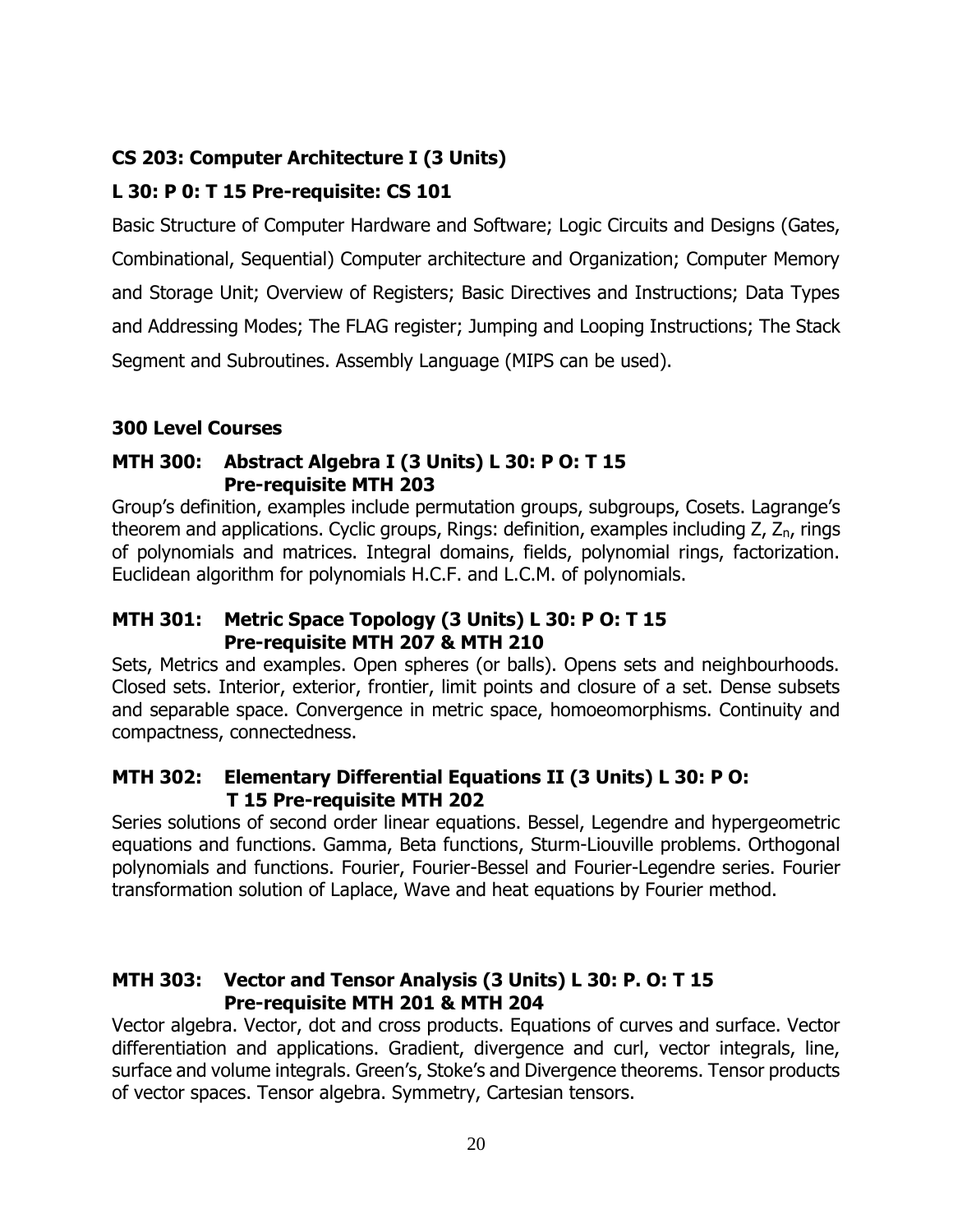# **MTH 304: Complex Analysis I (3 Units) L 30: P. O: T 15 Pre-requisite MTH 203 & MTH 207**

Functions of complex variable. Limits and continuity of functions of a complex variable. Deriving the Cauchy-Riemann equations. Analytic functions. Bilinear transformations, conformal mapping. Contour integrals. Cauchy's theorems and its main consequences. Convergence of sequences and series of functions of a complex variable. Power series. Taylor series.

#### **MTH 305: Complex Analysis II (3 Units) L 30: P. O: T 15 Pre-requisite MTH 203 & MTH 207 Co-requisite MTH 307**

Laurent expansions. Isolated singularities and residues. Residue theorem, calculus of residue and application to evaluation of integrals and to summation of series. Maximum modules principles. Argument principle. Rouches's theorem. The fundamental theorem of algebra. Principle of analytic continuation. Multiple valued functions and Riemann surfaces.

# **MTH 306: Abstract Algebra II (3 Units) L 30: P. O: T 15 Pre-requisite MTH 203 Co-requisite MTH 300**

Normal subgroups and quotient groups. Homomorphism, isomorphism theorem. Cayley's theorems. Direct products. Groups of small order. Group acting on sets. Sylow theorems. Ideal and quotient rings. P.I.D. and U.F.D's. Euclidean rings. Irreducible, Field extensions, degree, of an extension, minimum polynomial. Algebraic and transcendental extension. Straight edged and compass constructions.

### **MTH 307: Real Analysis II (3 Units) L 30: P. O: T 15 Pre-requisite MTH 207 & 210**

Riemann integers of function  $\Re \rightarrow \Re$ . Continuous monopositive functions of bound variation. The Riemann-Stieltjes integral. Pointwise and uniform convergence of sequences and series of functions  $\Re \rightarrow \Re$  . Effect on limits (sums) when the functions are continuously differentiable or Riemann integrable power series.

# **MTH 308: Introduction to Mathematical Modelling (3 Units) L 30: P O: T 15 Pre-requisite MTH 201, 202 Co-requisites MTH 302, 303**

Methodology pf model building; Identification, formulation and solution of problems, cause-effect diagrams. Equations types. Algebraic, Ordinary differential, partial differential, difference; integral and functional equations. Application of mathematical models to physical, biological, social and behavioural sciences.

# **MTH 309: Discrete Mathematics (4 Units) L 45: P. O: T 15 Pre-requisite MTH 203 & MTH 204**

Groups and subgroups: Group Axioms, Permutation Group. Cosets, Graphs; Directed and undirected graphs, subgroups, cycle, connectivity. Application (flow charts) and state transition graphs, lattices and Boolean algebra. Finite fields, minimum polynomials.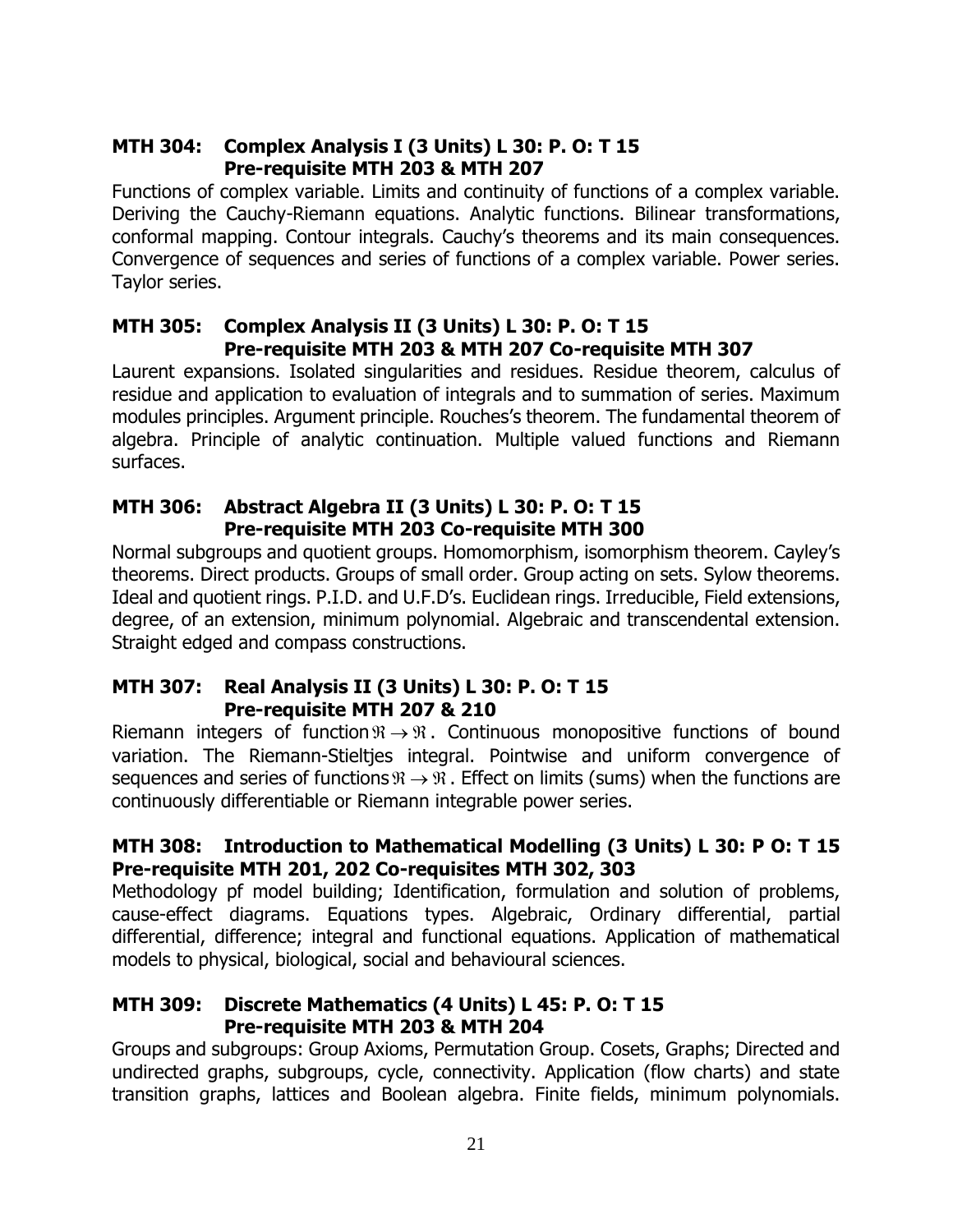Irreducible polynomials, polynomial roots. Application (error-correcting codes, sequences generators).

# **MTH 312: Optimization Theory (4 Units) L 45: P. O: T 15 Pre-requisite MTH 203 & 204**

Linear Programming Models. The simplex method: formulation and theory. Quality integer programming. Transportation problem. Two-person zero-sum games. Nonlinear programming, quadratic programming Kuhn-tucker methods. Optimality criteria. Simple variable optimization. Multivariable technique. Gradient methods. Assignment problems.

# **MTH 313: Geometry (3 Units) L 30: P. O: T 15 Pre-requisite MTH 201 & 204**

Co-ordinates in  $R<sup>3</sup>$ . Polar co-ordinates: Distance between points, surfaces and curves in space. The plane, straight line. Basic projective Geometry. Affine and Euclidean Geometries.

# **MTH 314: Analytical Dynamic (3 Units) L 30: P. O: T 15 Pre-requisite MTH 102**

Degrees of freedom. Holomonic and holonomic constraints, geometry co-ordinates. Lagrange's generalized co-ordinates, Lagrange's equations for holonomic systems, face dependent on co-ordinates only, force obtainable from potential. Impulsive force.

# **MTH 315: Dynamic of a Rigid Body (3 Units) L 30: P. O: T 15 Pre-requisite MTH 102**

General motion of a rigid body as a translation plus a rotation. Moment and products of inertia in three dimensions. Parallel and perpendicular axes theorems. Principal axes. Angular momentum, kinetic energy of a rigid body. Impulsive motion. Examples involving one- and two-dimensional motion of simple systems. Moving frames of references: rotating and translating frames of reference Coriolis force. Motion near the earth's surface. The Foucault's pendulum. Euler's dynamic equations for motion of a rigid body with one point fixed. The symmetrical top procession. Instantaneous centre; centre of mass.

# **MTH 316: Introduction to Operations Research (3 units) L 30: P. O: T 15**

Phases of operation research study. Classification of operation research models. Linear, dynamic and integer programming. Decision theory, Inventory Models. Critical Path Analysis and Project controls.

# **MTH 317: Differential Geometry (3 Units) L 30: P. O: T 15 Pre-requisite MTH 313**

Vector functions of a real variable. Boundedness Limits, continuity and differentiability. Functions of Class Cm. Taylor's formulae. Analytic functions. Curve regular differentiable and smooth. Curvature and torsion Tangent line and normal planes. Vector functions of vector variable. Linear continuity and limits. Directional functions of class Cm. Taylor's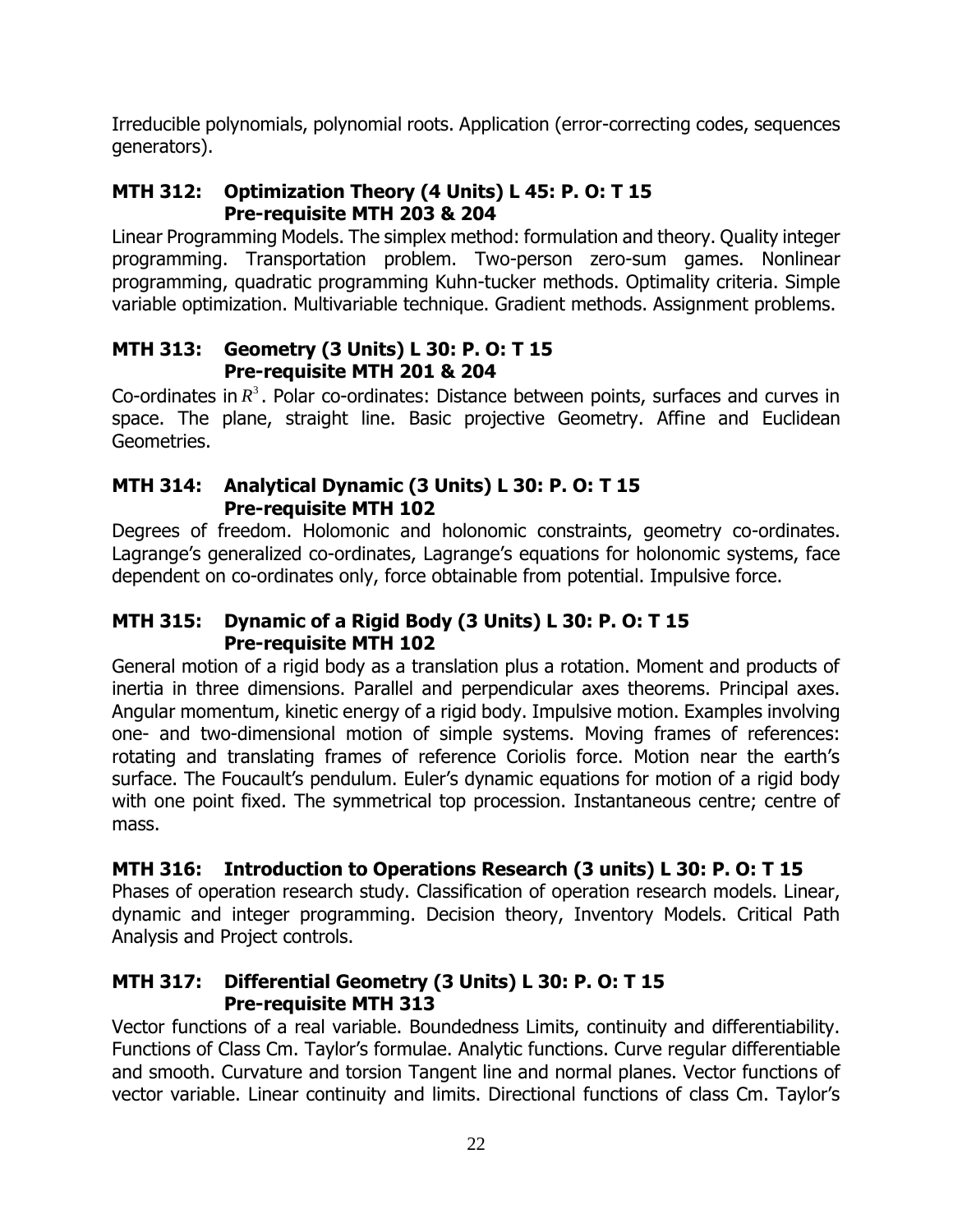theorem and inverse function theorem concept of a surface: parametric representation, tangent plane and normal lines. Topological properties of simple surface.

### **MTH 318: Numerical Analysis I (3 Units) L 30: P. O: T 15 Pre-requisite MTH 209**

Solution of linear difference equations. Implicit and explicit multistep methods for solving initial problems. Analysis of convergence, multistep methods. Runge-Kutta methods. Theorem about convergence of Runge-Kutta methods. Numerical methods for solving stiff systems of ordinary differential equations.

# **400 Level Courses**

### **MTH 401: Ordinary Differential Equations II (3 Units) L 30: P. O: T 15 Pre-requisite: MTH 302**

The general first order equation, existence and uniqueness theorem. Singular points. Differential inequalities. Autonomous systems-orbit, limit and invariant sets. Linearization. Stability Lyapunov theory. Green's function. Periodic solution. Special topics.

# **MTH 402: Partial Differential Equations (3 Units) L 30: P. O: T 15 Pre-requisite MTH 302**

Inequalities, correctness, uniqueness, Eigen-functions, Eigenvalues. Constructions of formal solutions, properties of solutions.

### **MTH 403: Functional Analysis (3 Units) L 30: P. O: T 15 Pre-requisite: MTH 301**

Normed vector space, normed space, LP-spaces. Elements of Hilbert space theory. Inner products. Convex sets. Examples of Banach space techniques. Banach spaces, contracting mapping principle. Baire's theorem and its consequences, the Banach-Steinhaus theorem, the open mapping theorem, Hann-Banach theorem, closed graph theorem, weak convergence. The conjugate space the second conjugate weak convergence bounded linear transformation. Completely continuous transformations.

# **MTH 404: Project (6 Units)**

# **MTH 405: General Topology (3 Units) L 30: P. O: T 15 Pre-requisite MTH 301**

Topological spaces, definition, open and closed sets, neighbourhoods. Coarser and finite topologies. Basis and sub bases. Separation axioms, compactness, local compactness, connectedness. Construction of new topological spaces from given ones; sub-spaces, quotient space. Continuous functions, homeomorphisms, topological invariants, spaces of continuous functions. Pointwise and uniform convergence.

# **MTH 406: Lebesque Measure and Integrals (3 Units) L 30: P. O: T 15 Pre-requisite MTH 207 & 307**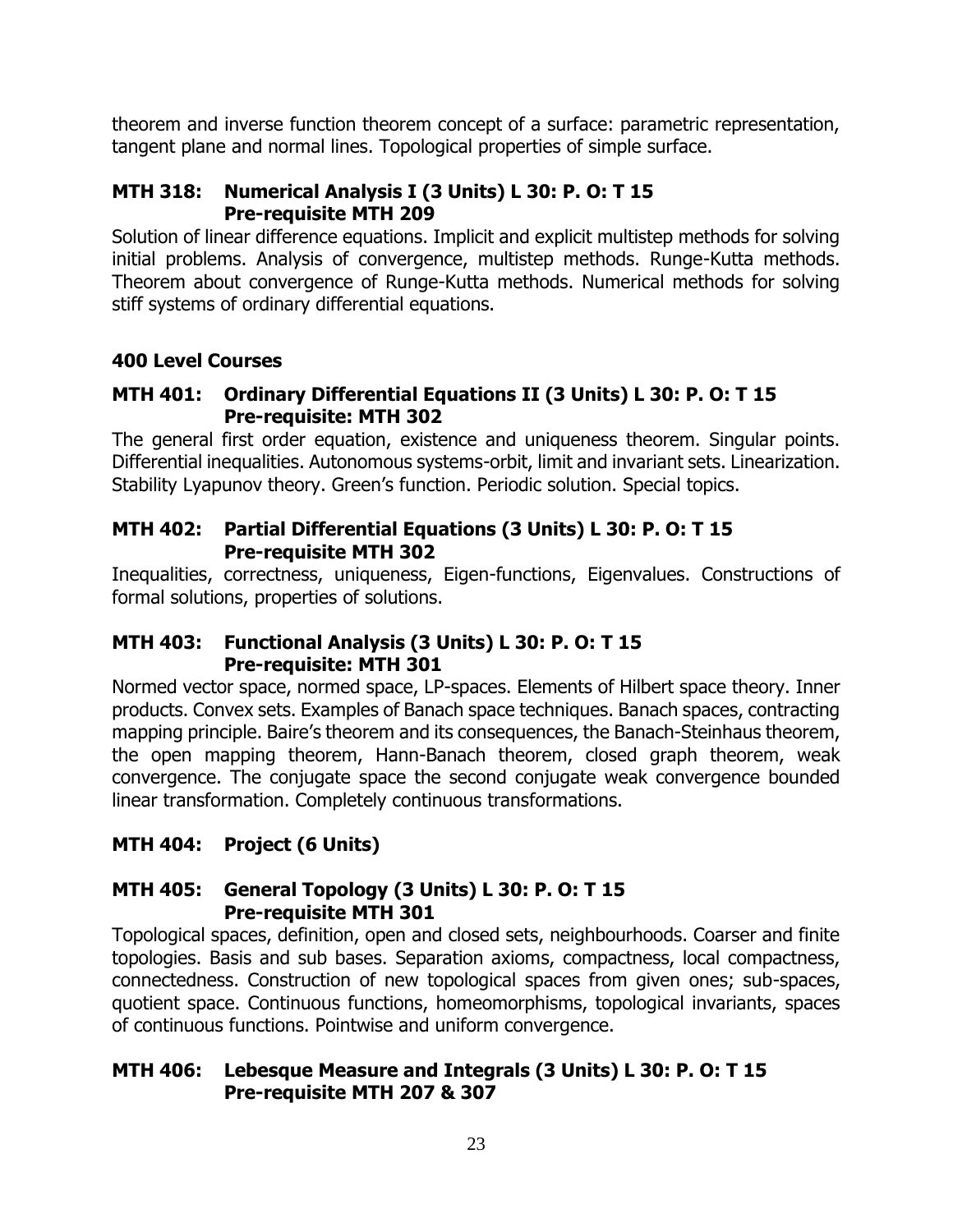Lebesque measure: measurable and non-measurable sets. Measurable functions. Lebesque integral of non-negative functions, the general integral convergence theorems.

# **MTH 407: Mathematical Methods (3 Units) L 30: P. O: T 15 Pre-requisite: MTH 201 & 301, Co-requisite 405, 406**

Calculus of variation: Lagrange's functional and associated density. Necessary condition for a weak relative extremum. Hamilton's principles. Lagrange's equations and geodesic problems. The Du Bois-Raymond equation and corner conditions. Variable end-points and related theorems. Sufficient conditions for a minimum. Isoperimetric problems. Variational integral transforms. Laplace, Fourier and Hankel transforms. Complex variable methods, convolution theorems. Application to solution of differential equations.

### **MTH 408: Quantum Mechanics (3 Units) L 30: P. O: T 15 Pre-requisite: None**

Particle-wave duality. Quantum postulates. Schrödinger equation of motion. Potential steps and wells in 1-dim Heisenberg formation. Classical limit of Quantum mechanics. Computer brackets. Linear harmonic oscillator. Angular momentum. 3-square well potential. The hydrogen atom collision in 3-dim. Approximation methods for stationary problems.

# **MTH 409: General Relativity (3 Units) L 30: P. O: T 15 Pre-requisite: None**

Particles in a gravitational field. Curvilinear co-ordinates, intervals, covariant differentiation; Christoffel symbols and metric tensor. The constant gravitational field. Rotation. The Curvature tensor. The action function for the centrally symmetric gravitational field. The energy momentum pseudo-tensor. Gravitational fields at large distances from bodies. Isotropic space, space-time metric in the closed and in the open isotropic models. The re shift.

# **MTH 410: Electromagnetics 3 Units) L 30: P. O: T 15 Pre-requisite: None**

Maxwell's field Electromagnetic waves and Electromagnetic theory of lights. Plane Electromagnetic waves in non-conducting media, reflection and refraction at Plane boundary. Waves, guides and resonant cavities. Simple radiating systems. The Lorentz-Einstein transformation. Energy and momentum. Electromagnetic 4 vectors. Transformation of (E. H) fields. The Lorentz force.

# **MTH 411: Analytical Dynamics II (3 Units) L 30: P. O: T 15 Pre-requisite MTH 314**

Lagrange's equations foe non-holonomic systems. Lagrangian multipliers. Variational principles; Calculus of variation, Hamilton's principle, Lagrange's equation from Hamilton's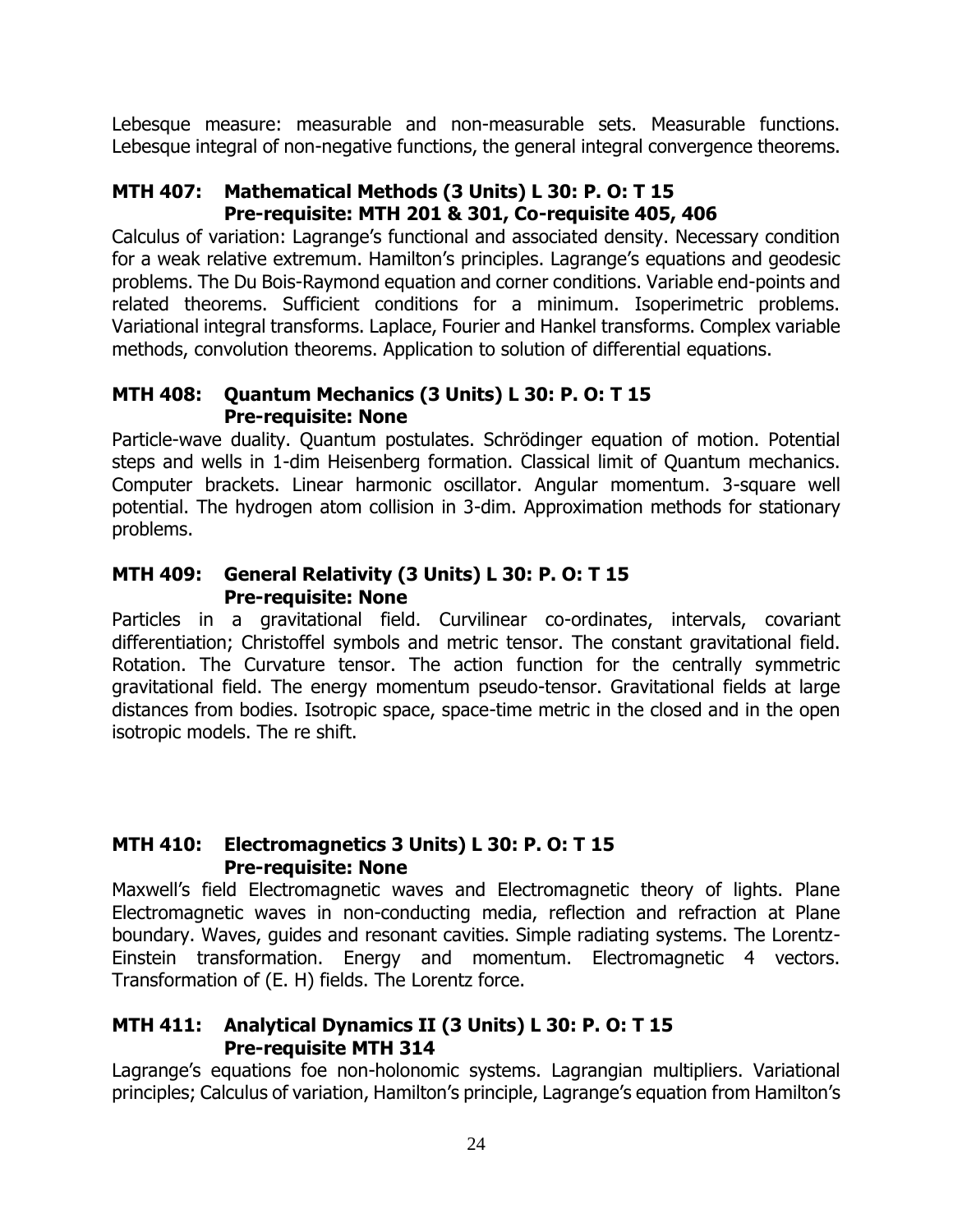Principles. Canonical transformations. Normal models of vibrations. Hamilton-Jacobian equations. Euler's angles.

# **MTH 412: Field theory (3 Units) L 30: P. O: T 15 Pre-requisite MTH 303**

Gradient, divergence and curl: Further treatment and application of the differential definitions. The integral definition of gradient, divergence and curl: Line, surface and volume integrals; Green's, Gauss' and Stroke's theorems. Curvilinear co-ordinates. Simple motion of tensors. The use of tensor notation.

# **MTH 413: Fluid Dynamics (3 Units) L 30: P. O: T 15 Pre-requisite MTH 314**

Real and Ideal fluids. Differentiation following the motion of fluid particles. Equations of motion and continuity for incompressible inviscid fluids. Velocity potentials and Stroke's stream functions. Bernoulli's equation with application to flow along curved paths. Kinetic energy. Sources, sinks, doubles in 2 and 3-dimensions, limiting stream lines. Images and rigid planes. Kutta-Joukowski's theorem. Vorticity, Circulation, Blasius theorem, Irrotational flow.

# **MTH 414: Elasticity (3 Units) L 30: P. O: T 15 Pre-requisite MTH 303**

Particle gravitational field, curvilinear co-ordinates, intervals. Covariant differentiational. Christoffel symbols and metric tensor. The constant gravitational field. Rotation. Stresses and strains, strain-energy function. Dilation and distortion. Generalized Hooke's law.

# **MTH 415: System Theory (4 Units) L 30: P. O: T 15 Pre-requisite: None**

Lyapunov Theorems. Solution of Lyapunov stability equation ATP+PA=Q. controllability and observability. Theorem on existence of solution of linear systems of differential operations with constant coefficients. Normality, proper systems, Reachability; stability, attainable sets.

# **MTH 416: Measure Theory (4 Units) L 30: P. O: T15 Pre-requisite MTH 207 & MTH 307**

Abstract integration on LP-spaces.

# **MTH 417: Abstract Algebra III (3 Units) L 30: P. O: T 15 Pre-requisite MTH 306**

Minimal polynomial of an algebraic number, Einstein's irreducibility criterion. Splitting fields and normal extensions. Simple extensions. Primitive element theorem. Galois group of a polynomial. Field degrees and group orders. Galois correspondence. The fundamental theorem of Galois Theory.

# **MTH 418: Theory of Numbers (3 Units) L 30: P. O: T 15**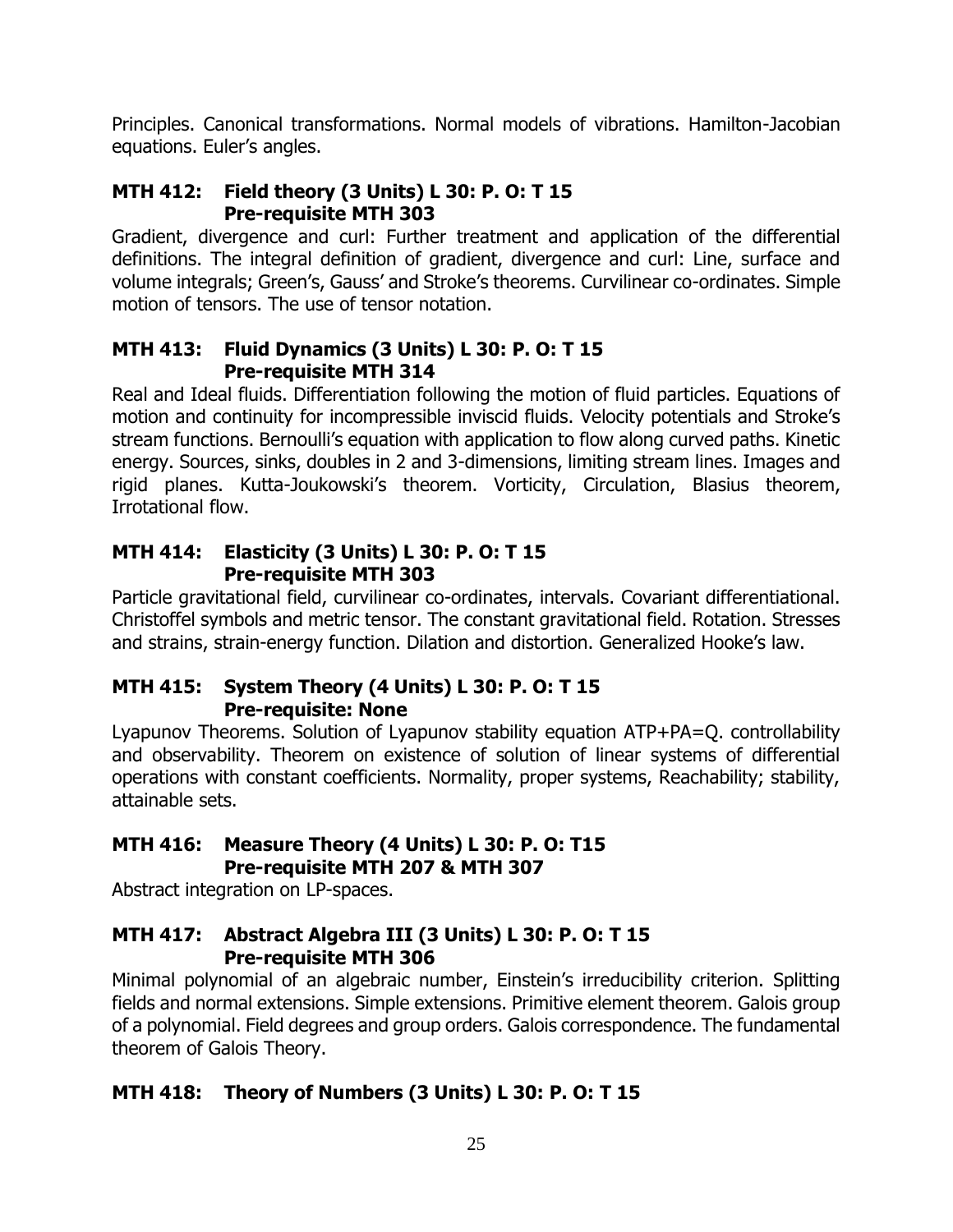### **Pre-requisite MTH 306**

Congruencies. Linear Diophantine equations. Quadratic residues. Legendre symbol. Law of quadratic reciprocity. Primitive roots. Continued fractions, Quadratic irrationality. Poll's equation. Sums of two and four squares. Arithmetic functions (the functions …) and the greatest integer function. The Mobius function. Mobius inversion formula. Algebraic numbers and algebraic integers. Integers in quadratic fields. Fermat's last theorem. Proof of Fermat's last theorem for exponent three.

#### **MTH 419: Topics in finite groups (4 Units) L 45: P. O: T 15 Pre-requisite MTH 306**

Basic group-theoretic concepts. Series of groups. Jordan-Holder theorems. Further group actions. Semi-direct products. Finite p-groups. Sylow theorems and applications. Characteristic sub-groups Commutators. Finite nilpotent and soluble groups. Transitive and primitive groups. The simplicity of  $A_n$  ( $n \geq 5$ ).

### **MTH 420: Representation of finite groups (4 Units) L 45: P. O: T 15 Pre-requisite MTH 306**

Reducible and irreducible representations. Mashke's theorem on complete reducibility. Characters. Schur's orthogonality relations. Induced representations and induced characters. Burnside's p<sup>a</sup> q<sup>b</sup> theorem. Frobenius reciprocity theorem. Frobenius theorem on the normality of Frobenius kernel in a Frobenius group.

### **MTH 421: Homological Algebra (3 Units) L 30: P. O: T 15 Pre-requisite MTH 306**

Free, projectiles and injective modules. Categories and factors. Pull-outs and push back. Adjoint functions. The functions Roe and Ext. definition of (Co) Homology group.

# **MTH 422: Hilbert Spaces (3 Units) L 30: P. O: T15 Pre-requisite MTH 306**

Hilbert spaces. Inner product, linear functionals, the Riesz representation theorem, reflexibility. Orthogonality, orthogonal basis, bounded operators, compact operators. Spectrum of compact self-adjoint operator.

# **MTH 423: History of Mathematics (3 Units) L 30: P. O: T 15 Pre-requisite: None**

The origin of Mathematics: historical relations between geometry and algebra. The origin and development of calculus and analysis. Euclidean and non-Euclidean geometry, the development of algebra groups.

# **MTH 424: Modules (4 Units) L 45: P. O: T 15 Pre-requisite MTH 300 or 306**

Modules and submodules: Homomorphism of modules: quotient modules. Finitely generated modules: Direct sum of modules; Torsion and free modules; Submodules of a free Module over Principal Ideal Domains. Splitting Property; Bases and Ranks Sequences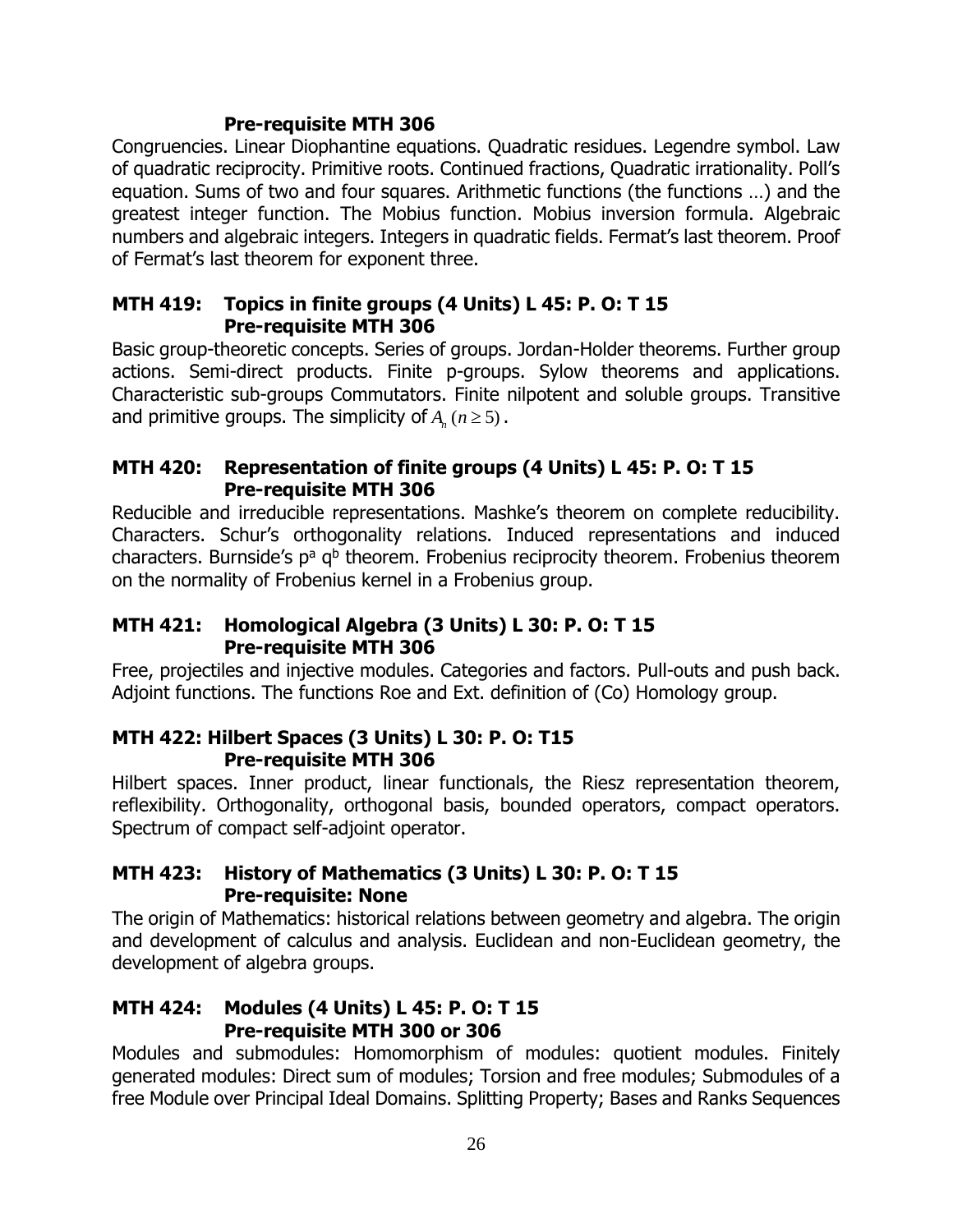of Invariant Factors and of Modules, uniqueness theorem: Primary or p-torsion modules: Examples.

# **MTH 425: Topics in Complex Analysis I (3 Units) L 30: P. O: T 15 Pre-requisite MTH 304**

The algebra of complex numbers Geometric representation of Complex Numbers and the Spherical representation. Analytic functions. Power series. The Exponential and Logarithm function. Analytic functions and mappings. Cauchy's theorem and the Cauchy Integral formula. Local properties of Analytic Functions. The general form of Cauchy's theorem. The Calculus of Residues. Harmonic functions.

# **MTH 426: Topics in Complex Analysis II (3 Units) L 30: P. O: T 15 Pre-requisite MTH 304**

Series and product developments. Infinite products, canonical products. The Gamma function and Stirling's formula. Entire functions. The Riemann Zeta functions. Normal families. The Riemann mapping theorem, Harmonic and subharmonic functions. Canonical mappings of multiply connected Regions. Elliptic functions. Analytical Continuation; Algebraic functions. Picard's theorem. Linear Differential Equations.

### **MTH 427: Numerical Analysis II (3 Units) L 30: P. O: T 15 Pre-requisite MTH 318**

The Finite difference methods. Maximum principles. Convergence and stability of Finite difference Schemes. Solution of elliptic: parabolic and hyperbolic equations by finite difference methods. The methods of lines and collocation.

#### **MTH 428: Perturbation Theory (3 Units) L 30: P 0: T 15 Pre-requisite: MTH 302**

Asymptotic Solutions of Algebraic Equations, Regular Perturbation Methods for ODEs, Multiple Scales and WKB Methods, Singular Perturbation and the Method of Matched Asymptotic Expansions, Methods of Steepest Descents.

#### **MTH 429: Dynamical Systems (3 Units) L 30: P 0: T 15 Pre-requisite: MTH 308**

The Concept of Dynamical Systems and Maps, Analysis of Dynamical Systems and Application to Real-Life Problems such as Predator-Prey Interactions, Spread of Infectious Diseases, etc., The Idea of a Chaotic System. Application of Software Package e.g. MATLAB, Maple.

# **B. STATISTICS PROGRAMME**

# **100 LEVEL COURSES**

| <b>Core Courses</b> |  |
|---------------------|--|
|---------------------|--|

| Course code | Course Title | Semester | <b>Credit Units</b> |
|-------------|--------------|----------|---------------------|
|-------------|--------------|----------|---------------------|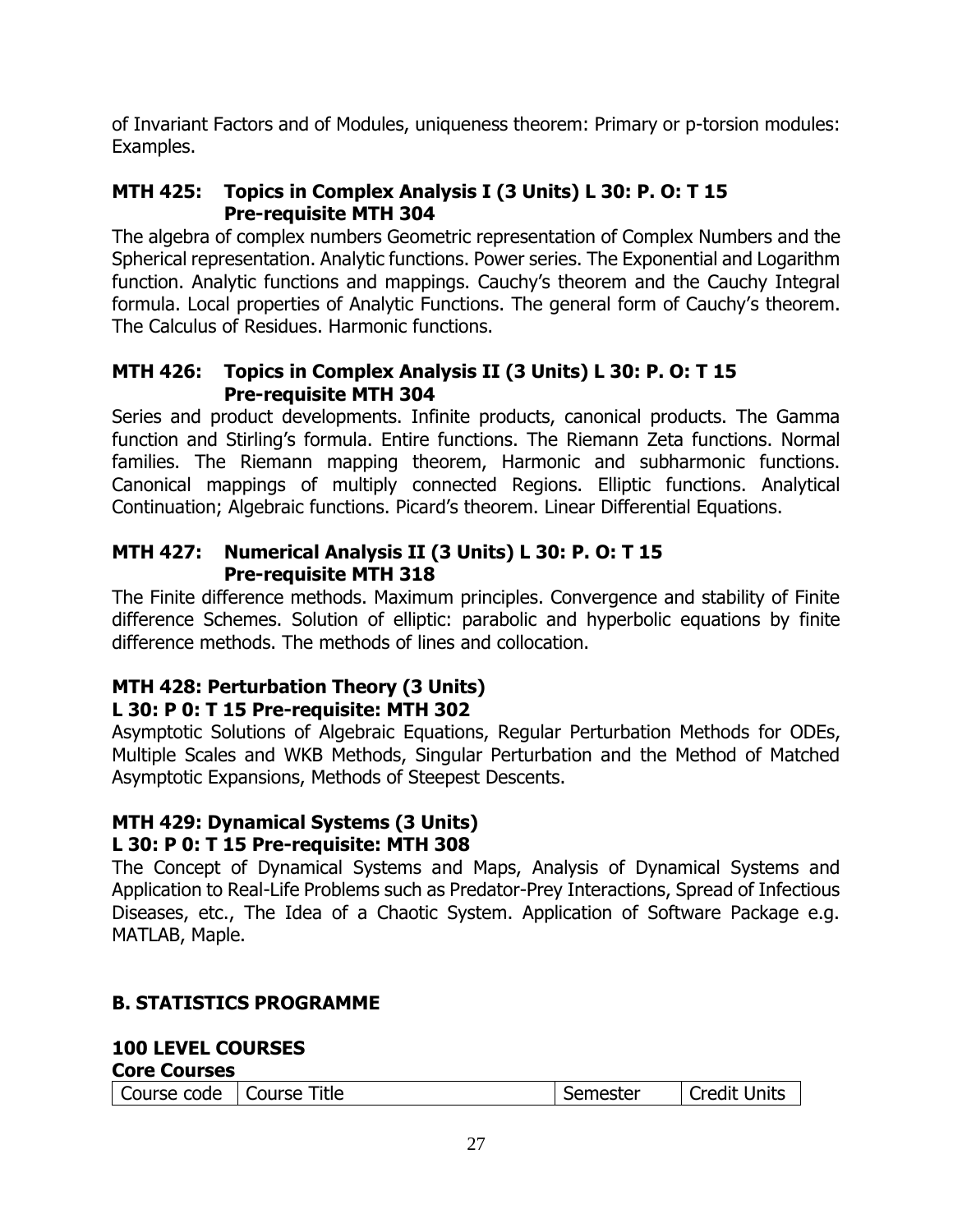| <b>STA 111</b> | Probability I                          |                      |    |
|----------------|----------------------------------------|----------------------|----|
| <b>STA 131</b> | Statistical Inference I                |                      | 4  |
| <b>STA 132</b> | Laboratory for Statistical Inference I | 2                    |    |
| <b>MTH101</b>  | <b>Elementary Mathematics I</b>        |                      |    |
| <b>MTH 103</b> | <b>Elementary Mathematics III</b>      |                      |    |
| <b>CS 101</b>  | <b>Introductory Computer Science</b>   |                      |    |
| <b>GST 101</b> | Use of English                         |                      |    |
| <b>GST 102</b> | Philosophy and Logic                   |                      |    |
| <b>GST 103</b> | Nigerian People &culture               |                      |    |
| <b>GST 104</b> | History & Philosophy of Science        |                      |    |
|                |                                        | <b>Total credits</b> | 28 |

# **Optional Courses**

| <b>MTH 102</b> | <b>Elementary Mathematics II</b> |  |
|----------------|----------------------------------|--|
| CS 102         | Introduction to Programming      |  |
| <b>PHY 101</b> | <b>General Physics I</b>         |  |
| <b>PHY 102</b> | <b>General Physics II</b>        |  |

#### **200 LEVEL COURSES Core Courses**

| Course<br>code | Course Title                     | Semester                | Credit<br><b>Units</b> | Pre-requisite  |
|----------------|----------------------------------|-------------------------|------------------------|----------------|
| <b>STA 211</b> | Probability II                   |                         | 4                      | <b>STA 111</b> |
| <b>STA 231</b> | Statistical Inference II         | $\overline{2}$          | $\overline{4}$         | <b>STA 131</b> |
| <b>STA 232</b> | Statistical<br>for<br>Laboratory | $\overline{2}$          | $\overline{2}$         | <b>STA 131</b> |
|                | Inference II                     |                         |                        |                |
| <b>MTH 201</b> | <b>Mathematical Methods I</b>    | 2                       | 3                      | <b>MTH 103</b> |
| <b>MTH 203</b> | Set Logic and Algebra            |                         | 3                      | <b>MTH 101</b> |
| <b>MTH 204</b> | Linear Algebra I                 |                         | $\overline{2}$         | <b>MTH 101</b> |
| <b>MTH 205</b> | Linear Algebra II                | 2                       | $\overline{2}$         | <b>MTH 101</b> |
| <b>CS 201</b>  | Computer Programming I           |                         | 4                      | <b>CS 101</b>  |
| <b>GST 222</b> | Peace and Conflict Resolution    | $\overline{2}$          | $\overline{2}$         |                |
| <b>GST 223</b> | <b>Entrepreneurship Studies</b>  |                         | $\overline{2}$         |                |
|                |                                  | <b>Total</b><br>credits | 28                     |                |

# **Optional Courses**

| <b>STA 202</b> | <b>Statistics for Biosciences</b>         |     |                | <b>STA111</b>    |
|----------------|-------------------------------------------|-----|----------------|------------------|
| <b>MTH 202</b> | Elementary Differential Equations         |     | 3              | <b>MTH 103</b>   |
|                |                                           |     |                |                  |
| <b>MTH 207</b> | Real Analysis I                           |     |                | MTH 101 & MTH103 |
| <b>MTH 209</b> | <b>Introduction to Numerical Analysis</b> |     | $\overline{3}$ | MTH 101 & MTH103 |
| <b>CS 202</b>  | Computer Programming II                   |     |                | <b>CS 102</b>    |
| <b>CS 203</b>  | Introduction to Computer Systems          | l 2 |                | <b>CS 101</b>    |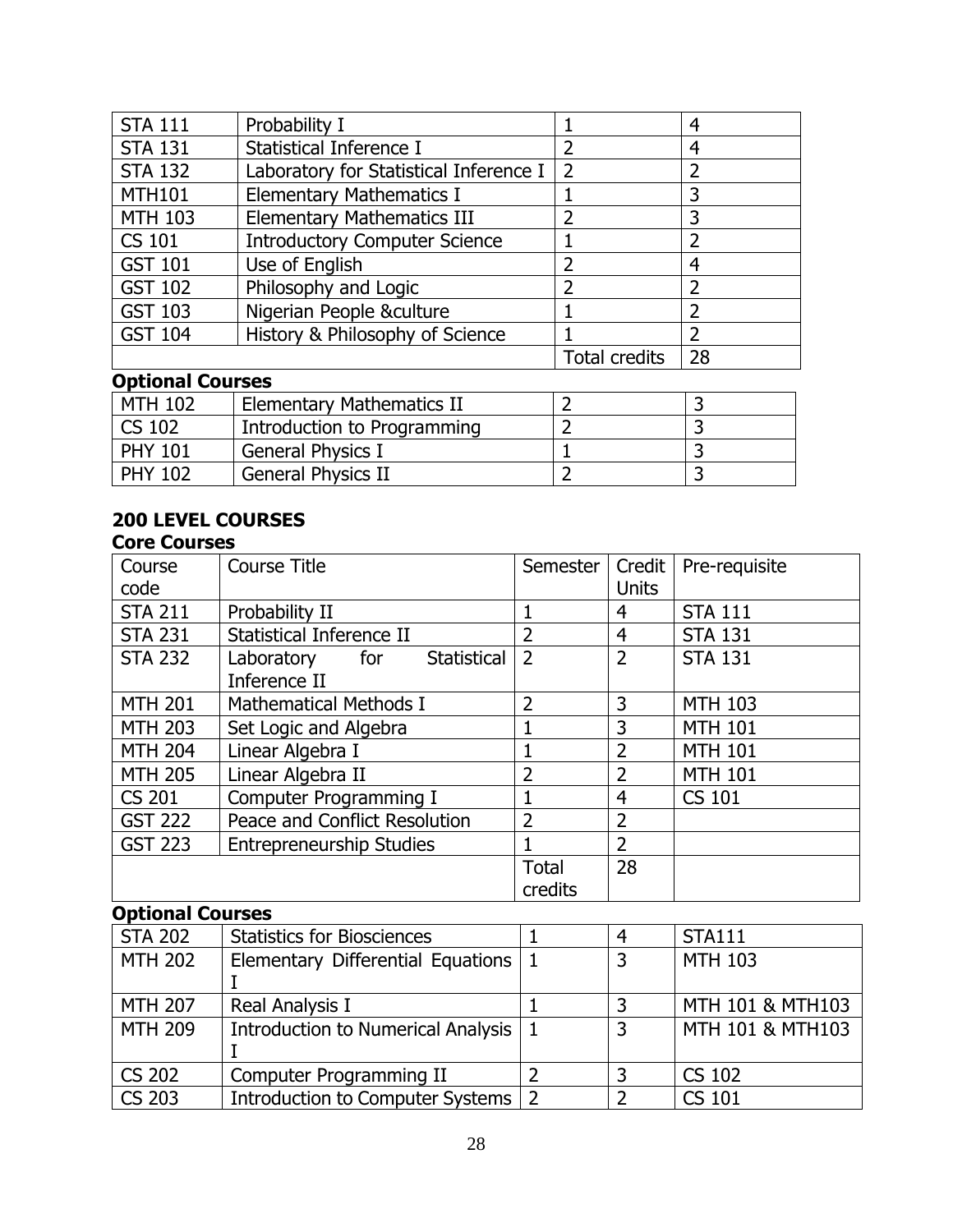| $\vert$ CS 204<br>I Introduction to File Processing |  |  | ~~<br>ᆠ୰<br>ັບ |  |
|-----------------------------------------------------|--|--|----------------|--|
|-----------------------------------------------------|--|--|----------------|--|

# **300 LEVEL COURSES**

#### **Core Courses**

| Course         | <b>Course Title</b>                | Semeste        | Credit         | Pre-requisite  |
|----------------|------------------------------------|----------------|----------------|----------------|
| code           |                                    |                | <b>Units</b>   |                |
| <b>STA 311</b> | Probability III                    |                | 4              | <b>STA 211</b> |
| <b>STA 321</b> | Distribution Theory                |                | $\overline{2}$ | <b>STA 231</b> |
| <b>STA 324</b> | <b>Regression Analysis I</b>       |                | $\overline{2}$ | <b>STA 231</b> |
| <b>STA 325</b> | Analysis of Variance I             | $\overline{2}$ | $\overline{2}$ | <b>STA 231</b> |
| <b>STA 331</b> | <b>Statistical Inference III</b>   | $\overline{2}$ | 4              | <b>STA 231</b> |
| <b>STA 332</b> | &<br>Laboratory for Analysis       | $\overline{2}$ | $\overline{2}$ |                |
|                | Inference                          |                |                |                |
| <b>STA 341</b> | Sampling Theory and<br>Survey      | 1              | 4              | <b>STA 231</b> |
|                | <b>Methods</b>                     |                |                |                |
| <b>STA 342</b> | Laboratory & Field Work Sampling   | 1              | $\overline{2}$ |                |
| <b>STA 343</b> | <b>Statistical Quality Control</b> | $\overline{2}$ | 4              | <b>STA 231</b> |
| <b>STA 344</b> | Laboratory for Statistical Quality | $\overline{2}$ | $\overline{2}$ | <b>STA 231</b> |
|                | Control                            |                |                |                |
|                |                                    | <b>Total</b>   | 28             |                |
|                |                                    | credits        |                |                |

# **Optional Courses**

| Course         | <b>Course Title</b>           | Semeste       |                | Credit   Pre-requisite |
|----------------|-------------------------------|---------------|----------------|------------------------|
| code           |                               |               | <b>Units</b>   |                        |
| <b>MTH 308</b> | <b>Mathematical Modelling</b> | $\mathcal{P}$ | 3              | MTH 201,202 & 204      |
| <b>MTH 316</b> | Introduction to Operations    |               | 3              | MTH 201 & 205          |
|                | Research                      |               |                |                        |
| <b>STA 322</b> | Econometrics                  |               | ว              |                        |
| <b>STA 323</b> | <b>Biometry I</b>             |               | 3              |                        |
| <b>STA 333</b> | <b>Educational Statistics</b> |               | 3              | <b>STA 211</b>         |
| <b>STA 351</b> | Demography                    |               | $\overline{2}$ |                        |
| <b>STA 362</b> | <b>Operations Research</b>    |               | Δ              | MTH 204 & 205          |

#### **400 LEVEL COURSES Core Courses**

| Course code   Course Title |                                   | Semester | <b>Units</b> | Credit   Pre-requisite |
|----------------------------|-----------------------------------|----------|--------------|------------------------|
| <b>STA 411</b>             | Probability IV                    |          | 4            | <b>STA 311</b>         |
| <b>STA 412</b>             | <b>Stochastic Processes</b>       |          | 4            | <b>STA 311</b>         |
| <b>STA 413</b>             | <b>Time Series Analysis</b>       |          | 4            |                        |
| <b>STA 421</b>             | Design & Analysis of Experiment 1 |          | 4            | STA 321 or 331         |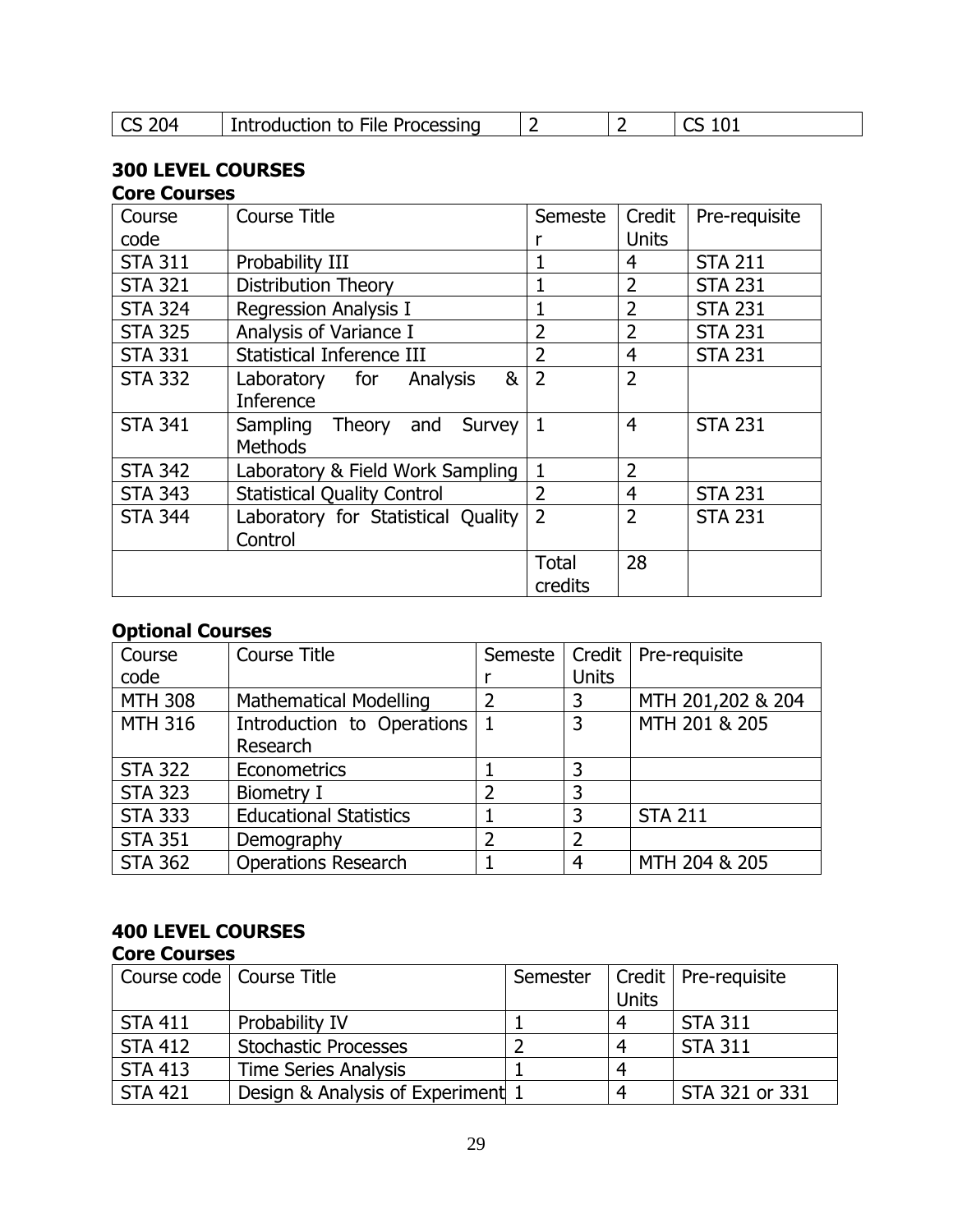| <b>STA 422</b> | Regression Analysis II  |         |    | <b>STA 324</b> |
|----------------|-------------------------|---------|----|----------------|
| <b>STA 424</b> | Analysis of Variance II |         |    | <b>STA 325</b> |
| <b>STA 491</b> | Project                 |         | b  |                |
|                |                         | Total   | 27 |                |
|                |                         | credits |    |                |

#### **Optional Courses**

| Course code    | <b>Course Title</b>           | Semester       |              | Credit   Pre-requisite |
|----------------|-------------------------------|----------------|--------------|------------------------|
|                |                               |                | <b>Units</b> |                        |
| <b>STA 423</b> | <b>Biometry II</b>            | $\overline{2}$ | 4            | <b>STA 323</b>         |
| <b>STA 431</b> | Bayesian Inference            | $\overline{2}$ | 4            | <b>STA 311</b>         |
| <b>STA 432</b> | <b>Non-Parametric Methods</b> | $\overline{2}$ | 4            | STA 321 or 311         |
| <b>STA 433</b> | <b>Multivariate Methods</b>   | 2              | 4            | STA 321 or 331         |
| <b>STA 434</b> | Psychometrics                 |                | 4            | STA 321 or 331         |
| <b>STA 441</b> | Sampling Theory and Survey    |                | 4            | <b>STA341</b>          |
|                | <b>Methods</b>                |                |              |                        |

#### **Instructions**

- **1** A minimum of 3 credit units must be passed from the list of elective courses. Students may also select courses that are suitable from 400 level Computer Science or Mathematics and from which they have the pre-requisites.
- 2 (a) Not all elective courses listed will necessarily be available in any one session. (b) Information on the elective courses that may be available in any one semester will be given at the beginning of each session.
- 3 All courses registered will normally count towards graduation.
- 4 Any student registering STA 491 must be in his/her final year.

#### **COURSE DESCRIPTON STATISTICS COURSES 100 LEVEL**

#### **STA 111 – Probability 1 (4 Units) L. 60: P. O.: T. O Pre-requisite: Credit in O/L Maths. or its Equivalent.**

Generation of statistical events from set-theory and combinatorial methods. Elementary principles of probability. Types and distributions of random variables; the binomial, Poisson hypergeometric, normal distribution; Expectations and moment of random variables; Probability sampling from tables of random numbers; selected applications.

### **STA 131 – Inference 1 (4 Units) L. 60: P. O.: T. O Pre-requisite: Credit in O/L Maths. or its Equivalent.**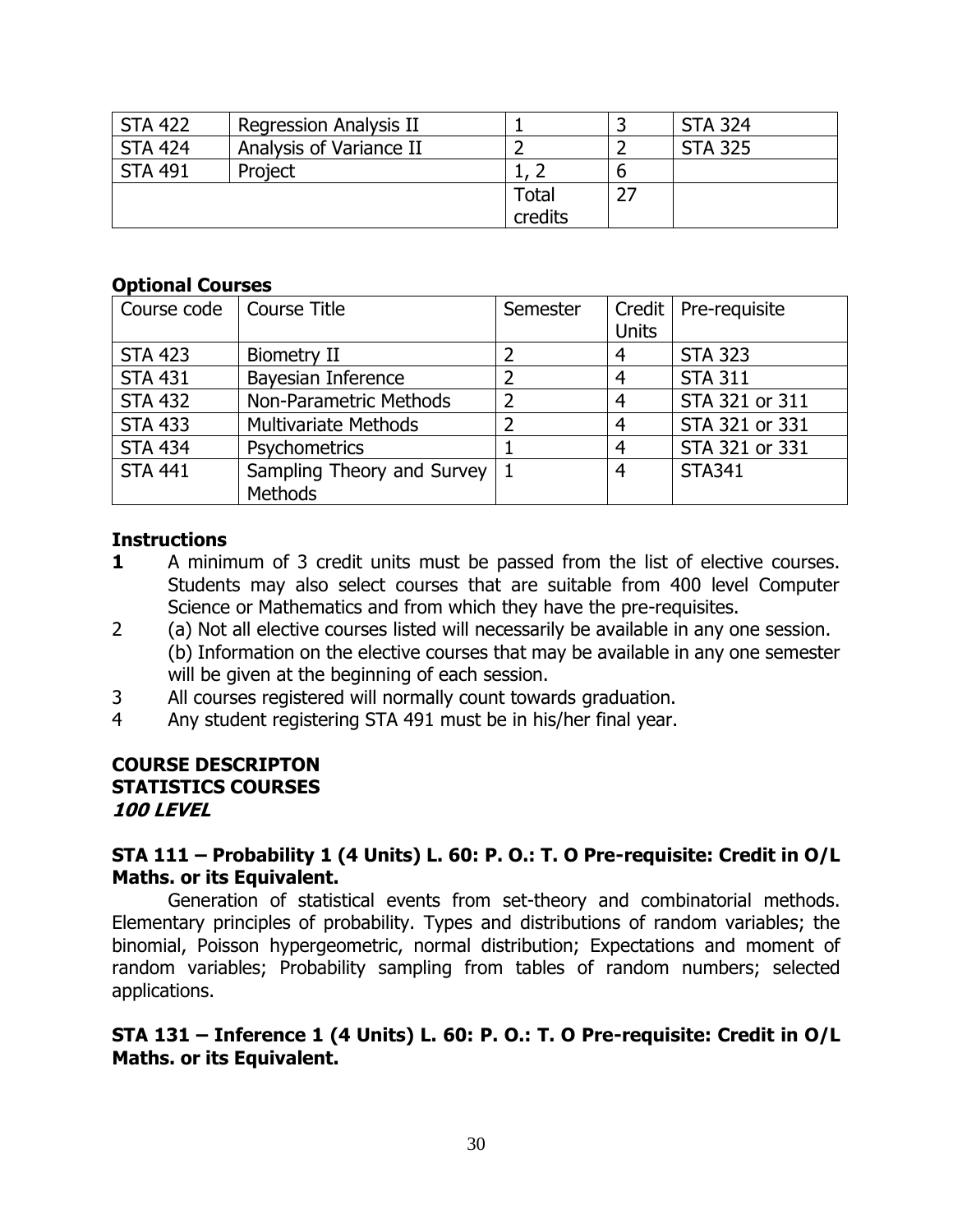Statistical data, their source, collection and preliminary analysis by tables and graphs. Time series, demographic measures and index numbers. Inference estimation and tests for hypothesis. Regression and correlation of data.

#### **STA 132 –Laboratory for Inference 1 (2 Units) L.30: P.O.: T. O Pre-requisite: Credit in O/L Maths. or its Equivalent.**

Presentation and analysis of data; curve fitting and goodness-of-fit tests. Construction of questionnaires and simple index numbers. Use of random numbers and statistical tables.

#### **200 LEVEL**

#### **STA 202 – Statistics for Agricultural &Biological Sciences (4 Units) L. 60: P. O.: T. O Pre-requisite – Credit in O/L Maths. or its Equivalent.**

Use of statistical methods in biology and agriculture. Frequency distributions. Laws of probability. The binomial, Poisson and normal probability distributions. Estimation and test of hypothesis. Design of simple agricultural and biological experiments. Analysis of variance and covariance, simple regression and correlation, contingency tables. Some non-parametric tests.

#### **STA 203 – Statistics for Physical Sciences and engineering (4 Units) L. 60: P. O.: T. O Pre-requisite – Credit in O/L Maths. or its Equivalent.**

Measure of location and dispersion in simple and grouped data exponential. Elements of probability and probability distributions. Estimation and tests of hypotheses concerning the parameters of distributions. Regression, correlation and analysis of variance, contingency table. Non-parametric inference.

#### **STA 211 – Probability II (4 Units) L. 60: P. O.: T. O Pre-requisite – STA111 or STA 203**

Combinatorial analysis. Probability models for the study of random phenomena in finite sample spaces. Probability distributions of discrete and continuous random variables. Expectations and moment generating functions, Chebyshev's inequality, bivariate, marginal and conditional distributions and moments. Convolution of two distributions, the central limit theorem, and its uses.

### **STA 231 – Inference II (4 Units) L. 60: P. O.: T. O Pre-requisite – STA131 or STA 203**

Use of Neyman Pearson lemma. Hypotheses testing, the power of a test. Point and interval estimation. (Testing and estimation of large samples and in some standard small samples situations) binomial, Poisson, normal contingency tables. Goodness-of-fit tests.

### **STA 232 –Laboratory for Inference 1 (2 Units) L. 40: P. O.: T. O Pre-requisite – STA 132 or STA203**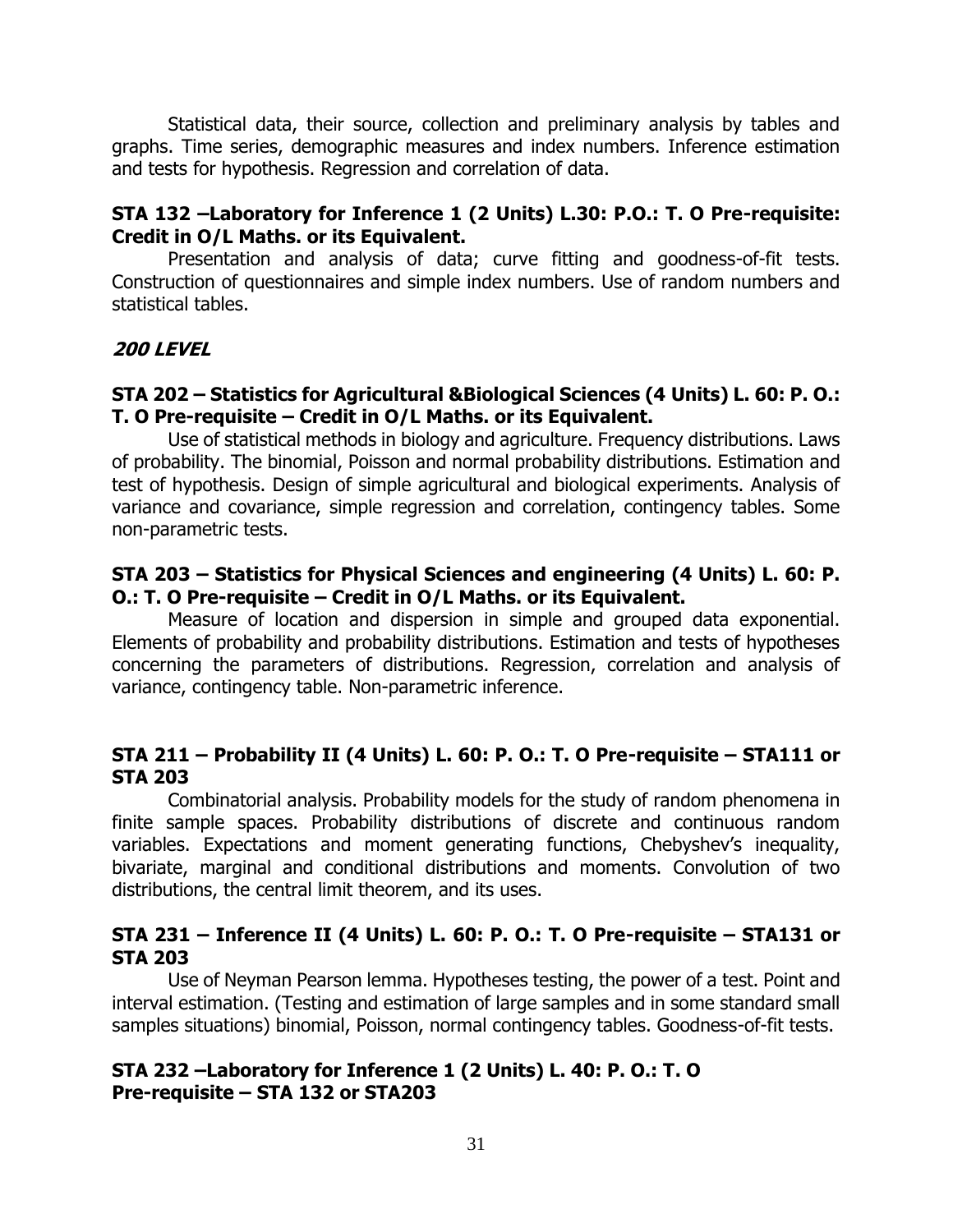Computations based on curve fitting goodness-of-fit tests, estimation, test of hypotheses and contingency tables.

# **300 LEVEL**

#### **STA 311 – Probability III (4 Units) L. 60: P. O.: T. O Pre-requisite – STA 211**

Brief revision of basic concepts. Probability generating functions. Univariate and Bivariate moment generating functions, univariate characteristic functions, formula. Various modes of convergence, Laws of large numbers and the central limit theorem using characteristics functions. Random walk and Markov chains. Introduction to Poisson processes.

#### **STA 321 – Distribution Theory (2 Units) L. 30: P. O.: T. O Pre-requisite – STA 203 or STA211**

Bivariate normal distribution, the gamma, chi-square, 2 types of beta, F and t distribution of functions of random variables, cumulative distribution function, moment generating function and transformation techniques. Probability integral transformation. Order statistics and their functions.

### **STA 323 – Biometry (4 Units) L. 60: P. O.: T. O Pre-requisite**

Purpose, history and structure of biological assays. International standards. Statistical Science and biological assays. Terminology and notations. Types of biological assays. Nature of direct assays. Applications strophanthus. Precision of estimates.

#### **STA 324 – Regression Analysis (2 Units) L. 30: P. O.: T. O Pre-requisite – STA 231 or 232**

Multiple linear regression models polynomial regression. Tests of independence and goodness-of-fit. Use of dummy variables. Non-linearity in parameters simple transformation.

# **STA 325 – Analysis of Variance 1 (2 Units) L. 30: P. O.: T. O Pre-requisite – STA 231 or 232**

Analysis of simple, double and multiple classifications of balance data in crossed and nested arrangements. Analysis of two-ways, three-ways contingency tables for tests of homogeneity, independence and interactions. Analysis involving incomplete tables, missing values, etc.

#### **STA 331 – Inference III (4 Units) L. 60: P. O.: T. O Pre-requisite – STA 231**

Point estimation by least and maximum likelihood methods. Properties of point estimators, unbiasedness, sufficiency, completeness, minimum variance unbiasedness. Rao-Cramer inequality, consistence intervals. Gauss-Markov and Fisher-Cochran theorems. Tests of hypothesis, Neyman-Pearson theorem.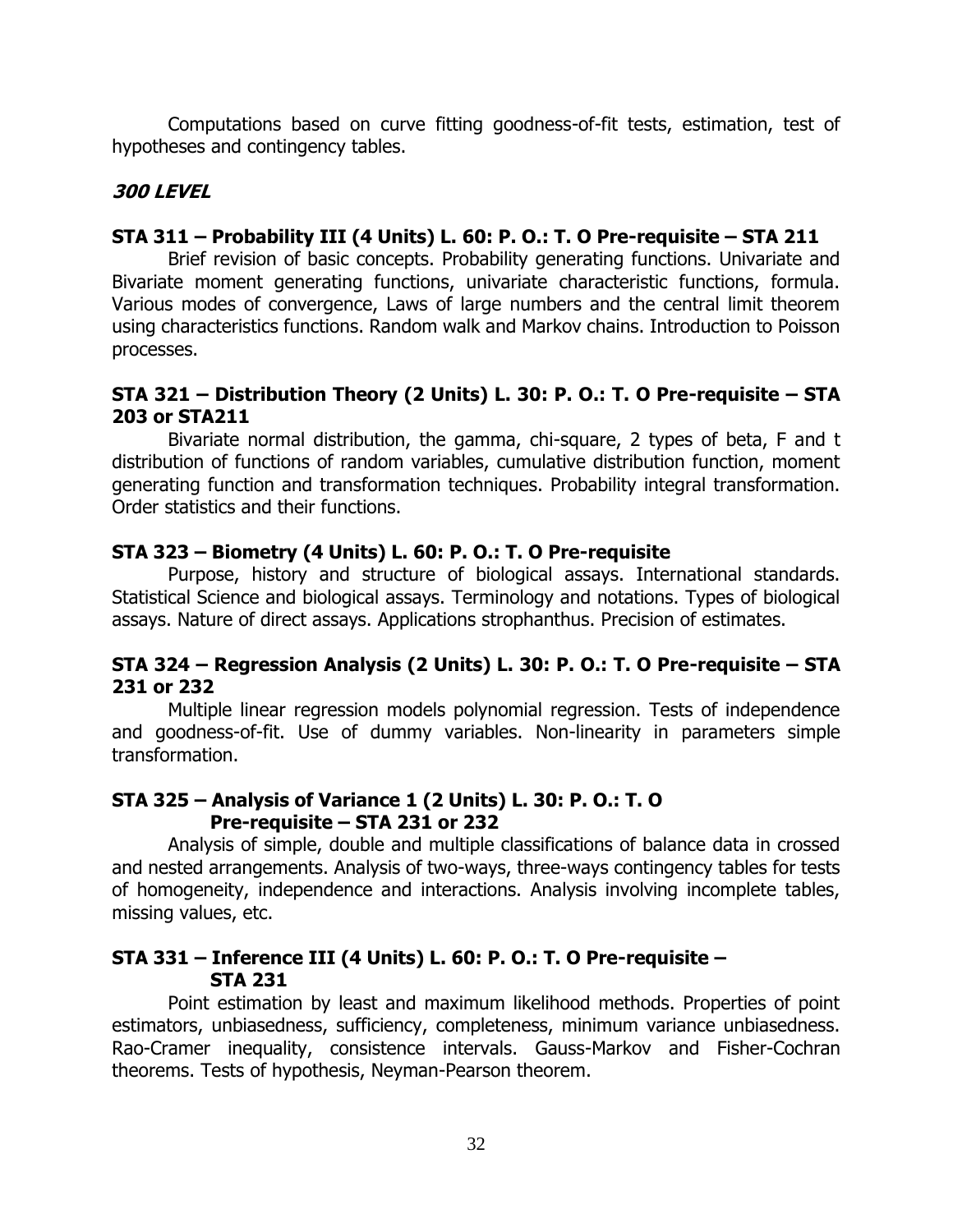#### **STA 332 – Laboratory for Analysis and Inference (2 Units) L. 30: P. O.: T. O Pre-requisite**

Computations involving point and interval; estimation, tests of hypotheses, analysis of variance, goodness-of-fit tests and contingency tables.

#### **STA 341 – Sampling Theory and Survey Methods (4 Units) L. 60: P. O.: T. O Pre-requisite – STA 231**

Basic sampling methods, Stratification. Use of auxiliary information. Multi-state sampling errors. Estimation of population mean and total in simple and in stratified random sampling Methods of social investigation; planning, survey, problems, designs of survey, error and bias, methods of collection of data, processing, analysis and interpretation. Nigeria's experience in sampling surveys.

#### **STA 342 – Laboratory & Field Work Sampling (2 Units) L. 30: P. O.: T. O Pre-requisite- STA 231**

Field and laboratory appraisal of some of the techniques and problems in sample surveys.

#### **STA 343 – Statistical Quality Control (4 Units) L. 60: P. O.: T. O Pre-requisite – STA 231**

Process control. Use of control charts to achieve process stability. Tolerance limits as a function of components variability. Product control design of simple, double, multiple and sequential sampling plans. Comparison of different sampling plans. Cumulative sum charts, feedback theory for controlling continuous process.

### **STA 344 – Laboratory & Field Work Statistical Quality Control (2 Units) L. 30: P. O.: T. O Pre-requisite**

Practical construction of control charts. Computations involving tolerance, limits, simple, multiple and sequential sampling plans. Design and analysis of various rectification schemes.

#### **STA 351 – Demography (2 Units) L. 30: P. O.: T. O Pre-requisite**

Demographic data; Sources, assessment of and use in construction of life tables. Definition of basic concepts. Estimation of population parameters from defective data. Stable and quasi-stable population, population projections.

### **STA 352 – Laboratory & Field Work for Demography (2 Units) L. 30: P. O.: T. O Pre-requisite**

Computation involving life tables, estimation of demographic parameters from Nigerian population.

#### **STA 362 – Operations Research I (4 Units) L. 60: P. O.: T. O Pre-requisite – STA 211**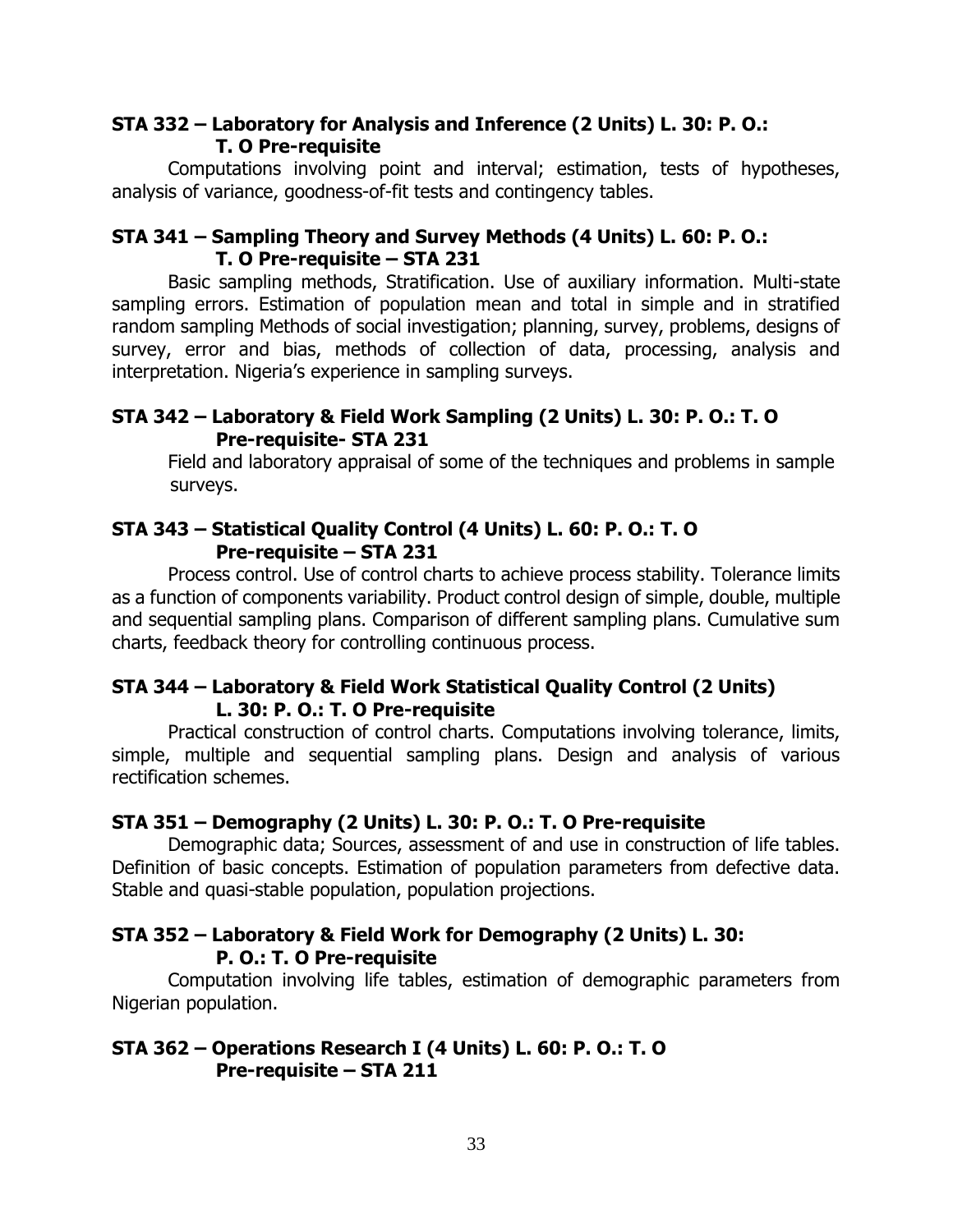Classical methods of optimization. Maxima and Minima, Lagrange's multipliers Linear Programming. Convex sets and functions, simplex and revised simplex methods, duality theory, and applications. Games Theory, two persons' zero-sum games, saddle point, dominance, strategies. Linear programming applications.

#### **STA 363 – Laboratory for Operations Research (2 Units) L. 30: P. O.: T. O Pre-requisite**

Exercises on problem formation involving linear programming applications. Computation using simplex revised simplex algorithms to solve non-trivial linear programming problems. Use of linear programming, computer packages.

#### **400 LEVEL**

#### **STA 411 – Probability IV (4 Units) L. 60: P. O.: T. O Pre-requisite – STA 311**

Probability spaces, measures, and distribution. Distribution of random variables as measurable functions. Product spaces, product of measurable spaces. Product probabilities. Independence and expectation of random variables. Convergence of random variables. Weak convergence, convergence almost everywhere, convergence in path mean. Central Limit Theorem, Laws of large numbers, characteristic function and Laplace transforms.

#### **STA 412 – Stochastic Processes (4 Units) L. 60: P. O.: T. O Pre-requisite – STA 311 or 331**

Random walk, simple and general random walk with absorbing and reflecting barriers. Markovian processes with finite chains. Limit Theorem. Poisson, branching birth and death process. Queuing processes; M/M/1, M/M/S/ M/G/1 queues and their waiting time distribution. Relevant applications.

# **STA 413 – Time Series (4 Units) L. 30: P. O.: T. O Pre-requisite – STA 311 or 321**

Components of time series, measurement of trend, the seasonal index, the cyclical component and random fluctuations. Serial correlation, the cyclical component and random fluctuations. Serial correlation, correlogram. Stationary time series, estimation of mean and their covariance function; Linear prediction in time series, autoregressive series.

#### **STA 421 – Design & Analysis of Experiments (4 Units) L. 60: P. O.: T. O Pre-requisite – STA 321 or 331**

Application of statistical methods to the efficient design of experiments. One factor and multi-factor experiments in randomized blocks, Latin squares, split-plots, etc. 2n factorial experiments with confounding and fractional replications. Problems in experimentation. Missing values heterogeneous data, etc.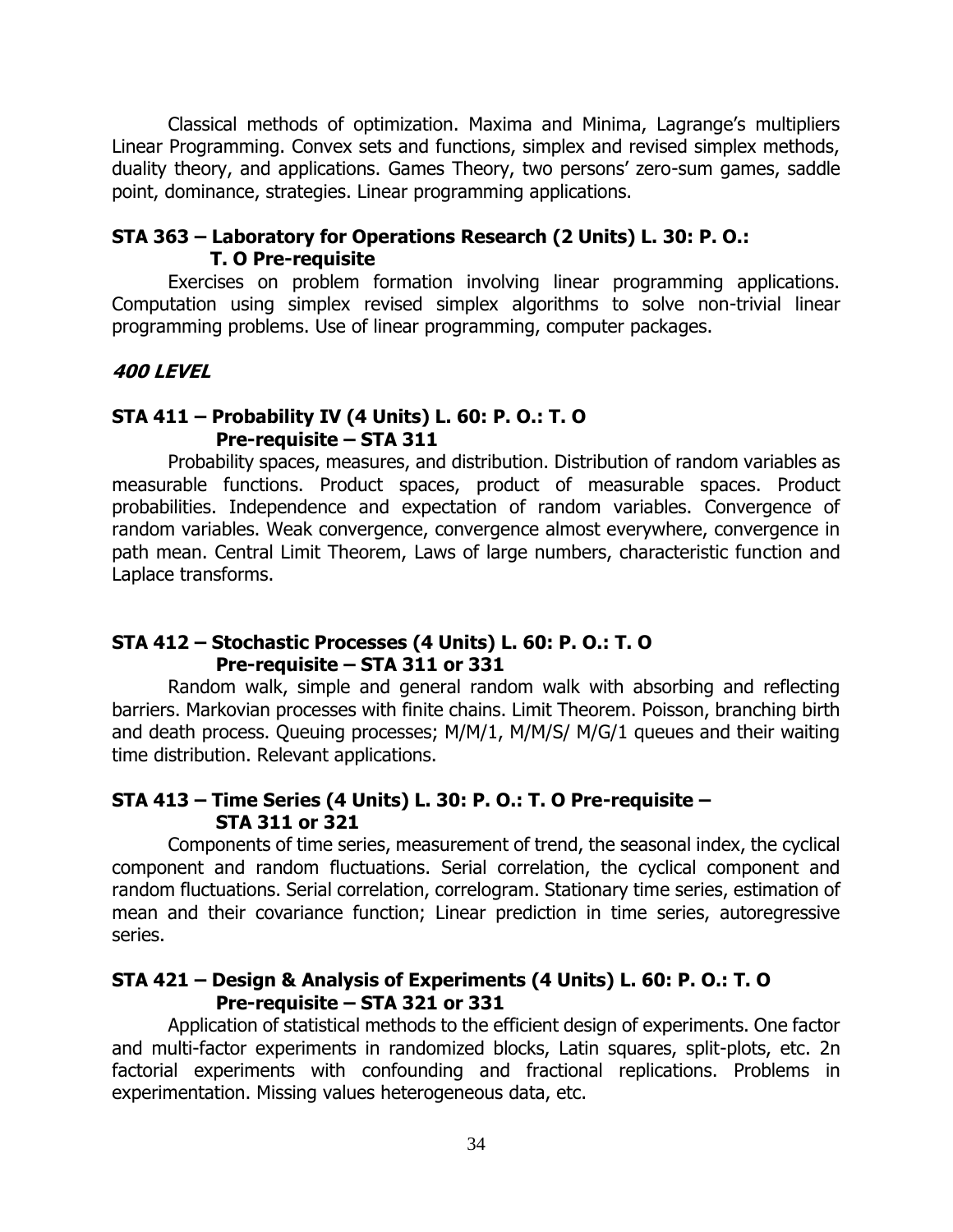#### **STA 422 – Regression Analysis (2 Units) L. 30: P. O.: T. O Pre-requisite – STA 324**

Partial and conditional regression and correlation models. Canonical correlation. Tests of independence of regression coefficients. Multicollinearity and other problems associated with "Best Regression models".

#### **STA 423 – Biometry (4 Units) L. 60: P. O.: T. O Pre-requisite – STA 323, 324 and 325**

Feller's theorem and its two analogues. The Behrens distribution. Fiducial limits in the strophanthus assay. Dilution assays. Adjustments for body weight. Direct assay with covariance efficiency and utility of concomitant measurements. Design and criticisms of direct assays. Indirect assays. The dose-response regression. The condition of similarity. Assay validity. Preliminary regression investigation. The condition of monotony. Linearising transformation.

#### **STA 424 –Analysis of Variance (2 Units) L. 30: P. O.: T. O Pre-requisite – STA 325**

Analysis of variance involving unbalanced data. Multi-variant analysis of variance. Analysis of multi-factor, multi-response of variance such as missing observations, Nonnormality, heterogeneity of variance, etc.

#### **STA 431 – Bayesian Inference (4 Units) L. 60: P. O.: T. O Pre-requisite**

Bayer's Theorem, Posterior distributions. One parameter cases in some standard continuous and discrete distributions. Point and interval estimation. Prediction of future observation. Choice of priors, natural conjugate families of prior distribution, simple noninformative priors. Comparison of the means and variance of two normal and Poisson distribution. Linear regression. Tests of hypothesis.

#### **STA 432 – Non-Parametric Methods (4 Units) L. 60: P. O.: T. O Pre-requisite – STA 321 or 311**

Order statistics and their distributions. Kolmogorov type of test statistics. Common non-parametric test including runs, sign rank order and rank correlation. Null distribution and their approximations. Efficiency properties. Estimates based on test statistics.

#### **STA 433 – Multivariate Methods (4 Units) L. 60: P. O.: T. O Pre-requisite – STA 321 or 331**

Multivariate normal and related distributions. Inference about mean vectors, Hotelling  $T^2$  and Mahalanobis  $D^2$  statistics. Discrimination and classification. Tests of independence. Principal components and factor analysis.

#### **STA 434 – Psychometrics (4 Units) L. 60: P. O.: T. O Pre-requisite – STA 321 or 331**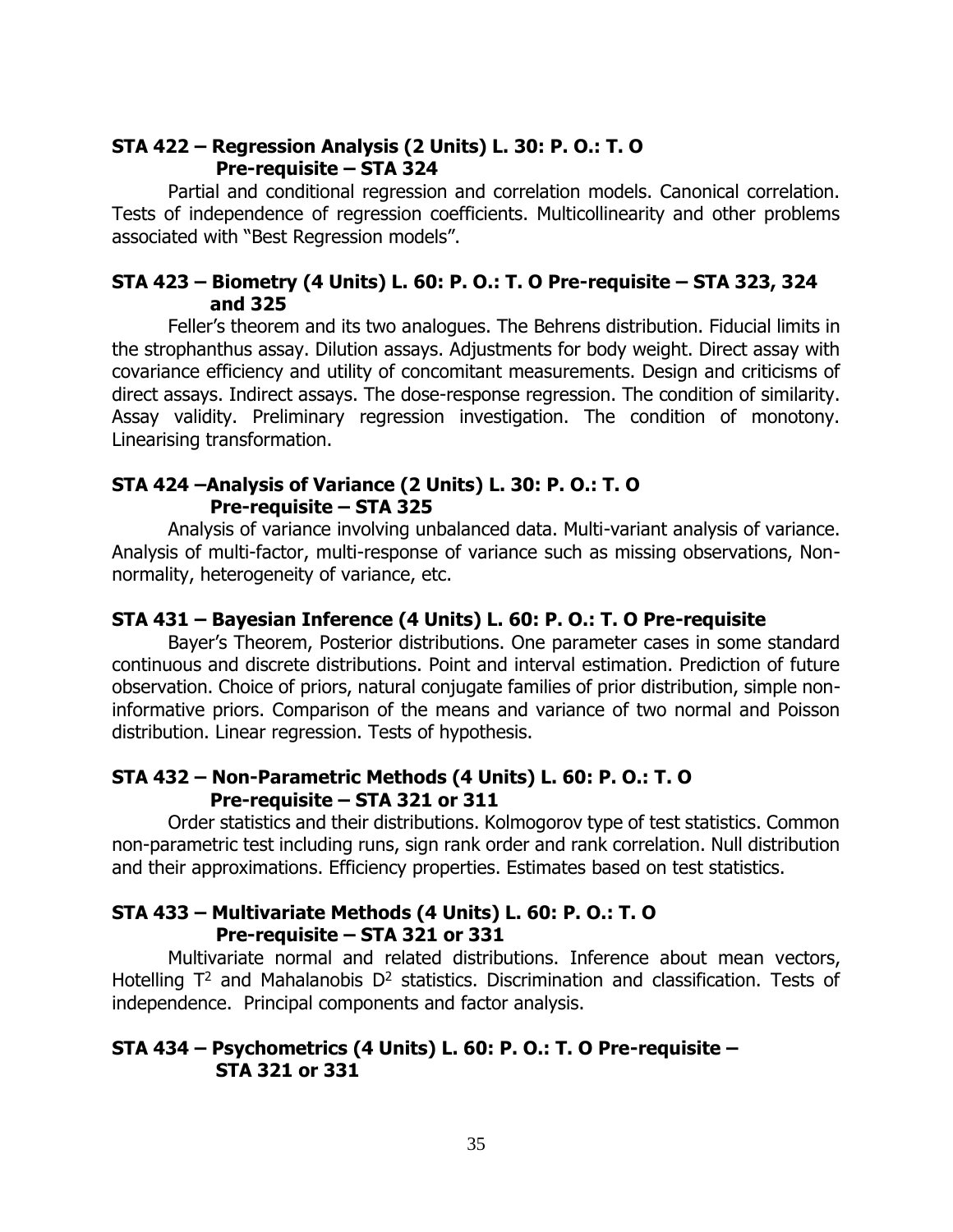The foundations of metal measurement theory; Measurement in Psychology and Education. The construction of true and error scores. The classical test theory model, fixed length, variable length. Some estimates of parameters of the classical model. Other weak true-score models, parallel measurements. Types of reliability co-efficient and their estimation. Some test theory for equivalent measurements. Item, sampling in test theory and in research design.

#### **STA 441 – Sampling Theory and Survey Methods (4 Units) L. 60: P. O.: T. O Pre-requisite – STA 341**

Single and multi-stage cluster sampling. Equal and unequal clusters. Double sampling; Further use of auxiliary information. Multivariate ratio estimation. Unequal probability sampling with or without replacement. Ordered and unordered estimators.

# **STA 491 – Project (6 Units) L. 60: P. O.: T. O**

Individual work on a selected topic illustrating application of some of the theories and techniques covered in the course.

# **REVISED UNIVERSITY OF JOS EXAMINATION REGULATIONS AND GUIDELINES**

# **1. Leakages**

All cases of leakages established should be reported to the Senate Examinations Misconduct Committee for consideration. The relevant Departments or units of the University affected and those responsible for handling such matters shall carry out preliminary investigation. The report shall be forwarded to the Senate Examinations Misconduct Committee through the Vice Chancellor.

#### **Punishment**

a. If found liable, the student shall be immediately expelled from the university.

b. If the student is not found liable, the result shall be released and the student allowed to continue with his/her study.

c. If the person involved in the leakage is not a student of the University, he/she shall be handed over to the police by the Security Division of the University for prosecution.

d. The staff alleged to be involved shall be reported to the appropriate Staff Disciplinary Committee.

# **2. Impersonation**

This includes among others, hiring of and arranging with examination touts, contractors, etc., whether students of the University or outsiders, to write examinations for other students who hired or contracted them.

# **Punishment**

a. The student who hires or contracts somebody to write the examination shall be expelled from the university.

b. If the impersonator is a student of the University of Jos, he/she shall be expelled.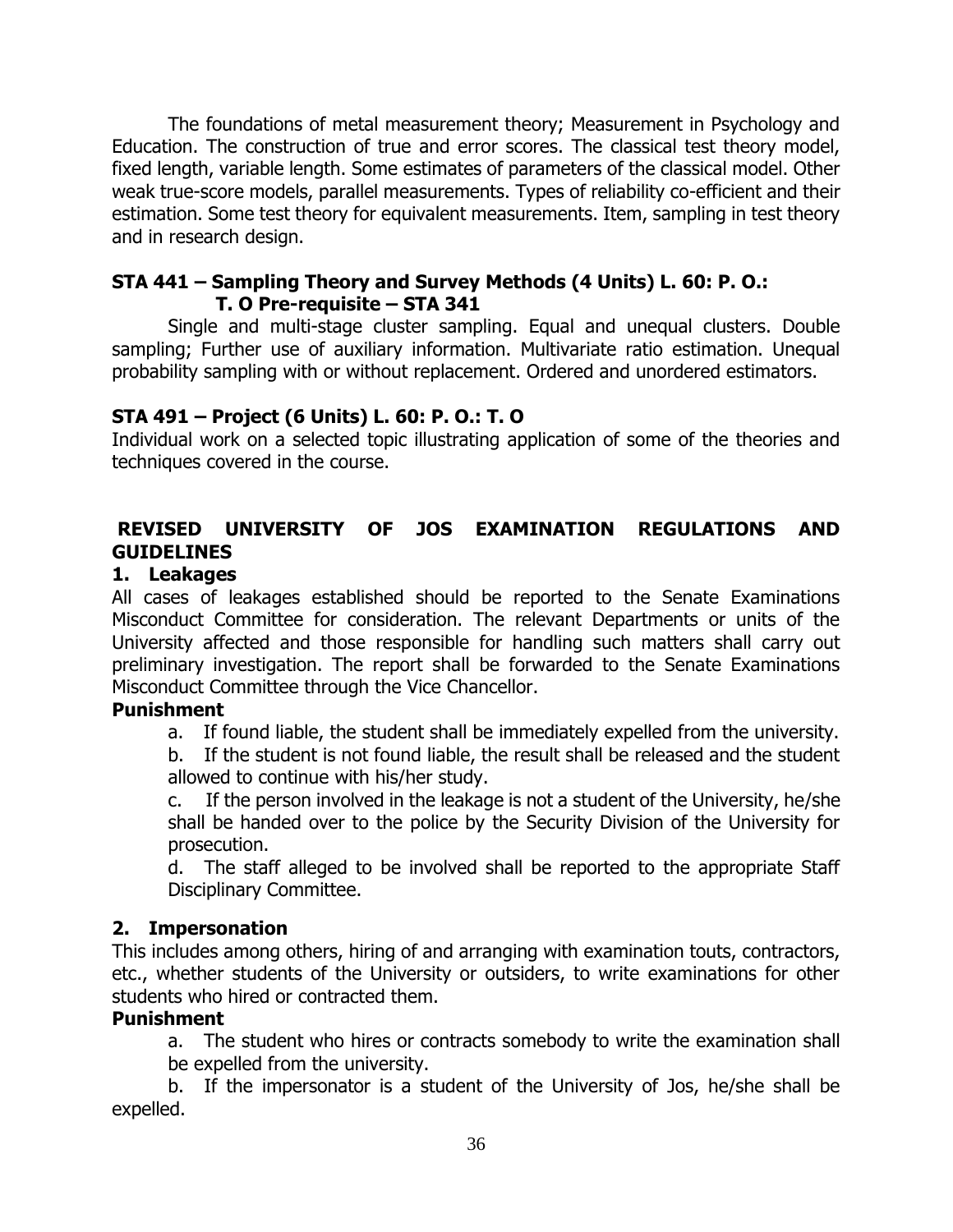c. If the impersonator is not a student of the University of Jos, he/she shall be handed over to the police by the Security Division of the University for prosecution.

# **3. Bringing Foreign Unauthorized Materials into the Examination Hall**

This includes smuggling of items hidden in different parts of the body, scripts, textbooks, notebooks, pages of textbooks, question papers of previous examinations, handsets, Bluetooth, electronic wristwatches, electronic slippers, unauthorized computers, blank pieces of paper or notes on handkerchiefs, notes on shirts, notes on waist slips, currency notes with notes, photocopies, notes on palms, notes on receipt or course registration forms, notes on calculators, etc.

### **Punishment**

a. If found liable, the student shall be suspended for the next two semesters and the student's result in the affected paper(s) shall be cancelled.

b. If caught the second time in the same misconduct, the student shall be expelled from the University.

c. If the student is not found liable, the result shall be released and the student allowed to continue with his/her study.

# **4. Taking Examination Script out of Examination Hall**

Any candidate who takes out, throws out or fails to submit his/her examination scripts commits a serious misconduct.

#### **Punishment**

a. If found liable, the student shall be suspended for the next two semesters and the student's result in the affected paper(s) shall be cancelled.

b. If caught a second time in the same offence, the student shall be expelled from the University.

c. If not found liable, the result shall be released and the student allowed to continue with his/her study.

# **5. Unauthorized Exchange of Information in or out of the Examination Hall**

This includes collusion, consultation, copying, peeping and copying ("giraffing") from another person's script and all forms of assistance and similar offences.

# **Punishment**

a. If found liable, the student shall be suspended for the next two semesters and the student's result in the affected paper(s) shall be cancelled.

b. If caught a second time in the same offence, the student shall be expelled from the University.

c. If not found liable, the result shall be released and the student allowed to continue with his/her study.

### **6. Consulting Unauthorized Materials or Persons Outside the Examination Hall during Examination**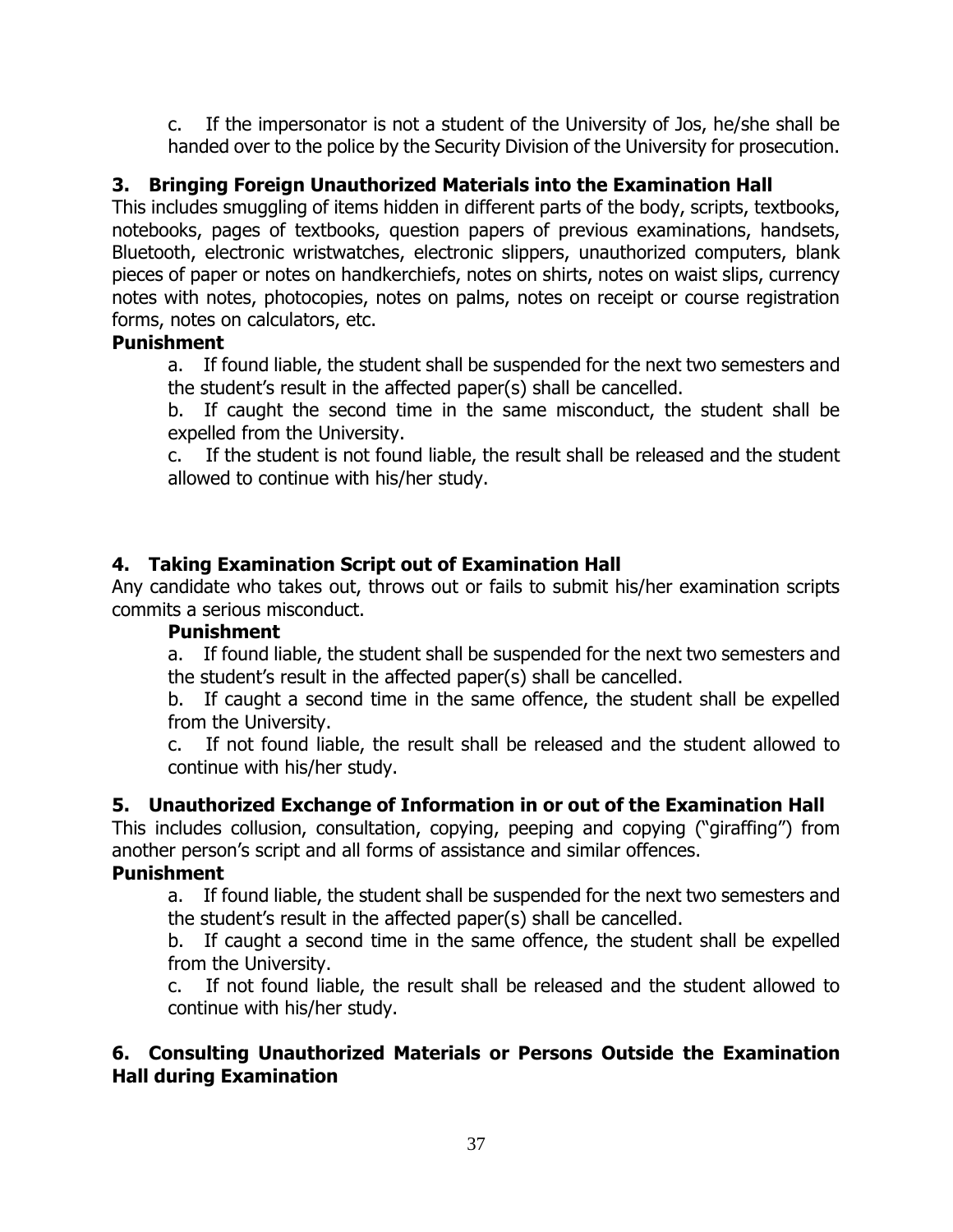This includes going outside the examination hall to consult lecture notes, materials related to examinations not allowed in examination halls or discussing with persons outside the examination hall.

# **Punishment**

a. If found liable, the student shall be suspended for the next two semesters and the student's result in the affected paper(s) shall be cancelled.

b. If caught a second time in the same offence, the student shall be expelled from the University.

c. If not found liable, the result shall be released and the student allowed to continue with his/her study.

#### **7. Insult on Supervisors, Invigilators and other Staff Members Associated with the Examination**

This includes verbal attack on supervisors (Deans, Heads of Department, Examination Officers), Invigilators and any other member of the staff associated with the examination in question.

#### **Punishment**

a. If found liable, the student shall be suspended for the next two semesters and the student's result in the affected paper(s) shall be cancelled.

b. If caught a second time in the same offence, the student shall be expelled from the University.

c. If not found liable, the result shall be released and the student allowed to continue with his/her study.

# **8. Assault or Battery on Supervisors and Invigilators**

This includes physical attack on supervisors (Deans, Heads of Department, Examination Officers), Invigilators and any other member of the staff associated with the examination in question.

#### **Punishment**

a. If found liable, the student involved shall be expelled from the University.

b. If not found liable, the result shall be released and the student allowed to continue with his/her study.

#### **9. Carelessness in the Examination Hall**

Proven cases of carelessness include the following: allowing unauthorized materials to lie under the writing desk, on top of it, on the floor, near or beside the student(s) or assisting others to pick unauthorized materials without the express permission of the invigilator(s) or mutilating examination materials, writing notes on question papers, etc.

#### **Punishment**

a. If found liable, warning letters shall be written to the student(s) by the Registrar, copying the relevant Heads of Department, Dean of Faculty and Senate Examination Misconduct Committee for the records.

b. If the student(s) is/are caught again in the same offence, he/she shall be suspended for two semesters from the University.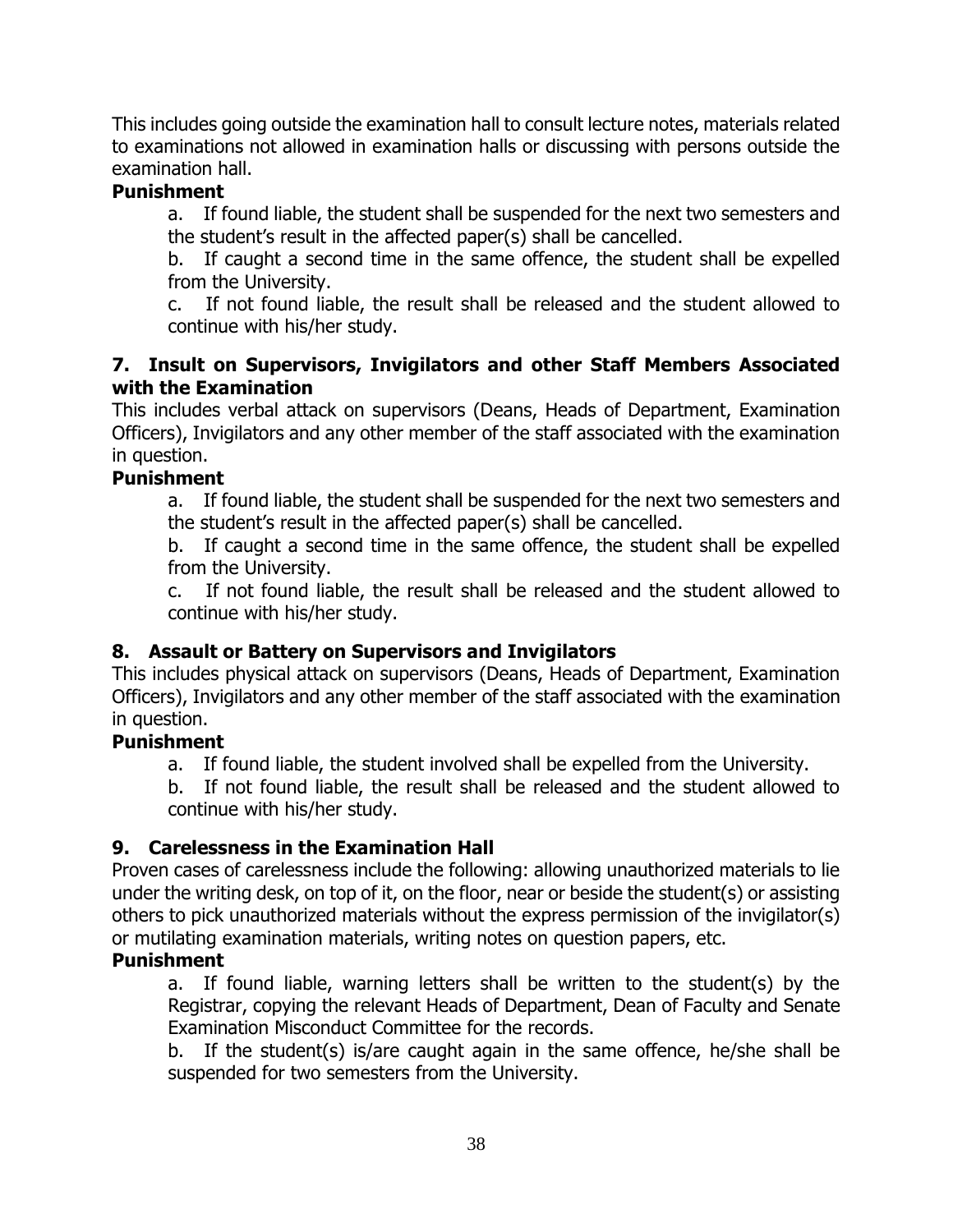c. If the student is caught more than twice in the same misconduct, the student(s) shall be expelled from the University.

Unauthorized materials in this context mean materials that are prohibited from being brought into the examination hall and are relevant to the examination in question.

# **10. Suspension and Withholding of Results of Students Involved in Examination Misconduct Cases**

- a. The Senate shall suspend the student(s) allegedly involved in examination misconduct who fail(s) to honour and appear before the Senate Examination Misconduct Committee from registration and lectures pending the determination of their cases.
- b. On no account shall the Department/Faculty release the results of the affected student(s) before the determination of such cases by the Senate.
- c. The Senate Examination Misconduct Committee shall conclude all cases of examination misconduct as soon as possible preferably within six (6) weeks of the alleged misconduct, to enable the student(s) that may be exonerated to register without undue delays.
- d. In unusual cases where more time would be required to get to the truth of the matter, the Senate Examination Misconduct Committee shall apply to the Vice-Chancellor for more time to conclude the case.
- e. The Registrar shall promptly notify all students who are exonerated from examination misconduct allegations and direct their Departments/Faculties to release their results to enable them register and continue from where they stopped.

# **11. Unforeseen Methods of Examination Misconduct**

Any other misconduct in the course of an examination not covered or described above shall be classified as a General Examination Misconduct and shall attract the same punishment as bringing unauthorized materials into the Examination Hall in Paragraph 3 above.

The Senate Examination Misconduct Committee shall report such new misconduct to Senate immediately and the Senate may decide to classify such misconduct and prescribe appropriate punishment thereto.

# **12. Forwarding Misconduct Cases to the Senate Examination Misconduct Committee**

a. Departments/Faculties where misconduct cases have occurred shall adhere strictly to the Senate guidelines in dealing with the matter.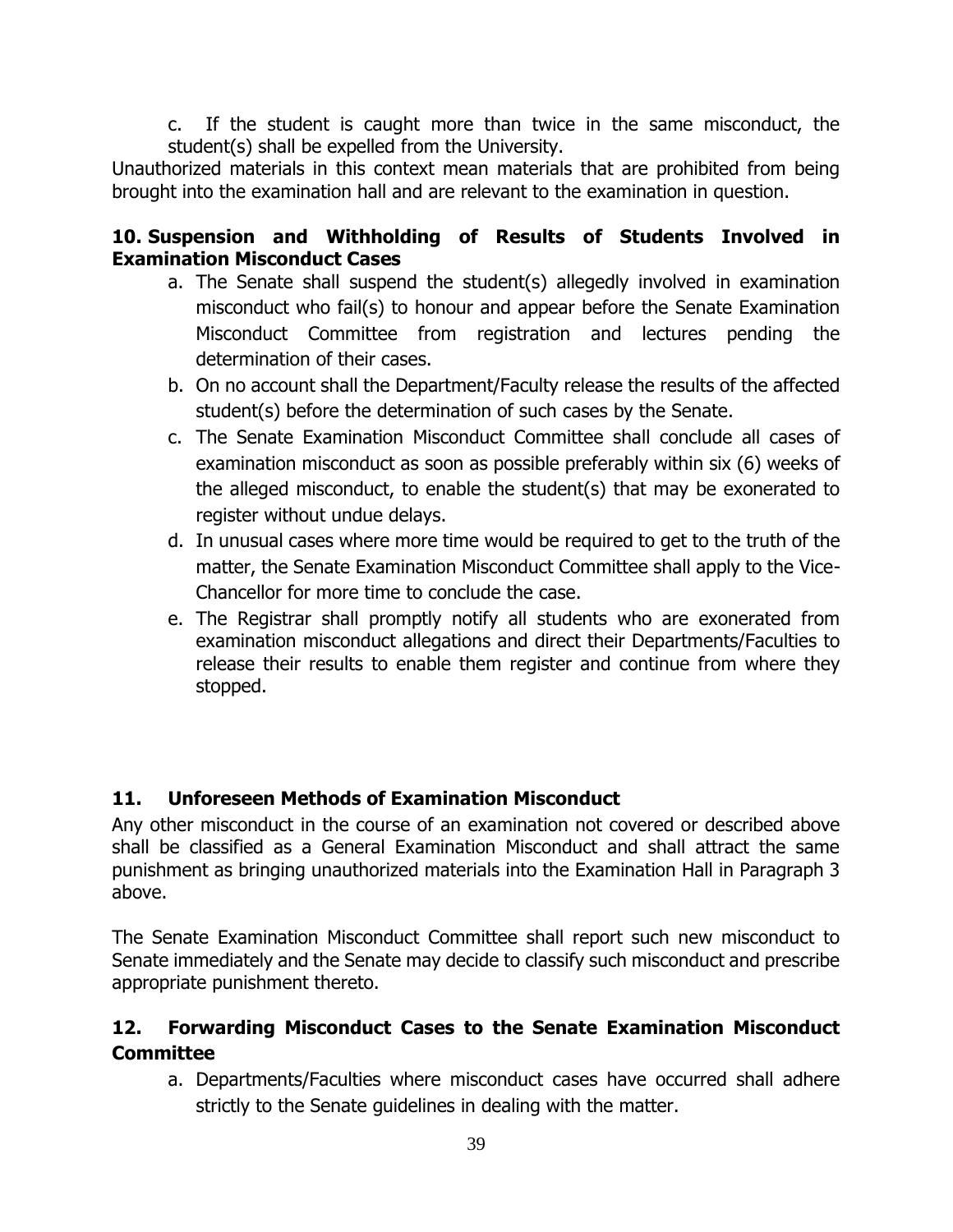- b. All students involved in examination misconduct cases must be promptly issued with letters by the Faculty/Department instructing them to stay behind immediately after the period of examination to appear before Senate Examination Misconduct Committee to defend themselves. Copies of such letters shall be sent to the Senate Examination Misconduct Committee.
- c. In cases of examination misconduct committed by any student outside his/her Department/Faculty, the Head of Department where the misconduct was committed shall report the case to the Senate Examination Misconduct Committee and inform, in writing, the Head of the student's Department/Faculty who, in turn, shall instruct the student to stay behind immediately on the conclusion of semester examination to appear before the Senate Examination Misconduct Committee.
- d. All cases of examination misconduct shall be reported to Senate Examination Misconduct Committee using the appropriate examination misconduct form not later than 24 hours after the conclusion of the examination, failure which the Department would be required to give an explanation of the delay to Senate.

# **13. Mitigation**

All pleas for mitigation of punishment shall be directed to the Chairman of Senate and shall be taken on the floor of the Senate.

# **14. Rights of Students Caught in Examination Misconduct Cases**

- a. Students caught in examination misconduct should be allowed to continue the examination in question after the misconduct has been duly documented as prescribed above by the invigilator and the student(s) involved have completed the examination misconduct form.
- b. Supervisors and invigilators are not allowed to insult/assault students allegedly involved in examination misconduct.

# **15. Failure to Honour Senate Examination Misconduct Committee's Invitations**

Students who, without good cause, fail to honour the invitation of the Senate Examination Misconduct Committee after being given the opportunity in writing on the first instance shall be suspended. Should the student fail to present himself/herself on three occasions after the written invitation, he/she shall be expelled from the University.

# **16. Students Who Served Suspension for Examination Misconduct and Commit Examination Misconduct Again**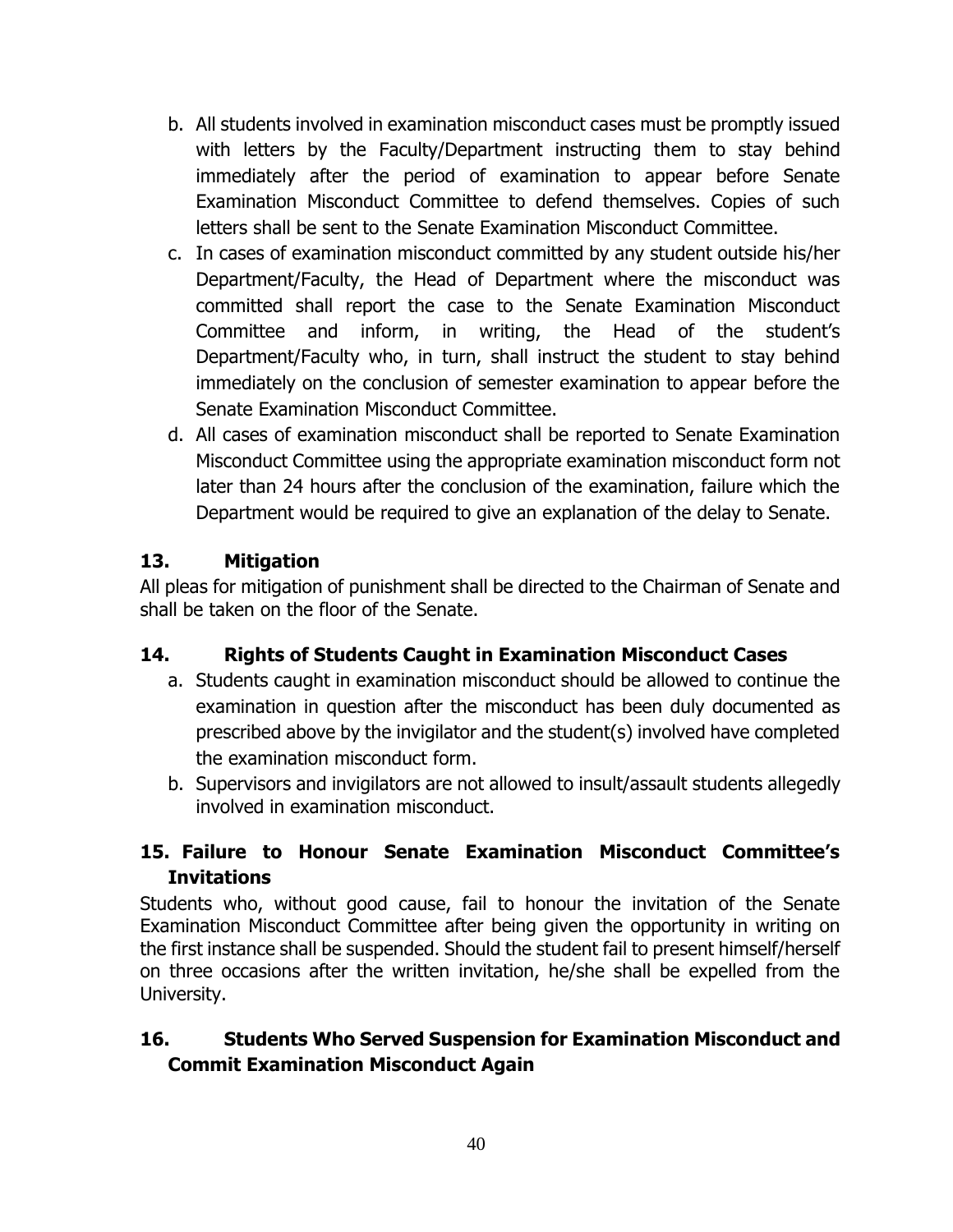A student suspended for examination misconduct who commits examination misconduct the second time shall be expelled from the University.

# **17. Staff Involved in Examination Misconduct Cases**

All cases of examination misconduct involving staff, both teaching and nonteaching, shall be forwarded to the appropriate Staff Disciplinary Committee by the Senate.

#### **18. Powers of Senate**

Where special or exceptional circumstances exist, Senate may decide to prescribe a lesser punishment than that presented above.

# **POSTGRADUATE PROGRAMMES IN THE DEPARTMENT OF MATHEMATICS**

- A) The Department offers the following postgraduate programmes in Mathematics
- 1. M.Sc. Mathematics programme (full Time and part-time)
- 2. M.Phil/Ph.D Programmes in Mathematics (full-time and part-time)

#### **A) M.Sc. MATHEMATICS FULL TIME PROGRAMME**

This course is designed for those interested in various aspects of professional development in teaching, research or industry. It attempts to bring every student's knowledge of central mathematic concepts and techniques and its application to problems relevant to the growing industries (e.g. oil and steel) in the country. The Programme consists of series of core courses in pure and applied mathematics.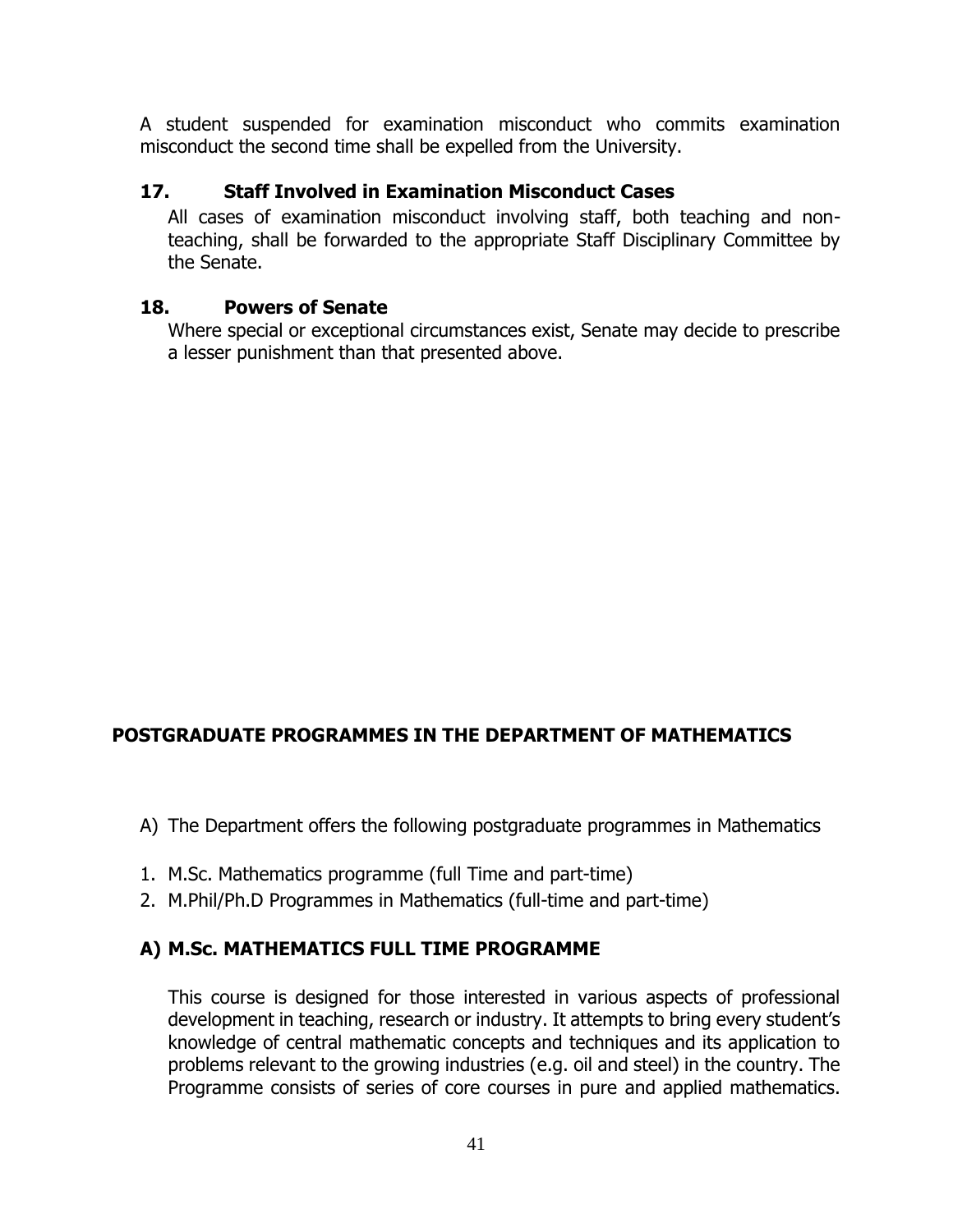Management and Entrepreneurship, Information and Communication Technology (ICT) and Research Methodology.

Although the course is application oriented, it is so conducted that students can choose their research projects in both pure and applied mathematics. It thus aims to provide young Mathematicians with a sound training to meet manpower needs in institutions of higher learning and the various industries in the country. Full time programme lasts for 12 full months.

### **B) M.Sc. MATHEMATICS PART TIME PROGRAMME**

The main attraction of this programme is that it is designed to enable candidates who are otherwise fully employed during the academic year to pursue degree course at the University of Jos. The study is oriented towards the theory and applications of some of the following topics: Analysis, Algebra, Differential Equations, Numerical Analysis, Control Theory: Complex Analysis, Fluid Mechanics and Statistics. The Degree is designed for students interested in further professional development within the field of teaching, research and industry. It attempts to bring every student's knowledge to central mathematical concepts, and techniques and its application to problems relevant to the growing industries, (e.g. oil, steel) in the country. Although the programme is application oriented, it is so conducted that students are able to choose their topics in both Pure and Applied Mathematics. It thus aims to provide young Mathematicians with sound training to meet indigenous manpower needs, both in industries and institution of higher learning.

#### **REGULATIONS**

With respect to admission, registration, duration, mode and programme of study, supervision, examinations, etc. the provisions of the University of Jos Regulations Governing Higher Degrees and Diplomas for Master's degree programmes primarily by coursework shall take precedence over Departmental requirements.

#### **B) List of Courses**

Candidates can choose in consultation with Head of Department any of the following courses:

#### **Areas of Specialization**

- a) Pure Mathematics
- b) Applied Mathematics

#### **Core Courses**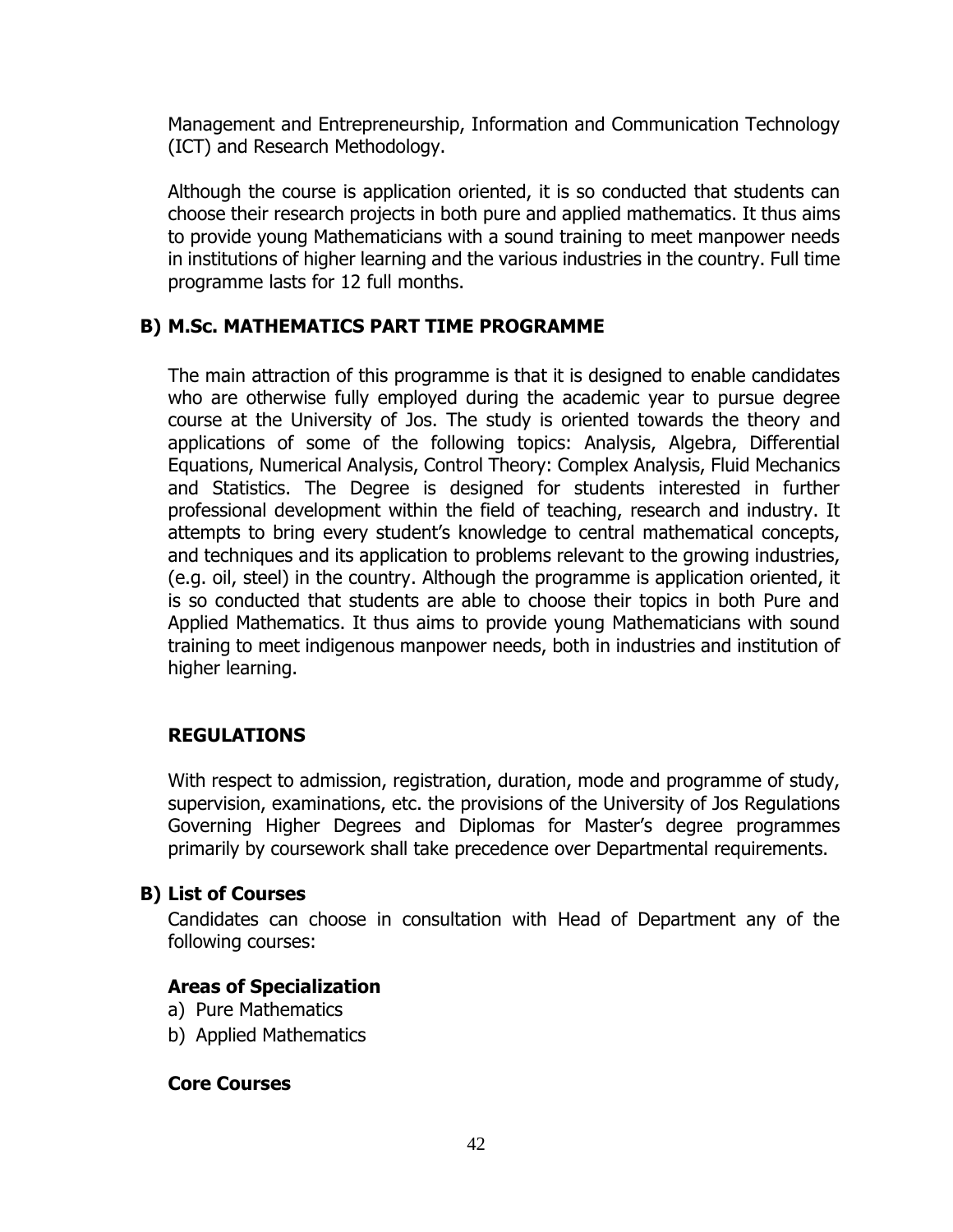# **Generic Core Courses**

| SCI 801 : Management and Entrepreneurship | (2 Credit Units) |
|-------------------------------------------|------------------|
| SCI 802: ICT and Research Methodology     | (2 Credit Units) |

# **Programme Core Courses**

| <b>MAT 800</b> |     | Research Project               | (6 Credit Units) |
|----------------|-----|--------------------------------|------------------|
| MAT            | 801 | Algebra                        | (3 Credit Units) |
| MAT            | 802 | <b>Topology</b>                | (3 Credit Units) |
| MAT            | 803 | Real Analysis                  | (3 Credit Units) |
| MAT            | 804 | <b>Complex Analysis</b>        | (3 Credit Units) |
| MAT            | 805 | Partial Differential Equations | (3 Credit Units) |
| MAT            | 824 | Seminar                        | (2 Credit Units) |
|                |     |                                |                  |

# **Elective Courses**

| A)         |     | For Pure Mathematics                                    |                  |
|------------|-----|---------------------------------------------------------|------------------|
| <b>MAT</b> | 806 | <b>Group Representation Theory</b>                      | (3 Credit Units) |
| <b>MAT</b> | 807 | <b>Number Theories</b>                                  | (3 Credit Units) |
| <b>MAT</b> | 808 | <b>Category Theories</b>                                | (3 Credit Units) |
| MAT        | 809 | Lie Groups                                              | (3 Credit Units) |
| <b>MAT</b> | 810 | <b>Differential Manifolds</b>                           | (3 Credit Units) |
| <b>MAT</b> | 811 | Theory of Integration                                   | (3 Credit Units) |
| <b>MAT</b> | 812 | <b>Integral Equations</b>                               | (3 Credit Units) |
| <b>MAT</b> | 813 | Theory of Distributions                                 | (3 Credit Units) |
| <b>MAT</b> | 814 | Introduction to Mathematical Modelling (3 Credit Units) |                  |
| <b>MAT</b> | 827 | Commutative Algebra                                     | (3 Credit Units) |
| <b>MAT</b> | 828 | <b>Permutation Groups</b>                               | (3 Credit Units) |
|            |     |                                                         |                  |

# **B) For Applied Mathematics**

| <b>MAT</b> | 801 | Algebra                                                                    | (3 Credit Units) |
|------------|-----|----------------------------------------------------------------------------|------------------|
| <b>MAT</b> | 826 | Numerical Solutions of Algebra Equations (3 Credit Units)                  |                  |
| <b>MAT</b> | 825 | Numerical Solutions of Ordinary Differential Equations<br>(3 Credit Units) |                  |
| <b>MAT</b> | 823 | <b>Biomathematics</b>                                                      | (3 Credit Units) |
| <b>MAT</b> | 822 | <b>Finite Elements Methods</b>                                             | (3 Credit Units) |
| <b>MAT</b> | 821 | Control Theory                                                             | (3 Credit Units) |
| <b>MAT</b> | 820 | Visco-Elasticity and Plasticity                                            | (3 Credit Units) |
| <b>MAT</b> | 819 | <b>Quantum Mechanics II</b>                                                | (3 Credit Units) |
| <b>MAT</b> | 818 | Electromagnetic Theory                                                     | (3 Credit Units) |
| <b>MAT</b> | 817 | Elasticity                                                                 | (3 Credit Units) |
| <b>MAT</b> | 816 | <b>Fluid Mechanics</b>                                                     | (3 Credit Units) |
| <b>MAT</b> | 815 | <b>Quantum Mechanics I</b>                                                 | (3 Credit Units) |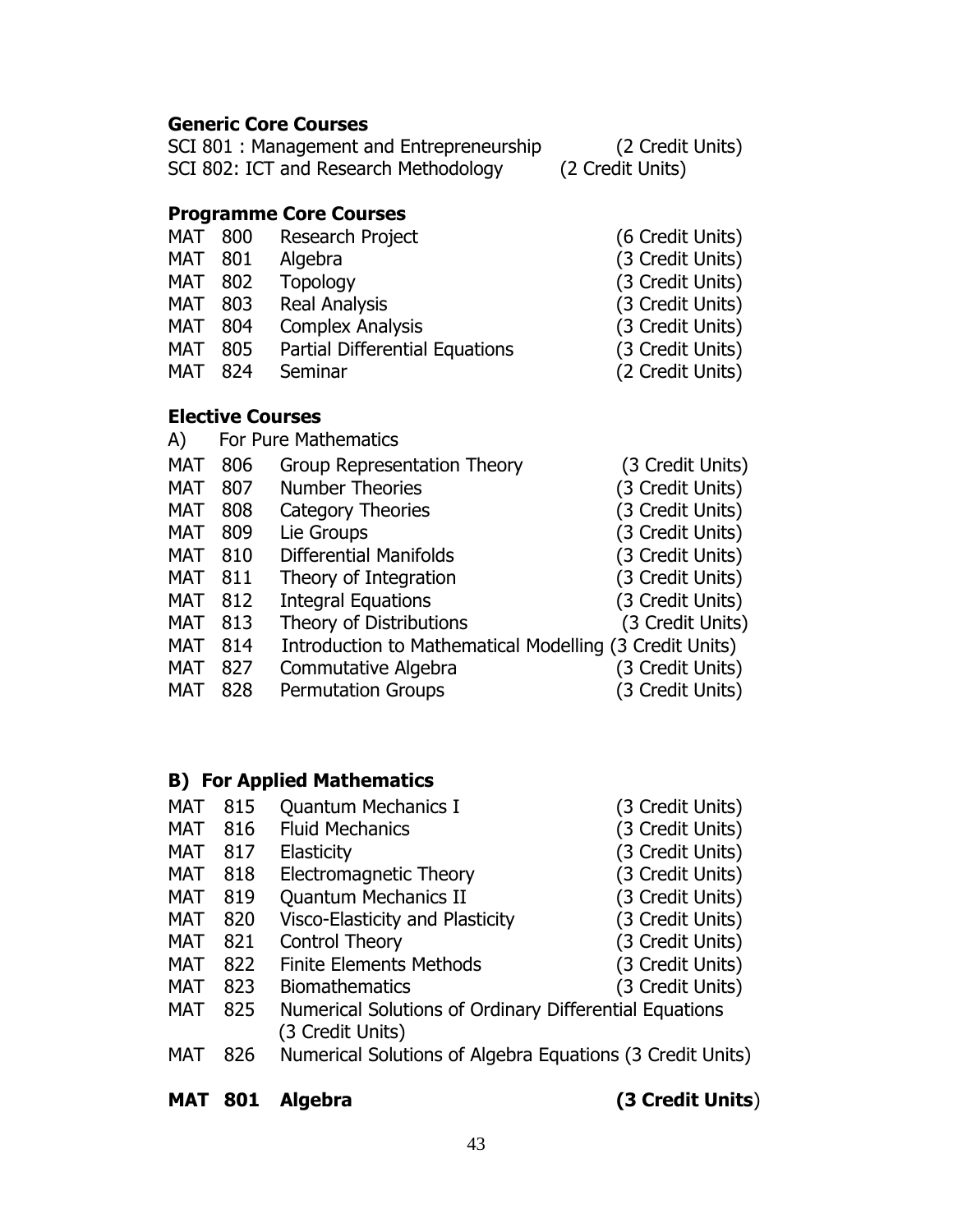Sylow theorems, direct products, Fundamental theorem of finite Abelian groups, field of quotients, Euclidean rings, Polynomial rings over commutative rings, inner product spaces, theory modules, sub-modules, quotient modules, modules over principal idea domains. Applications finitely generated Abelian group fields extension fields elements of Galois theory, solvability radicals.

# **MAT 802 Topology (3 Credit Units)**

Review of categories and functors. Homology, fundamental group, covering transformation, simplicial complexes. Singular homology, Universal co-efficient theorem for homology and cohomology, Spectral sequence.

# **MAT 803 Real Analysis (3 Credit Units)**

Measures and Integration. Outer measure. Lebesgue Measure. Basic Properties of Banach and Hilbert spaces. Operators, Duality. Basic theorems in functional analysis. Classical Banach spaces. Spectral theory of Operators in Hilbert spaces. L<sup>2</sup> space as a Hilbert space. Banach algebras. Gelfand theory, compact operators. Examples and applications to classical analysis.

# **MAT 804 Complex Analysis (3 Credit Units)**

Periodic functions, Weierstrass functions, elliptic curves. Modular forms. Algebraic functions, Riemann surfaces, Covering surfaces, covering transformations. Discontinuous groups of linear transofrs, automorphic forms.

# **MAT 805 Partial Differential Equations I (3 Credit Units)**

Basic examples of linear partial differential equations and their fundamental equations and their fundamental solutions. Existence and regularity of solutions (Local or Global) of the Cauchy problems; boundary value problems and mixed boundary value problems. The fundamental solutions of their partial differential equations.

# **MAT 806 Group Representation Theory (3 Credit Units)**

Representations of groups by linear transformations; group algebras, character theory and modular representations. Representation theory of algebraic groups; representation of finite groups; representation of Lie groups. Unitary representation theory.

# **MAT 807 Number Theory (3 Credit Units)**

Algebraic integers. Completions, the different and discriminant. Cyclotomic fields. Parallelotopes. Class-Number. Ideles and Adeles. Elementary properties of Zetafunctions.

L-functions.

# **MAT 808 Category Theory (3 Credit Units)**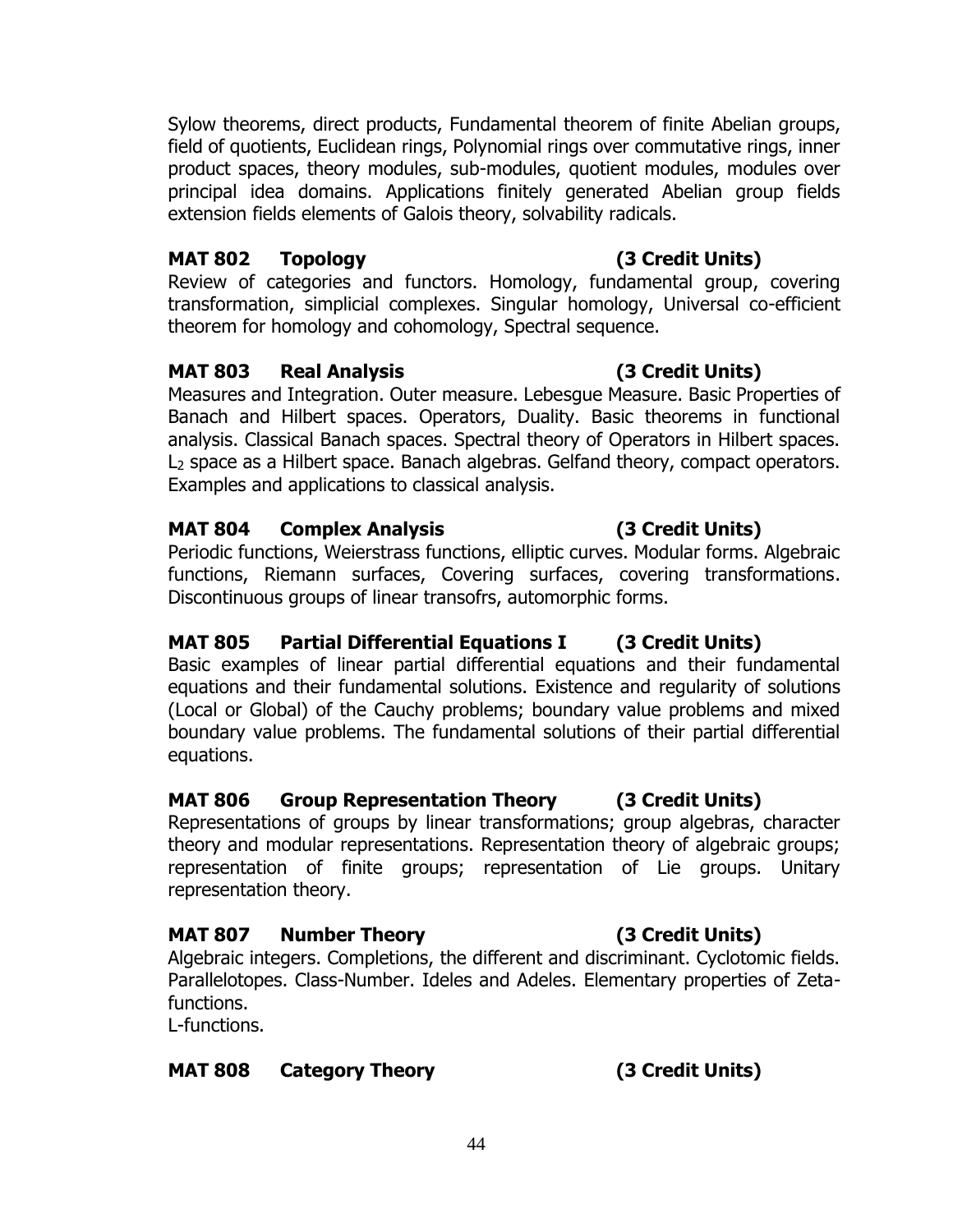Categories, functions natural-transformation. Functor Categories, limits. Products and corproducts. Pushbacks and Pushouts, adjoin functors. Normal and exact categories: Abelian categories, quotient categories.

# **MAT 809 Lie Groups (3 Credit Units)**

Lie groups and their Lie algebras, subgroups. Matrix groups: One-parameter groups, exponential map, Campbell-Hausdorff formula, Lie algebra of a matrix group, integration on matrix groups. Abstract Lie groups.

# **MAT 810 Differentiable Manifolds (3 Credit Units)**

General Manifolds. Topics such as smooth mappings. Immersions, submersions, transversality, intersection theory, vector fields of manifold; orientation of manifolds: Gaussian curvature, Riemannian manifolds, differential forms, integration on manifolds tensors and connections are included.

### **MAT 811 Theory of Integration (3 Credit Units)**

The theory on closed and bounded intervals: Gauges and integrals. Basic properties of the integral, The fundamental theorems of calculus. The Saks-Henstock Lemma. Measurable functions. Absolute integrability. Convergence theorems. Integrability and mean Convergence. Measure, measurability and multipliers. Mode of Convergences, substitution theorems. Applications. The theory on infinite intervals: General insight into integration on infinite intervals.

# **MAT 812 Integral Equations (3 Credit Units)**

Basic existence theorems: Equations with  $L_2$  kernels: Fredholm Theory; Nonlinear equations, Schauder fixed point theorem. Dual integral and series equations. Wiener-Hope equations and Technique. Singular Integral equations. Applications.

# **MAT 813 Theory of Distributions (3 Credit Units)**

Topological vector spaces and generalized functions; Distribution calculus and topology; convolution; Tempered distributions and their Fourier transforms. Integral transforms of Mathematical Physics. Application.

### **MAT 814 Introduction to Mathematical Modelling (3 Credit Units)**

Mathematical Modelling. The Art of Transforming Real Life Situation into Mathematical statements. Examples will be drawn from Areas such as Biology, Business, Deformable Media, Industry, and other dynamical system. Case studies.

# **MAT 815 Quantum Mechanics I (3 Credit Units)**

Background of the axiomatic approach to Null et al. Axioms of continuum and Basic Concepts. Constitutive Relations. Equations of Motion and other Equations.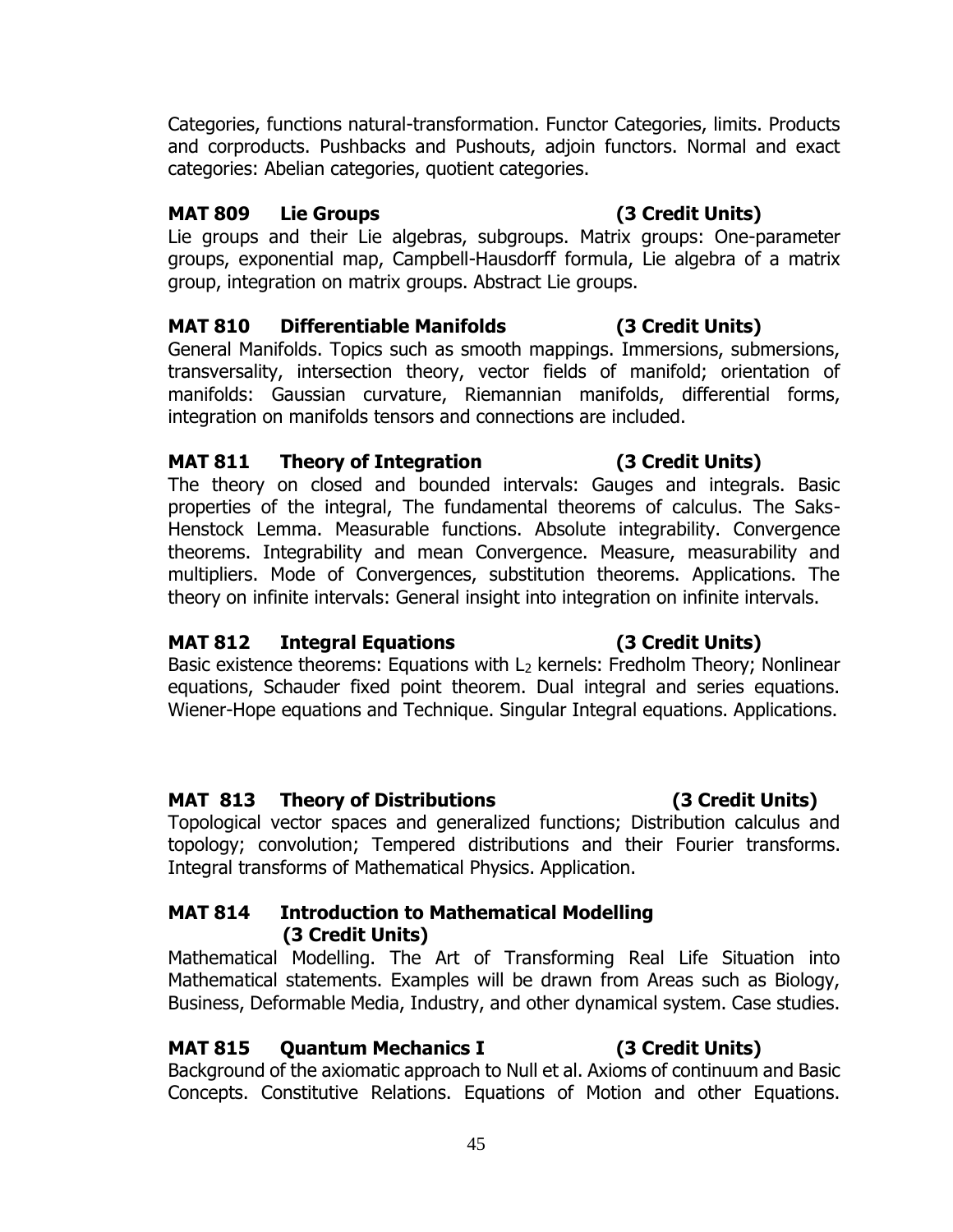Equations of Motions and other Equations of Balance. The place of the Classical Theories.

### **MAT 816 Fluid Mechanics (3 Credit Units)**

Thermodynamics Compressible flow; waves; sheeks; supersonic flow; Boundary layer Theory; stability; Turbulence.

# **MAT 817 Elasticity (3 Credit Units)**

**F**ormulation of the Linear Theory; General Theorems; Plane Strain and generalized Plane stress; Ary's solution: Papkovich Neuber representation; Basic singular solutions; Boundary-value and Boundary-initial value problem.

### **MAT 818 Electromagnetic Theory (3 Credit Units)**

Maxwell's Equations; Electromagnetic Potentials; Tensor Calculus; Stress and Energy; Electro Static and Magnetostatics, plane Waves, cylindrical and Spherical waves; Boundary Value Problems; Relativistic Kinematics and Lorentz Transformation: Electrodynamics.

# **MAT 819 Quantum Mechanics II (3 Credit Units)**

Schrodinger equations; Stone's Theorem and its applications. Unitary transformations: Heisenberg representation: Measurement: Quantum Theory of Scattering; Angular Momentum. Motion in an external field; Base and Fermi Statistics: Perturbation Theory.

# **MAT 820 Visco-Elasticity and Plasticity(3 Credit Units)**

Characteristics of various visco-elastic and Plastic material, Basic equations. Boundary Value Problems. Elastic-plastic problem.

# **MAT 821 Control Theory (3 Credit Units)**

Dynamical Systems in the State Space. Reachability. Stabilizability and Detectability. Equivalence of Controllability and Pole Assignability. The Calculus of Variations. Generalized Huygen's Principle. The Algebraic Riccati Equation. Lyapunov Stability. Applications to Economic Stabilization. Planning. Manpower Development. Resource Allocation under Constraints, etc Case Studies.

#### **MAT 822 Finite Element Methods (3 Credit Units)**

Introduction to the Finite Element Method: Formulation of the Finite Element Method using the Principle and Virtual Displacement. General Isoparametric Formulation, and Variational Techniques. Generalization of the theory. Application of the Finite Element Method to the solution of Engineering Problems, e.g., in Solid Mechanics. Heat Transfer. Fluid Dynamics and Mass Transfer. Development of appropriate Computer Programme. Case Studies.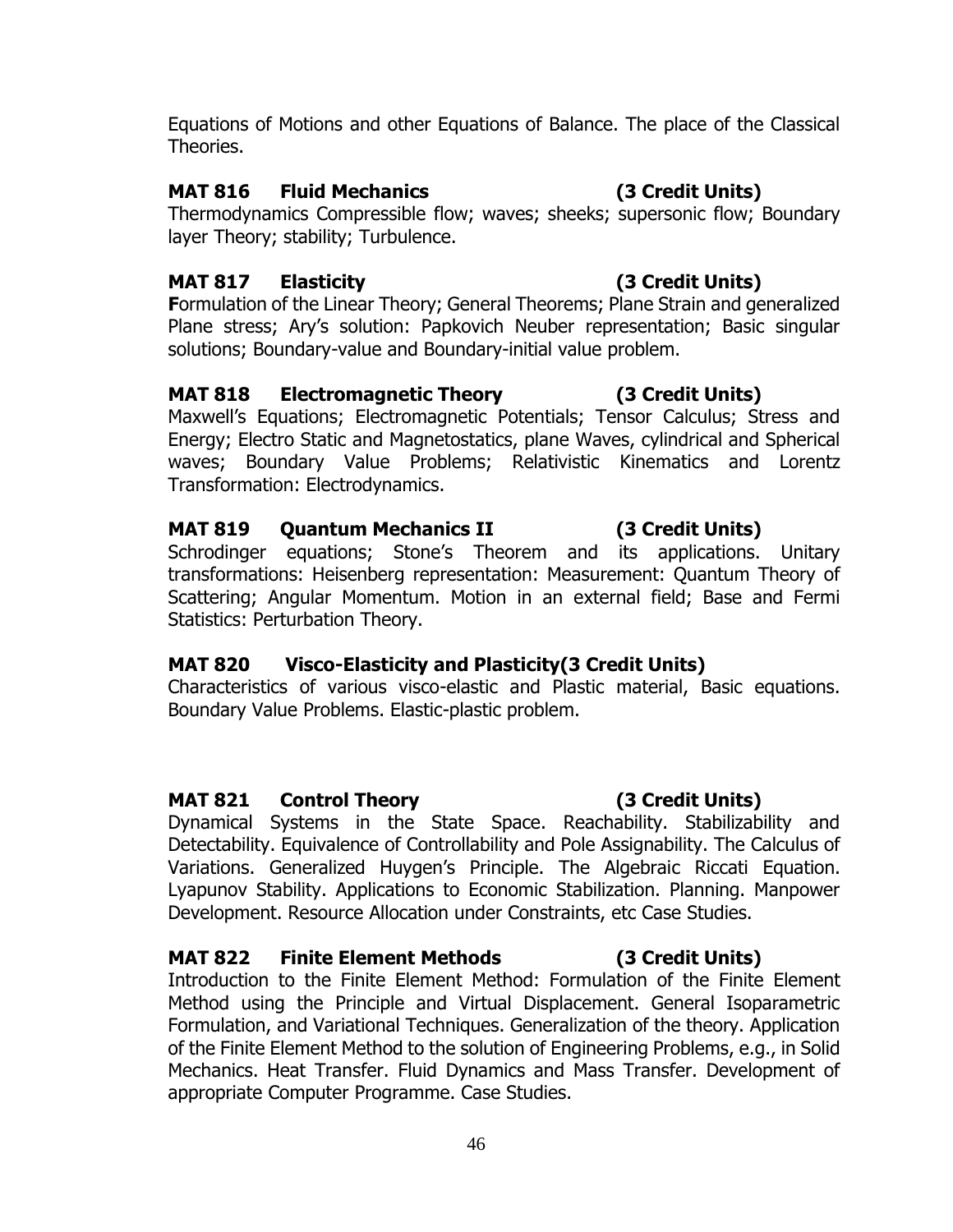#### **MAT 823 Biomathematics (3 Credit Units)**

Mathematical Methods of Deterministic or Stochastic aspects of Biological Systems, e.g., Population dynamics, species interaction malaria epidemic, etc.

#### **MAT 825. Numerical Solutions of Ordinary Differential Equations (3 Credit Units)**

Numerical Methods for solving Ordinary Differential equations. Boundary Value Problems methods of Solutions. Applications of ODE in Chemical Prological/ Civil/Environmental and electrical engineering. Case Study.

#### **MAT 826 Numerical Solutions of Algebraic Equations (3 Credit Units)**

Direct Methods for Linear Equations, Orthogonal factorization, Sparse Matrix techniques, Markowitz. Criterion Nested dissection, Applications. Interactive Methods for nonlinear equations. One-point iterative methods; Newton and Brown's methods; convergence of these methods, multistep iteration methods; secant methods; convergence and stability of these methods, Special Methods Applications.

#### **MAT 827 Commutative Algebra (3 Credit Units)**

Ring and Module structures, operations on Ideals, Free modules, Exact-sequences and corrected Ideals in rings of fractions. Noetherian and Artinian rings and modules, primary decomposition, integral dependence chain conditions, semi simple rings, Jacobson and nil radicals, Discrete Valuation rings, Prufer domains, Dedekind domains, completions, Dimension theory, prime spectrum and Krull dimension, some applications to Algebraic geometry.

#### **MAT 828 Permutation Groups (3 Credit Units)**

Orbits, Cycle structures, Semi-regular and set wise stabilizers, Constitutions, Semiregular and regular groups, ½ transitivity, multiple transitivity and primitivity Frobenius groups, Kernels and Complements. Group action on set and on groups, semi-direct and wreath products, Permutations Modules of transitive p-groups; Ascending and descending. Loewy Series, the trace sub Modules and argumentations, Dimensions of the factors. Examples and applications.

#### **M.Phil/Ph.D Programme**

A Candidate for the degree of Doctor of Philosophy or Master of Philosophy must fulfil conditions as prescribed in the University of Jos Regulations Governing Higher Degrees, Diplomas and is supposed first to pass two semesters of M.Sc. programme. Normally, a candidate without M.Sc. degree of the University of Jos,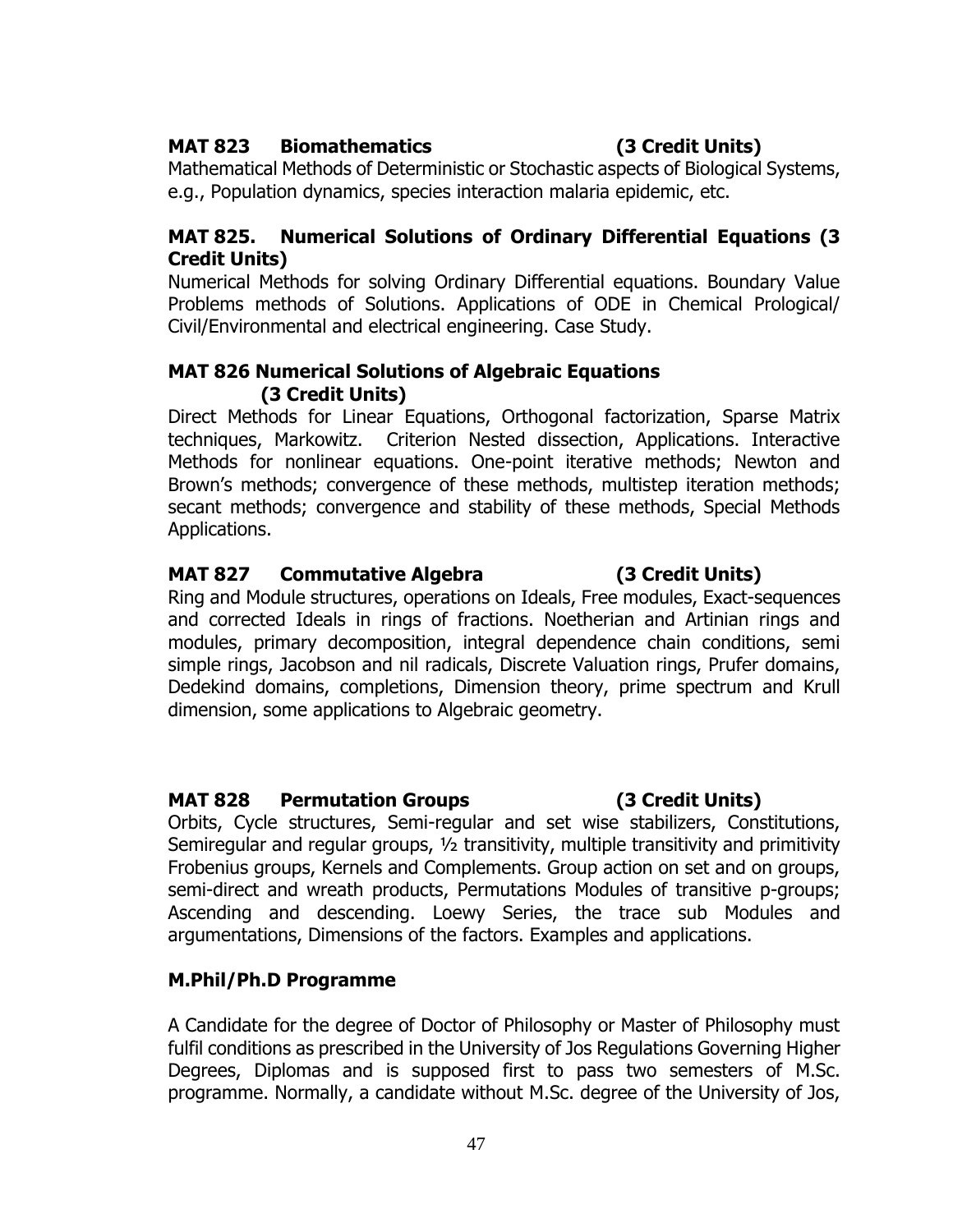or any other recognized University, cannot be registered for M.Phil/Ph.D Programme. They will be expected to take courses equivalent to University of Jos M.Sc. courses. Exemptions may be granted to M.Sc. degree holders of other recognized universities on individual merit. The quality of the Master's Degree must meet the standard prescribed by Regulation 44(3), i.e. a cumulative score average of 60% or above and a score on the research project not below 60%.

#### **Duration of Programme**

- i) A full time Doctoral Programme shall run for a minimum of six (6) semesters and a maximum of eight (8) semesters.
- ii) Part-time Doctoral programme shall run for a minimum of eight (8) semesters and a maximum of ten (10) semesters.
- iii) For extension beyond the specified maximum period, a special permission of Senate shall be required.

### **Requirements for Graduation**

Doctorate (Ph.D) programme will be primarily by research. However, the Departmental Postgraduate committee may prescribe some courses of not more than 12 credit units to be taken by candidates. A Doctoral (Ph.D) thesis of 12 credits must be defended before a panel of internal and external examiners. All other requirements are as prescribed in the NUC benchmark on minimum academic standards for postgraduate programmes in sciences in Nigerian Universities.

# **Postgraduate Teaching Staff List**

| S/No | <b>Name of Lecturer</b> | <b>Rank</b>     | <b>Area of Specialization</b>    |
|------|-------------------------|-----------------|----------------------------------|
| 1.   | Prof. E.J.D. Garba      | Professor       | <b>Mathematical Physics</b>      |
| 2.   | Prof. M.S. Audu         | Professor       | Group Theory                     |
| 3.   | Prof. S.U. Momoh        | Professor       | <b>Group Theory</b>              |
| 4.   | Prof. U.W. Sirisena     | Professor       | <b>Numerical Analysis</b>        |
| 5.   | Prof. J.P. Chollom      | Professor       | <b>Numerical Analysis</b>        |
| 6.   | Dr. J.N. Ndam           | Reader          | <b>Biomathematics</b>            |
| 7.   | Dr. G.M. Kumleng        | Reader          | <b>Numerical Analysis</b>        |
| 8.   | Dr C. Ukwu              | Senior Lecturer | <b>Control Theory</b>            |
| 9.   | Dr. R.O. Akinola        | Senior Lecturer | Computational<br>Applied<br>and  |
|      |                         |                 | <b>Mathematics</b>               |
| 10.  | Dr. J. Sunday           | Senior Lecturer | <b>Computational Mathematics</b> |
| 11.  | Dr N.M. Kamoh           | Senior Lecturer | <b>Numerical Analysis</b>        |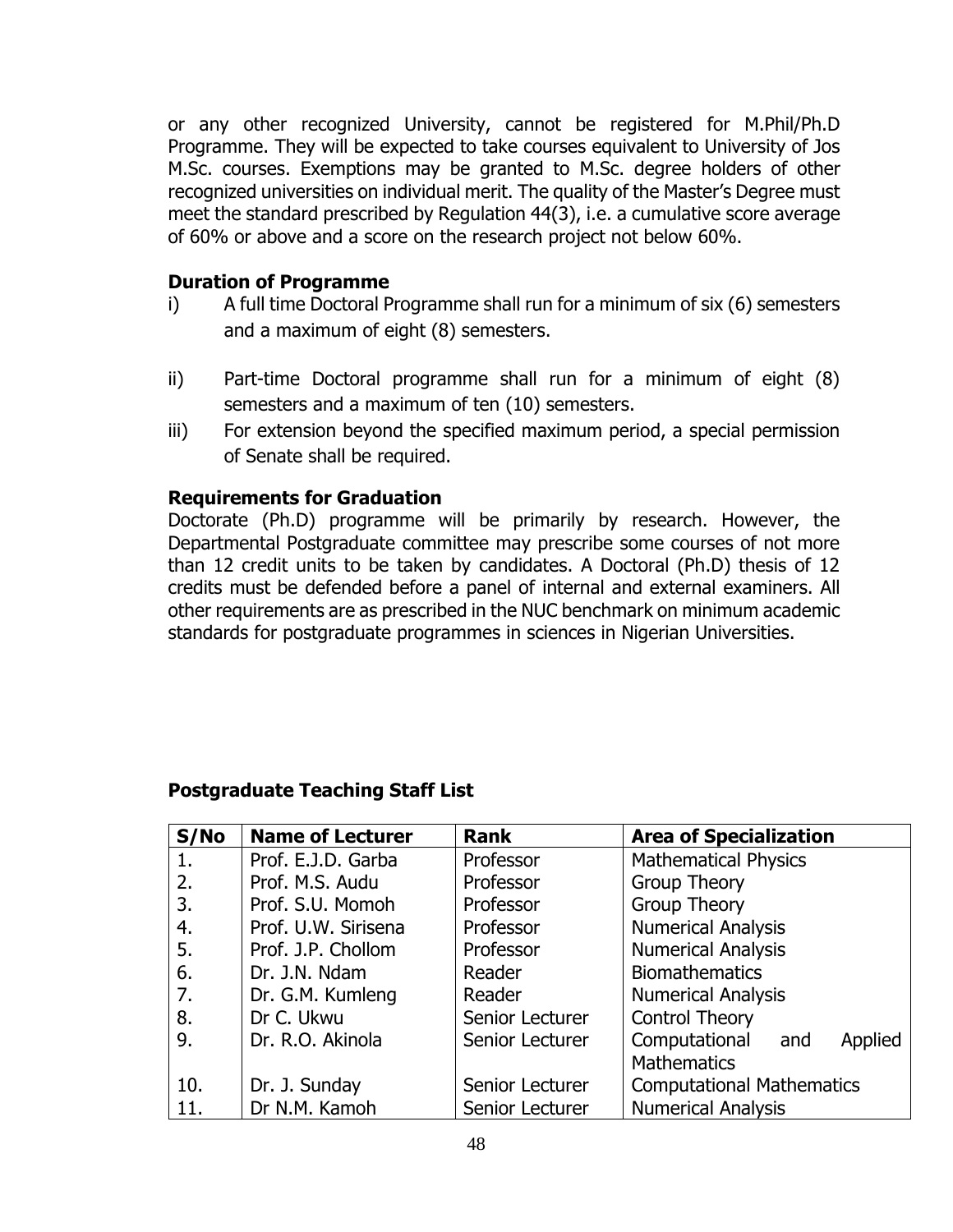|  | Dr.<br>Longwap | Lecturer | <b>Complex Analysis</b> |  |
|--|----------------|----------|-------------------------|--|
|--|----------------|----------|-------------------------|--|

#### PROPOSA WRITING FOR POSTGRADUATE RESEARCH IN THE DEPARTMENT

Every postgraduate student is expected to write a research proposal and project and defend same before graduation. Below is the outline of a typical research proposal in Mathematics.

#### **Definition**

A research proposal is the outline of activities the researcher intends to undertake in order to realise the set objectives of the proposed study.

It serves as a guide to the investigator and keeps them on track as they try to work according to the work plan.

■A good research proposal hinges on a good idea and a clear understanding of the proposed research topic.

It should contain all the key elements involved in the research process and should include adequate information to guide the researcher or the intended readers to assess the study.

Every research proposal should address the what, why and how of the proposed study. That is,

- What you plan to accomplish in the proposed research
- $\blacksquare$  Why you want to do it
- $\blacksquare$  How you intend to go about it

A research proposal can either be for a grant, admission or for thesis writing.

A research proposal should include the following essential components:

- Title
- Abstract
- **Introduction**
- Literature Review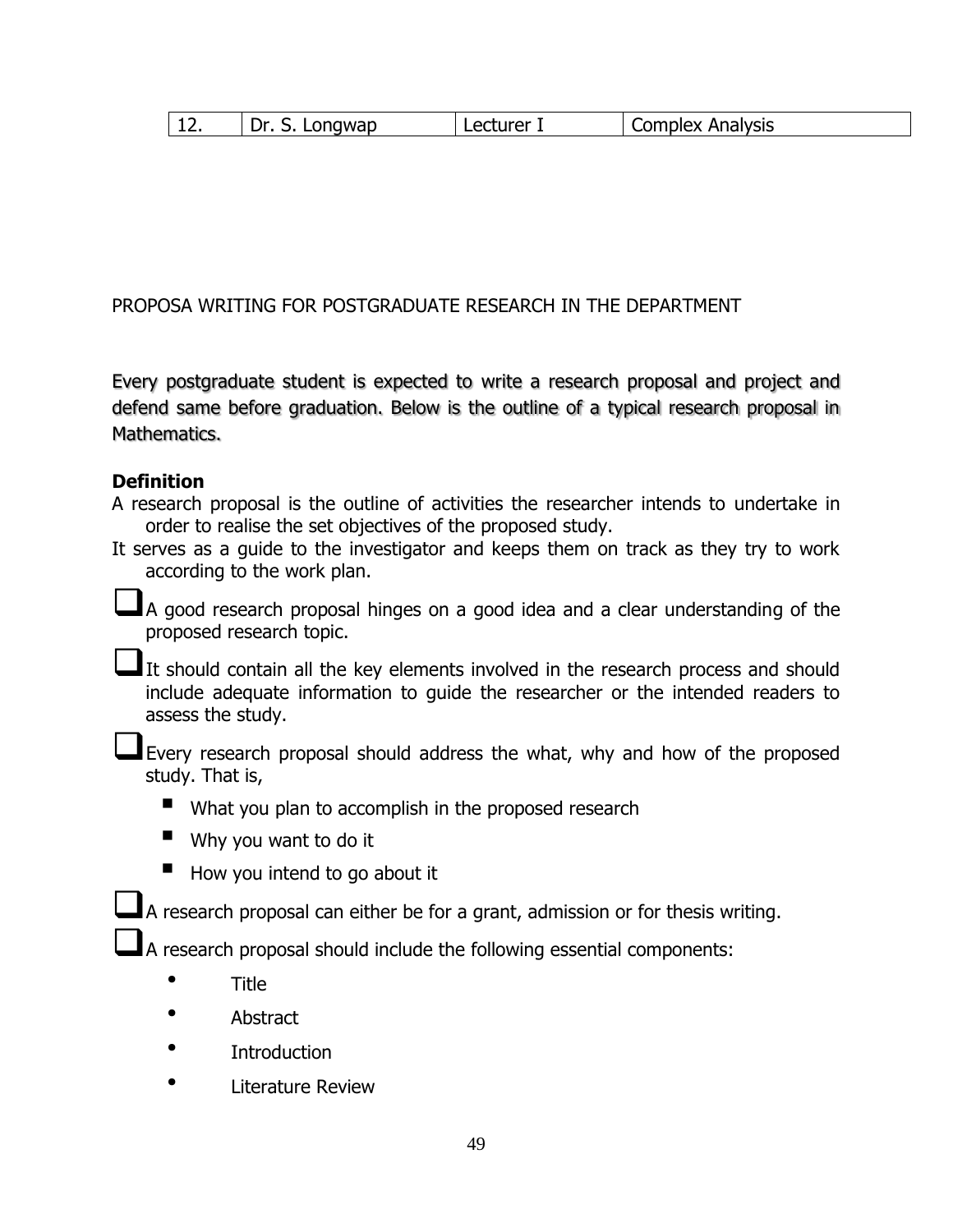- Methods
- References

#### **Components of a Research Proposal**

**Title:** The title should be precise, but comprehensive enough to reflect the nature of the research.

**Abstract:** This describes the knowledge domain of the proposed research area. It explains the opportunities for scientific research and captures the approach, statement of the problem and the proposed approach, outlining the likely advantages of the approach or method. The expected outcomes of the research as well as the anticipated implications are mentioned.

#### **Sample title page**

On a derivative-free Newton-Raphson's method for the solutions of nonlinear algebraic equations

> Adewale Audu Chinedu UJ/2000/PGNS/0000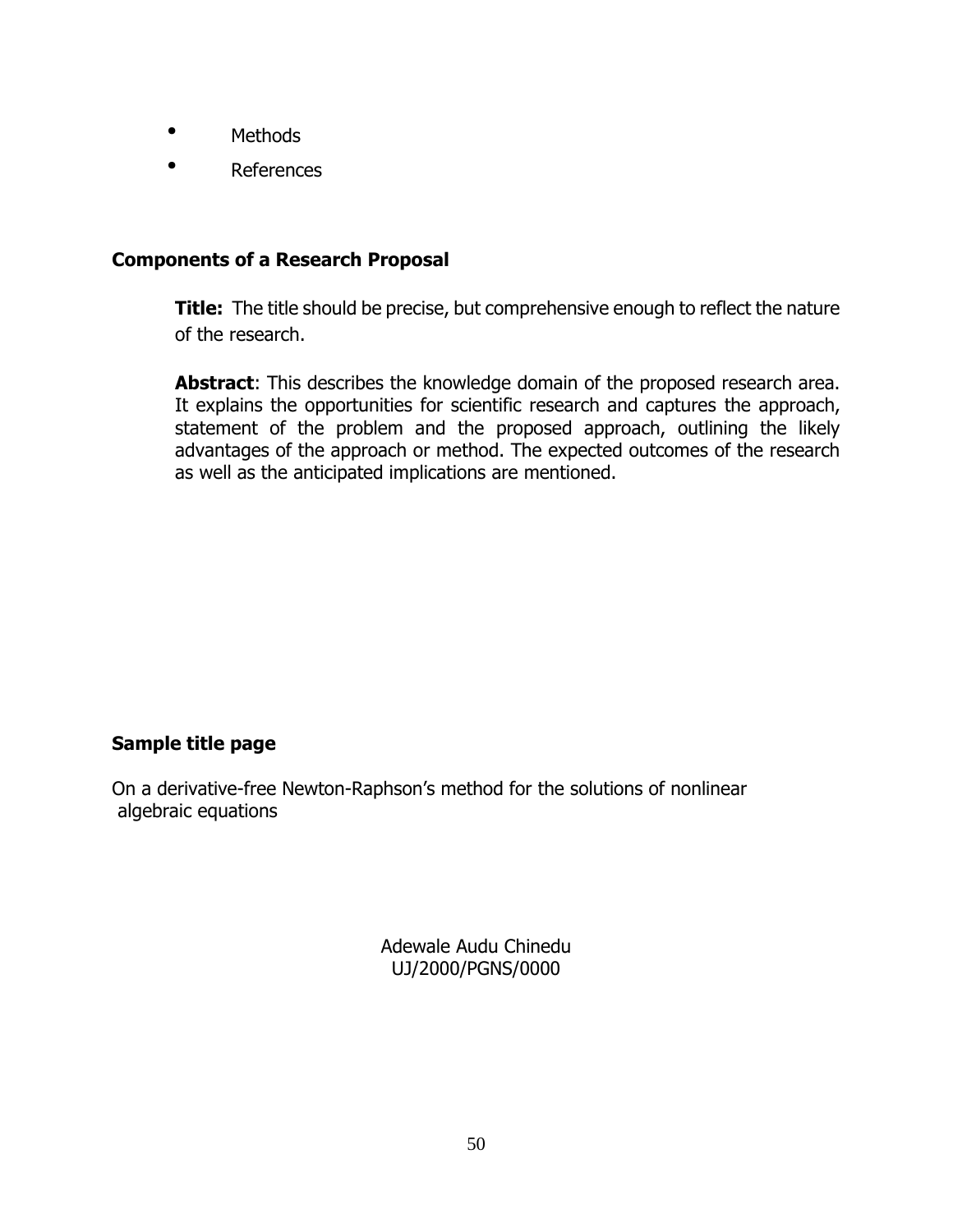A Research Proposal in the Department of MATHEMATICS, Faculty of Natural Sciences, submitted to the School of Postgraduate Studies, University of Jos, in partial fulfilment of the requirements for the award of MASTER OF SCIENCE/ DOCTOR OF PHILOSOPHY in Mathematics of the UNIVERSITY OF JOS

**Introduction:** In the introduction, the subject matter of the proposed research is put into perspective. It consists of the following subsections:

- Background of the study
- Significance of the study
- Statement of the problem
- Aims/Objectives of the Research
- Delimitation of the research
- Definition of key concepts
- The introduction gives an overview of the research project you propose to undertake. It explains the background of the research topic and tries to justify that the issues under consideration are worthy of attention.
- It also contains a precise statement of the problem which can be in form of a research question or research statement. It provides a clear demarcation of the boundaries of the research.

#### **Statement of the problem**

The statement of the problem is of great importance in any research work. The statement of problem must be understood and properly defined in clear terms. There are various ways of stating a research problem. What is essential is that the researcher knows exactly the problem they intend to solve.

Below is an example of a statement of problem for the topic:

"A travelling wave solution of the Fisher's equation".

Fisher's equation models the propagation of an advantageous gene in humans. It is a nonlinear Partial Differential Equation (PDE), hence it has no exact solution. Many attempts have been made to estimate the solution numerically. However, this type of approach does not provide a way of evaluating the solution at any given point. Moreover, some Pdes are known to admit travelling wave solutions, and since Fisher's equation models a wave of a gene propagating in human beings, it is expected that the TW solution approach could be a more appropriate procedure for estimating its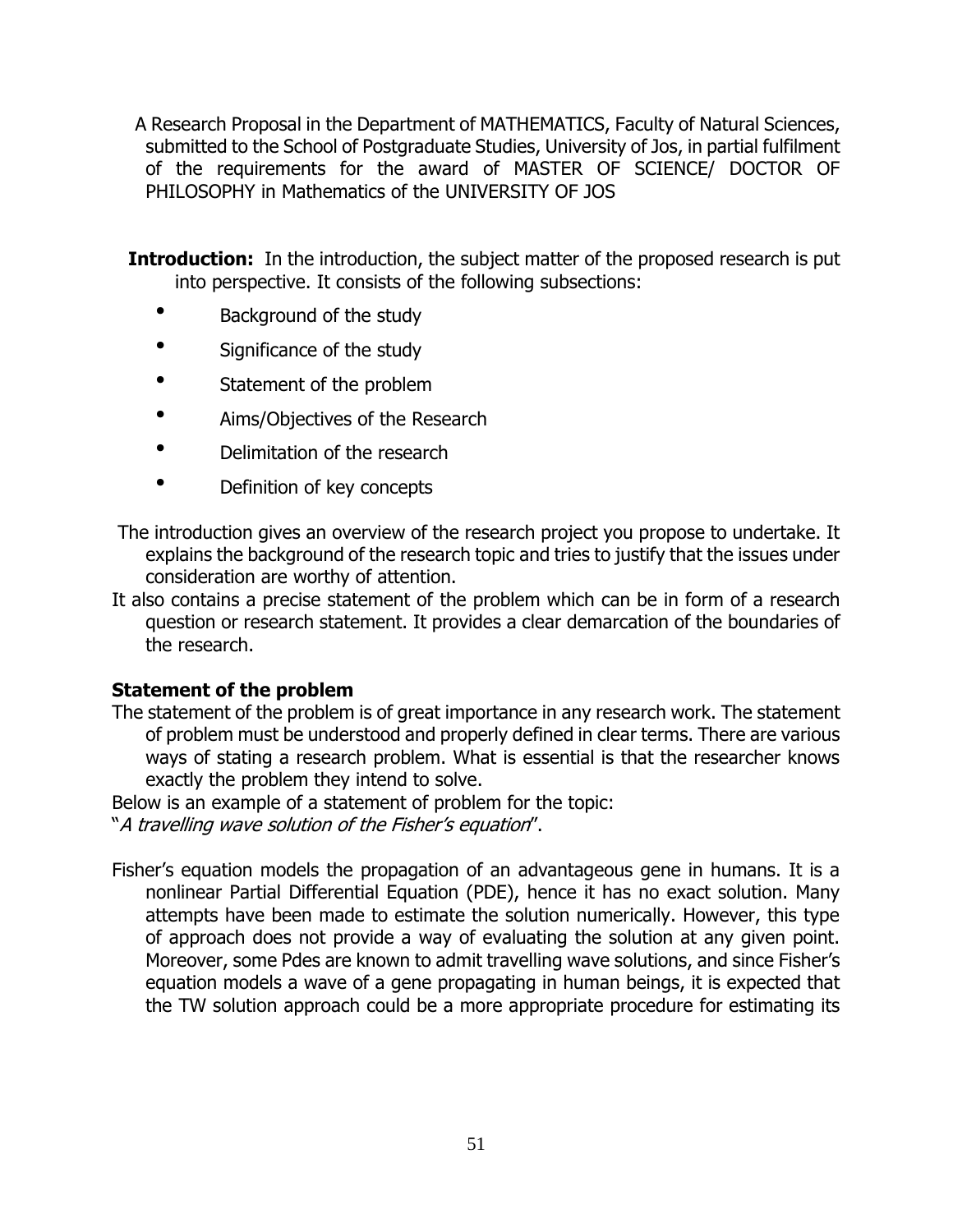solution. Hence, this research intends to investigate the existence or otherwise of a TW solution to the Fisher's equation.

What will be your statement of problem for each of the following topics?

- Continuous block Simpson's method for the solutions of ODEs
- A mathematical model for the dynamics of two competing species in the presence of a predator
- On a derivative-free Newton-Raphson's method for the solutions of nonlinear algebraic equations

# **Literature Review**

This is a purposeful review of relevant works of other scholars with a view to establishing

- The current state of knowledge in the field
- Research gaps that need to be addressed.

Review of literature helps the researcher to avoid "reinventing the wheel" and to finetune and refocus his own research direction.

A literature review

- Should be presented as a clear and coherent analysis of the works of other scholars which are relevant to the research in hand
- Must be a critical evaluation, integration and synthesis of the relevant literature and not just summaries of the works of other researchers
- Should present relevant information either in chronological order of publications or in order of contextual similarities
- All publications consulted must be acknowledged by citing both in text and in the reference listing

# **Methods**

Here, the researcher proposes approaches or methods to the solution of the research problem. He provides a justification for the appropriateness of the chosen method(s). The expected results of the research as well as the anticipated implications are also mentioned here.

#### **References**